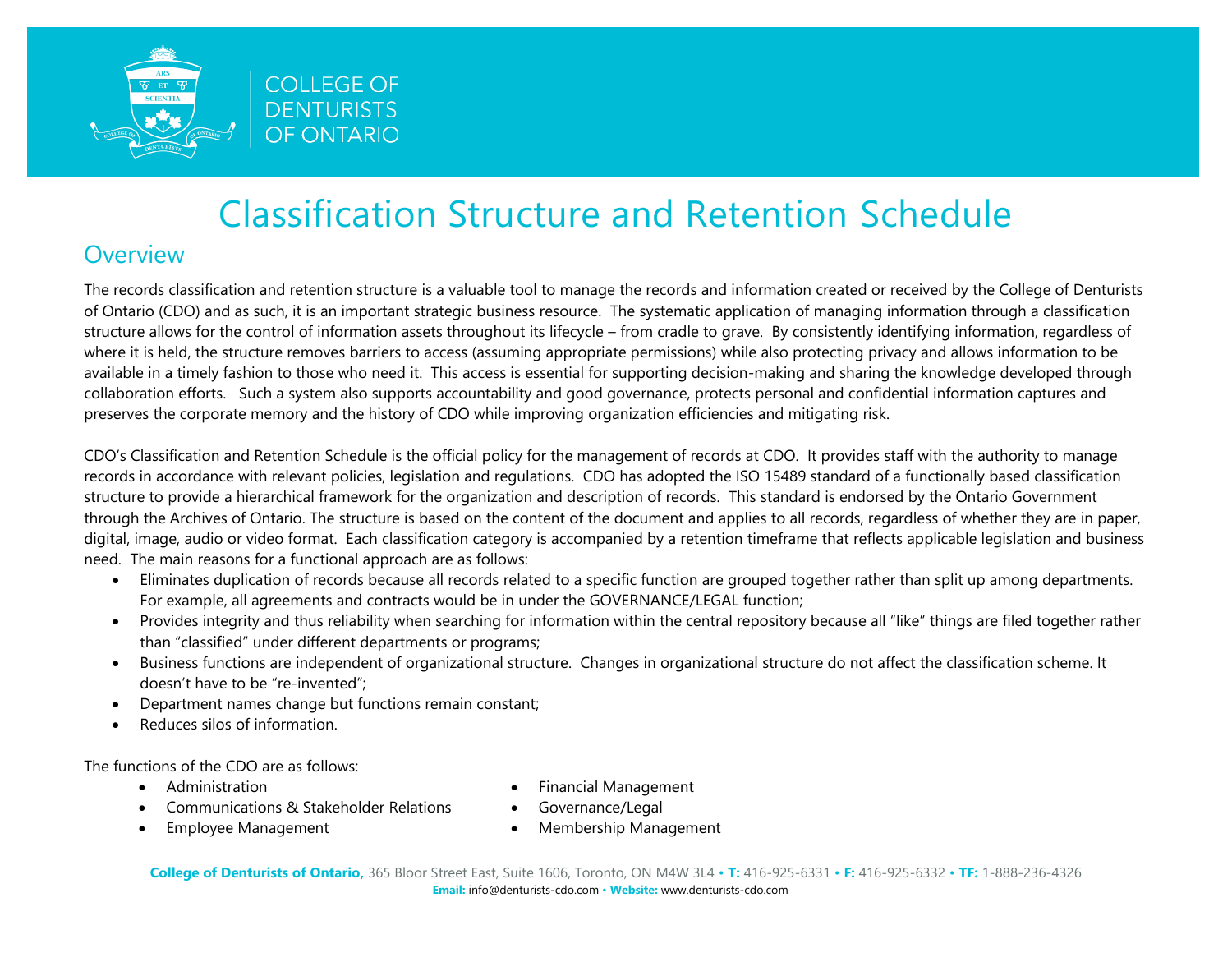

### **Definitions**

**RECORD –** The International Organization for Standardization (ISO) defines a record as "recorded information in whatever physical format created, collected or received in the initiation, conduct or completion of an activity which has content, context and structure, is authoritative and reliable, provides evidence of decision-making". Records can include books, papers, maps, electronic documents, digital, video, voice recordings, web pages, etc.

**TRANSITORY RECORD** is useful for only a short time and has minor importance. When its use is over it should be deleted or destroyed. A transitory record can be destroyed at any time before the retention period of the original document as the official or original document is held by the originator/primary area of accountability and subject to the approved retention period. Examples of transitory records include the following:

- personal messages
- general notices and announcements
- copies of documents and emails
- cc, bcc, or FYI emails kept only for convenience
- drafts and working documents to prepare final records with a few exceptions such as agreements/contracts, drafts in developing legislation.

**NON-RECORD** has no bearing on the organization's functions, operations, or mandate. A non-record may be a general distribution item, reference book, published legislation from other stakeholders or government agencies as examples. A non-record is typically used, if ever, only for a very limited period of time. It does not have to be collected and maintained. This document is not required to be retained and therefore does not appear on a records retention schedule.

When applying the retention schedule to CDO records, the above definitions of a record, transitory and non-record, determine what should be classified and focus on core business documents generated by the originator or the primary area of accountability. However, notwithstanding the above definition of a non-record, it is recommended that convenience copies and drafts be subject to classification if they are to be kept for some reason.

### Classification and Retention Schedule Headings

#### Record Series and Filing Methodology

Record Series are defined as a group of related records that have the same form and function, are filed as a unit and are maintained together for retention scheduling purposes. Record series are destroyed as a unit when the retention period is up unless there is a litigation or audit hold on the record series. The record series are grouped into broad organizational functions, then by the activities that take place within each function. Activities are created based on the roles and responsibilities of staff who partake within that activity. Within each activity are the records that are created through that activity – it is the evidence of a business transaction – these are the record series where retention is applied. The types of documentation described within a record series is referred to as a scope note.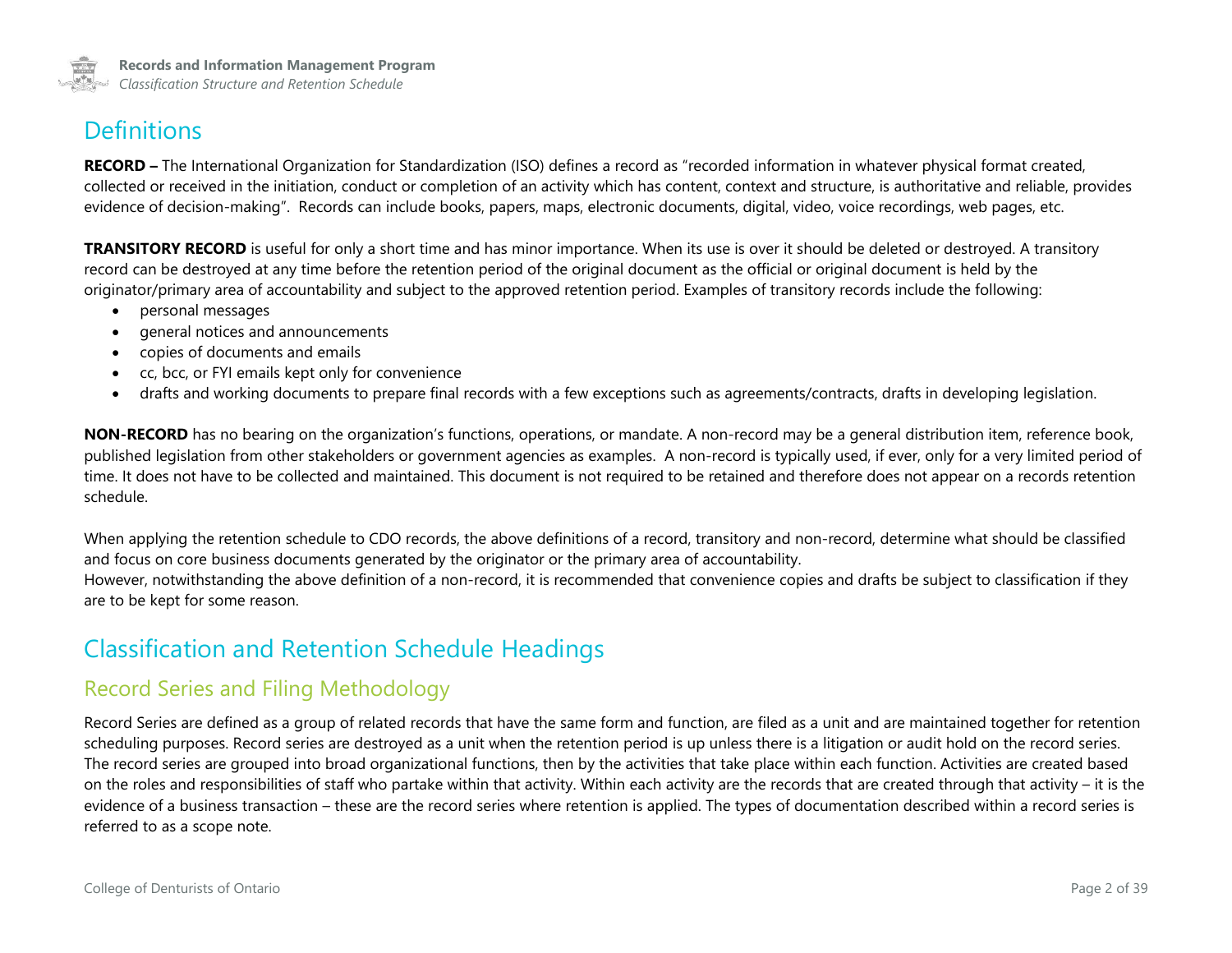

### Accountability

This classification scheme identifies the Office of Accountability – the business unit or program who is accountable for ensuring that the official record is managed throughout its lifecycle. This is the business area that has primary interest or ownership of the records. They are considered to be the official holder of the original records. When accountability refers to the "ALL" it applies if all business units and programs within CDO involved in creating and saving records for that record series. There is no one department/program accountable. Everyone is accountable for their own records.

#### Retention

The column labelled **"Total Retention"** specifies the length of time records must be kept. An event such as the termination of an agreement or project close may be used to indicate when the retention calculation begins. Retention periods are reviewed and approved by the Office of Accountability and Registrar. The retention schedule has been approved by the College's Legal firm of Steinecke Maciura LeBlanc.

### **Disposition**

The column labelled "**Disposition**" refers to how the records are disposed of at the end of their lifecycle. Once the records have reached the end of their total retention period they may be totally destroyed/expunged, or all or part of the record series may be designated as archival selection or archival which means the entire record series is kept for future generations. Records identified in the classification structure and retention schedule can only be destroyed/disposed of in accordance with CDO's records destruction procedures and in conjunction with approval from Director/Manager of the Program and/or Business Unit. All destroyed records should be documented by a certificate of destruction as proof of final disposition. The certificate of destruction is kept permanently as proof that destruction took place, what records were destroyed and when they were destroyed as promulgated by the Electronic Record as Documentary Evidence from the Canadian Standards Board CAN/CGSB-72.34-2017.

### Security Classification

In order to protect the confidentiality, integrity and availability of CDO's data, each record series is assigned a security classification, being public, internal or confidential. *(See legend for definitions –pg.4)*

### Citations and Comments

The Citation/Comments column provides the cross-reference identifier to the legislative citations that are recommended as applicable for each category of records. FED refers to the Federal legislation and ONT refers to Ontario legislation.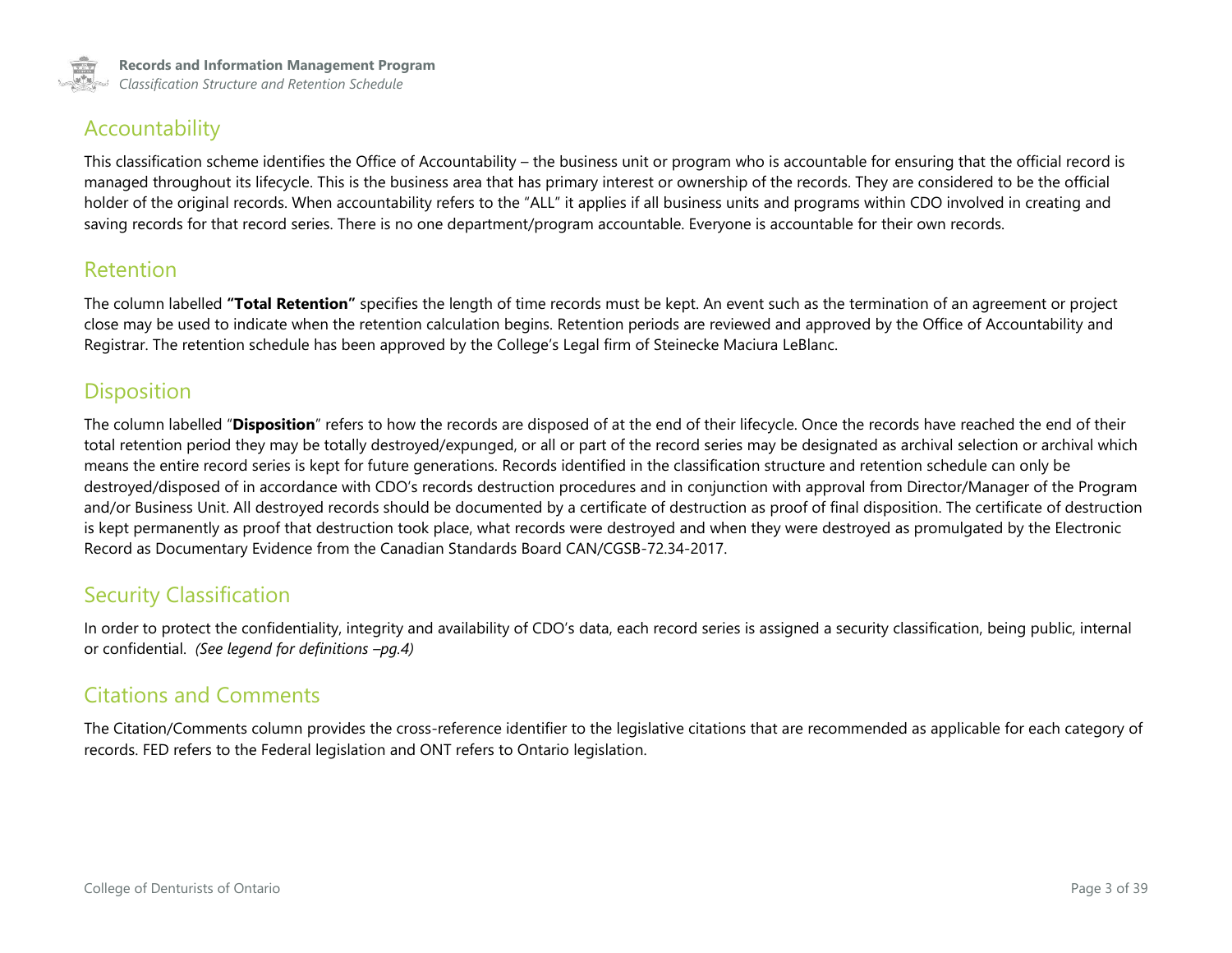

## Legend for Retention Terms

| <b>CODE</b> | <b>DEFINITION</b>                                                       | <b>DESCRIPTION</b>                                                                                                                                                                                                                                                                                                                                                                                                                                                                                                                                                                       |
|-------------|-------------------------------------------------------------------------|------------------------------------------------------------------------------------------------------------------------------------------------------------------------------------------------------------------------------------------------------------------------------------------------------------------------------------------------------------------------------------------------------------------------------------------------------------------------------------------------------------------------------------------------------------------------------------------|
| A           | Archival                                                                | Record Series which has been assessed to have historic significance. Archival documents are retained for 10 years at which<br>point they are appraised again for historic importance and possibly archived for another 10 years. Every 10 years they are<br>reviewed for historical significance. For electronic records, they are reviewed to determine if these will continue to be migrated.                                                                                                                                                                                          |
| AS          | Archival<br>Selection Before<br>Destruction                             | Refers to reviewing the records series before destruction to see whether they have historic significance prior to destruction.<br>This is different from archival because in the case of an archival designation the entire records series is kept for posterity,<br>whereas, in archival selection before destruction, records are "selected" for potential historic significance. The entire record<br>series is not kept.                                                                                                                                                             |
| <b>CY</b>   | <b>Current Year</b>                                                     | Refers to January 1 <sup>st</sup> to December 31 <sup>st</sup> .                                                                                                                                                                                                                                                                                                                                                                                                                                                                                                                         |
| <b>FY</b>   | <b>Current Fiscal</b><br>Year                                           | Refers to April 1st to March 31st.                                                                                                                                                                                                                                                                                                                                                                                                                                                                                                                                                       |
| D           | Destroy                                                                 | Requires that upon expiration of the retention period the document is destroyed - shredded, recycled, deleted (expunged).                                                                                                                                                                                                                                                                                                                                                                                                                                                                |
| S/O         | Superseded or<br>Obsolete                                               | Refers to the replacement of a document once it has been updated or revised. The new document supersedes the previous<br>version.                                                                                                                                                                                                                                                                                                                                                                                                                                                        |
| T/E         | Event Trigger for<br>termination or<br>close of an event<br>or activity | Refers to a record being retained until it has been closed or terminated, typically used for case-based or project records where<br>the retention refers to the case being closed or the transaction being completed. For example, this retention applies to an<br>employee file and is triggered at the point at which the employee leaves the organization. These records are usually<br>maintained until the case or transaction or employee record is closed/terminated plus a pre-defined number of years, e.g.<br>T/E+3 means retained until the case is closed plus 3 more years. |
| PI          | Personal<br>Information                                                 | Refers to records of individuals who have personal information with the College and needs to be protected on a need-to-know<br>basis.                                                                                                                                                                                                                                                                                                                                                                                                                                                    |
|             | Permanent                                                               | Kept for the life of the organization.                                                                                                                                                                                                                                                                                                                                                                                                                                                                                                                                                   |
| <b>LOC</b>  | Life of<br>Corporation                                                  | Refers to records that are designated by legislation to keep for the life of the organization $+$ a specific number of years.<br>General ledgers are an example.                                                                                                                                                                                                                                                                                                                                                                                                                         |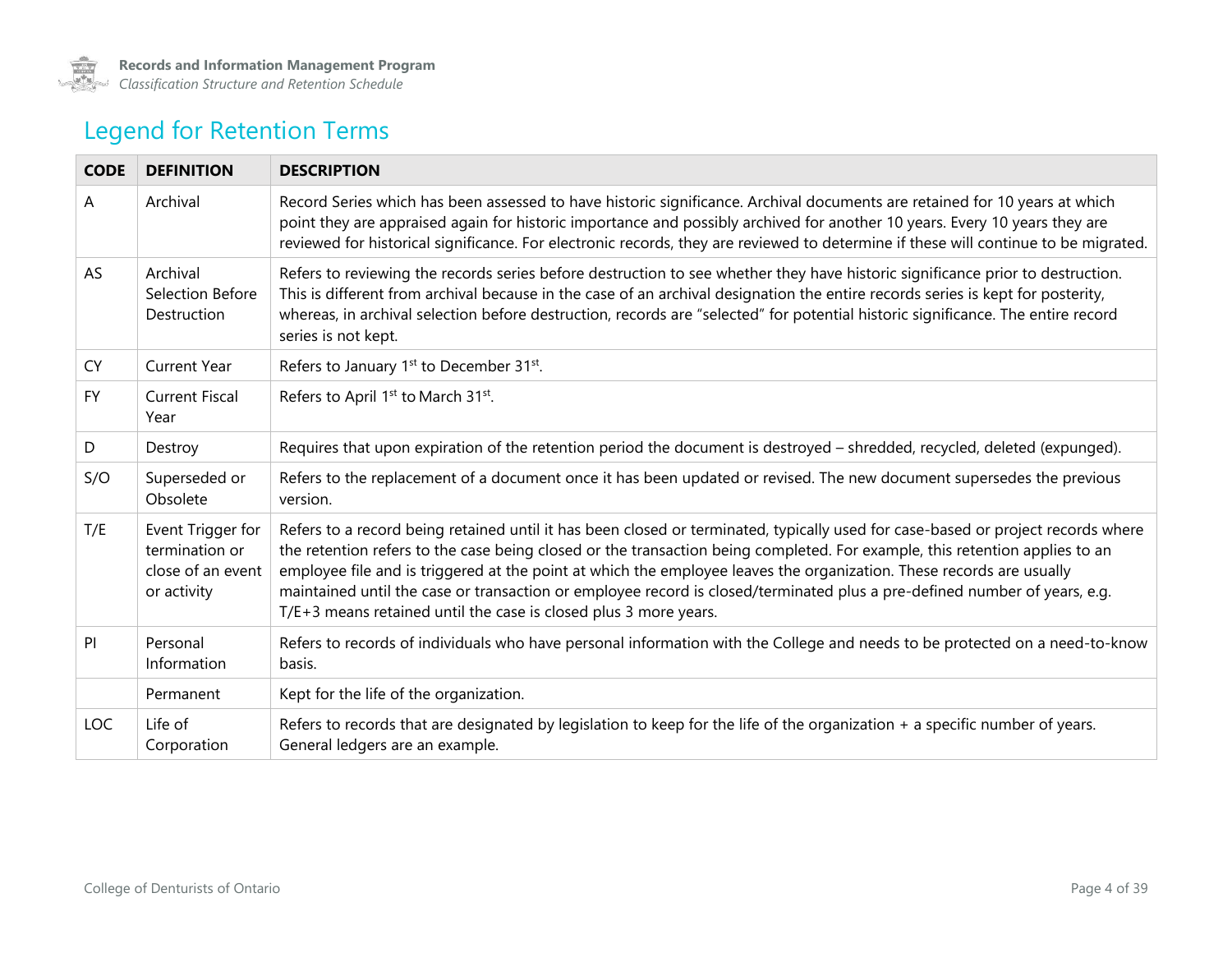

### Security Classification Levels

Public: This classification applies to information in the public domain. The information is fit for distribution via public channels such as email and websites. Disclosure of *Public* information is not expected to adversely impact CDO employees, its stakeholders, its business partners, and/or its members.

**Internal:** This classification applies to general information intended or appropriate for any internal audience or a restricted external audience such as stakeholders. Internal access is unrestricted, but external access is based on a business need-to know basis.

**Confidential:** This classification applies to the most sensitive business information that is intended for a limited audience. Its unauthorized disclosure could seriously and adversely impact CDO, its employees, its stakeholders, its business partners, and/or its members. Records, which are designated as confidential, are accessible only by a defined sub-group of CDO. Access permissions may be given to staff based on their membership to a specific group or individually as CDO management deems appropriate.

### Revision Control

| <b>VERSION</b> | <b>EFFECTIVE DATE</b> | <b>SUMMARY OF CHANGE</b>                                                                                                                                                                                                                                                                                                                                                                                                                                                                                                                                                                                                                                                        | <b>AUTHOR(S)</b>                                               | <b>APPROVER</b>             |
|----------------|-----------------------|---------------------------------------------------------------------------------------------------------------------------------------------------------------------------------------------------------------------------------------------------------------------------------------------------------------------------------------------------------------------------------------------------------------------------------------------------------------------------------------------------------------------------------------------------------------------------------------------------------------------------------------------------------------------------------|----------------------------------------------------------------|-----------------------------|
| 1.0            | 2018-12-05            | Created                                                                                                                                                                                                                                                                                                                                                                                                                                                                                                                                                                                                                                                                         | RIM Services Inc.                                              | Council                     |
| 2.0            | 2021-12-24            | Accountability (staff titles) and Citations updated, and Records Series added:<br>ADMINISTRATION - Internal Support - Technical User Manuals<br>$\bullet$<br>ADMINISTRATION - Information Technology - Computer System<br>$\bullet$<br>Maintenance & Reports<br>ADMINISTRATION - Information Technology - Service Tickets<br>$\bullet$<br>GOVERNANCE/LEGAL - Legal - Insurance Policies<br>$\bullet$<br>GOVERNANCE/LEGAL - Strategic Planning - Strategic Plan<br>$\bullet$<br>MEMBER MANAGEMENT - Registration-Member Management -<br>$\bullet$<br>Members' Public Register<br>MEMBER MANAGEMENT - Registration-Member Management -<br>$\bullet$<br>Registration - Equivalency | RIM Services Inc.                                              | Registrar and CEO           |
| 2.1            | 2021-01-17            | Accountability updated (staff titles), and Record Series updated:<br>MEMBER MANAGEMENT - Registration-Member Management -<br>$\bullet$<br>Registration - Equivalency                                                                                                                                                                                                                                                                                                                                                                                                                                                                                                            | RIM Services Inc.;<br>Manager, Council &<br>Corporate Services | Acting Registrar<br>and CEO |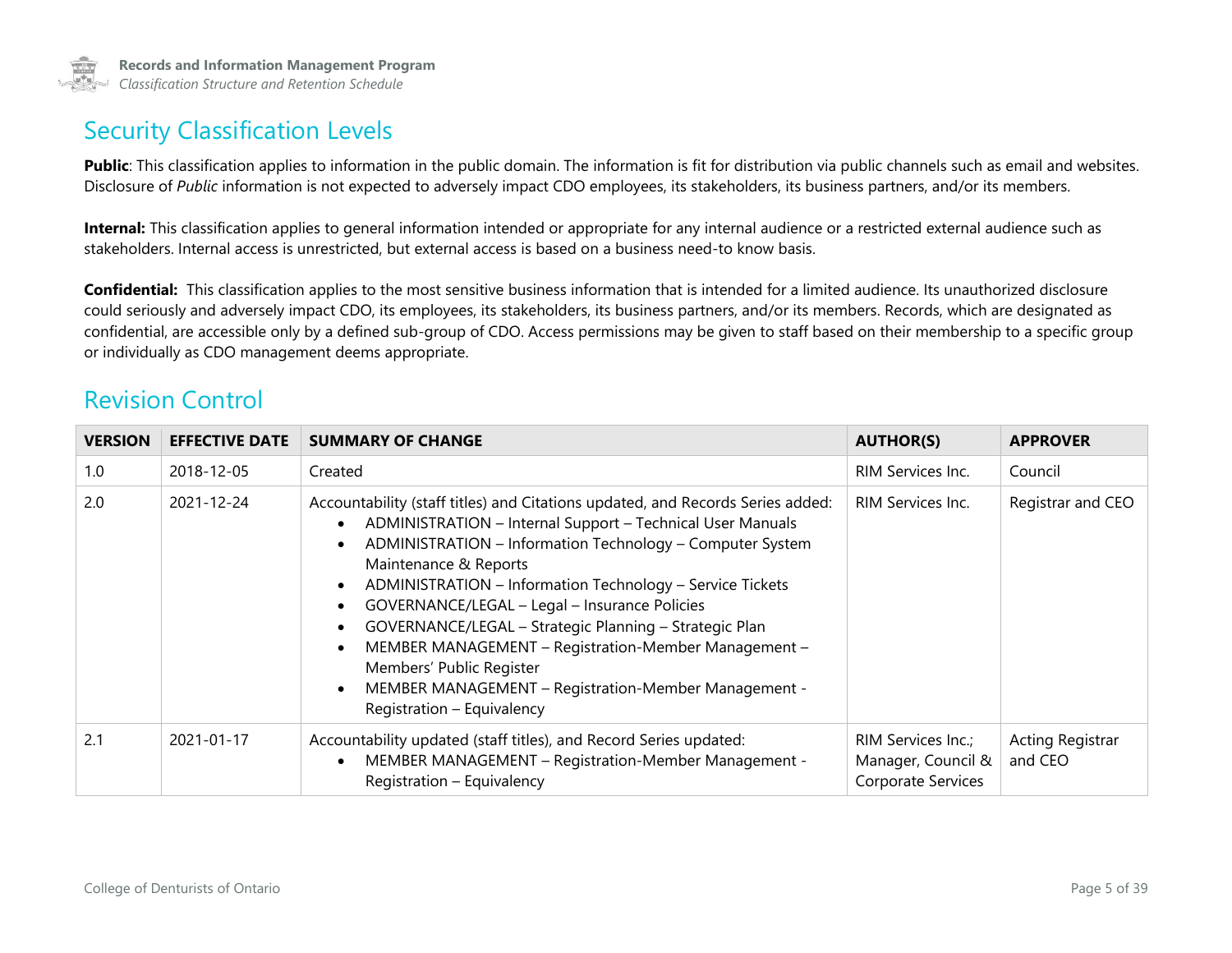

### Table of Contents: Summary of Functions / Activities and Record Series

| <b>ADMINISTRATION</b>                                                                                                                                                                                                                                                                                                                                                                                                                                                                                                                           | <b>COMMUNICATION &amp;</b><br><b>STAKEHOLDER</b><br><b>RELATIONS</b>                                                                                                                                                                                                                                                                                                                                                                                                                                                                                  | <b>EMPLOYEE</b><br><b>MANAGEMENT</b>                                                                                                                                                                                                                                                                                                                   | <b>FINANCIAL</b><br><b>MANAGEMENT</b>                                                                                                                                                                                                                                                                                                                                                                                                                                                                                              | <b>GOVERNANCE/LEGAL</b>                                                                                                                                                                                                                                                                                                                                                                                                                                                                                                                                | <b>MEMBER</b><br><b>MANAGEMENT</b>                                                                                                                                                                                                                                                                                                                                                                                                                                                       |
|-------------------------------------------------------------------------------------------------------------------------------------------------------------------------------------------------------------------------------------------------------------------------------------------------------------------------------------------------------------------------------------------------------------------------------------------------------------------------------------------------------------------------------------------------|-------------------------------------------------------------------------------------------------------------------------------------------------------------------------------------------------------------------------------------------------------------------------------------------------------------------------------------------------------------------------------------------------------------------------------------------------------------------------------------------------------------------------------------------------------|--------------------------------------------------------------------------------------------------------------------------------------------------------------------------------------------------------------------------------------------------------------------------------------------------------------------------------------------------------|------------------------------------------------------------------------------------------------------------------------------------------------------------------------------------------------------------------------------------------------------------------------------------------------------------------------------------------------------------------------------------------------------------------------------------------------------------------------------------------------------------------------------------|--------------------------------------------------------------------------------------------------------------------------------------------------------------------------------------------------------------------------------------------------------------------------------------------------------------------------------------------------------------------------------------------------------------------------------------------------------------------------------------------------------------------------------------------------------|------------------------------------------------------------------------------------------------------------------------------------------------------------------------------------------------------------------------------------------------------------------------------------------------------------------------------------------------------------------------------------------------------------------------------------------------------------------------------------------|
| Correspondence<br>Management<br>Administrative<br>$\bullet$<br>Office Records<br><b>Internal Support</b><br>Logs<br>$\bullet$<br>Policies &<br>Procedures-<br>Administrative<br>Reference<br>$\bullet$<br>Resources<br><b>Technical User</b><br>Manuals<br>Templates &<br>$\bullet$<br>Forms - Blank<br><b>Meetings Management</b><br>Meetings &<br>$\bullet$<br>Committees -<br>Internal<br><b>Project Management</b><br>Projects<br>$\bullet$<br><b>Information Technology</b><br>Computer<br>$\bullet$<br><b>System Access</b><br>& Controls | Communications<br>Support<br>Branding<br>$\bullet$<br><b>Contact Lists</b><br>Published<br>$\bullet$<br>Program/Promo<br>tional Materials<br>Website/Social<br>$\bullet$<br>Media Content<br>Management &<br>Analytics<br><b>Education &amp; Outreach</b><br>Events<br>$\bullet$<br>Media<br><b>Media Relations</b><br>$\bullet$<br>Photos<br>Presentations &<br>$\bullet$<br>Speeches<br><b>Stakeholder Relations</b><br>Government/<br>$\bullet$<br>Intergovernmen<br>tal Relations &<br>Regulatory<br><b>Bodies</b><br>Universities/<br>Colleges & | <b>Recruiting &amp; Selecting</b><br>Job Descriptions<br>$\bullet$<br>Staff positions<br>$\bullet$<br><b>Staff Management</b><br>Accessibility for<br>$\bullet$<br>Ontarians with<br><b>Disabilities Act</b><br><b>Employee Files</b><br>$\bullet$<br><b>Training &amp; Skills</b><br>Development<br>Training &<br>$\bullet$<br>Development<br>Courses | <b>Accounting</b><br>Administration<br>Accounts<br>$\bullet$<br>Payable<br>Accounts<br>$\bullet$<br>Receivable<br>(Renewals)<br>Banking<br>$\bullet$<br>Transactions &<br>Investments<br>Reconciliation<br>General Ledger<br>$\bullet$<br>Month-end<br>Closing &<br>Analysis<br><b>Financial Planning &amp;</b><br>Investments<br><b>Budget</b><br>$\bullet$<br>Forecasting<br>$\bullet$<br><b>Financial Reporting</b><br>Financial<br>$\bullet$<br>Statements-<br>Audited<br>Council &<br>Executive<br>Reports<br>Journal Entries | Governance<br>Enabling<br>$\bullet$<br>Legislation,<br>Incorporation &<br>By-laws<br>Council &<br>$\bullet$<br>Committee<br>members'<br>records<br>(includes non-<br>council<br>appointments)<br>Professional<br>$\bullet$<br>Members &<br><b>Working Groups</b><br><b>Council Meeting</b><br>$\bullet$<br>Records<br>Council meeting<br>$\bullet$<br>Records-In<br>camera<br>Policies &<br>Procedures -<br>Governance<br>Position<br>$\bullet$<br><b>Statements</b><br>Reports to<br>$\bullet$<br>Council<br>Statutory,<br>$\bullet$<br>Standing & Ad | <b>Advice</b><br><b>Practice Advice</b><br>$\bullet$<br>Registration<br>Applications-In<br>$\bullet$<br>Progress<br>Applications-<br>Closed<br>Applications-<br>Refused<br>Applications-<br>Clinic Name<br>Applications-<br>Health<br>Profession<br>Corporation<br>Registration-<br>Membership<br>Management<br><b>Member Files</b><br>Members' Public<br>Register<br>Registration -<br>Equivalency<br><b>Qualifying Examination</b><br>Potential<br>$\bullet$<br><b>Candidate Files</b> |
| Computer                                                                                                                                                                                                                                                                                                                                                                                                                                                                                                                                        | Organizations                                                                                                                                                                                                                                                                                                                                                                                                                                                                                                                                         |                                                                                                                                                                                                                                                                                                                                                        | Delegation of<br>٠                                                                                                                                                                                                                                                                                                                                                                                                                                                                                                                 | <b>Hoc Committees</b>                                                                                                                                                                                                                                                                                                                                                                                                                                                                                                                                  | Candidate Files                                                                                                                                                                                                                                                                                                                                                                                                                                                                          |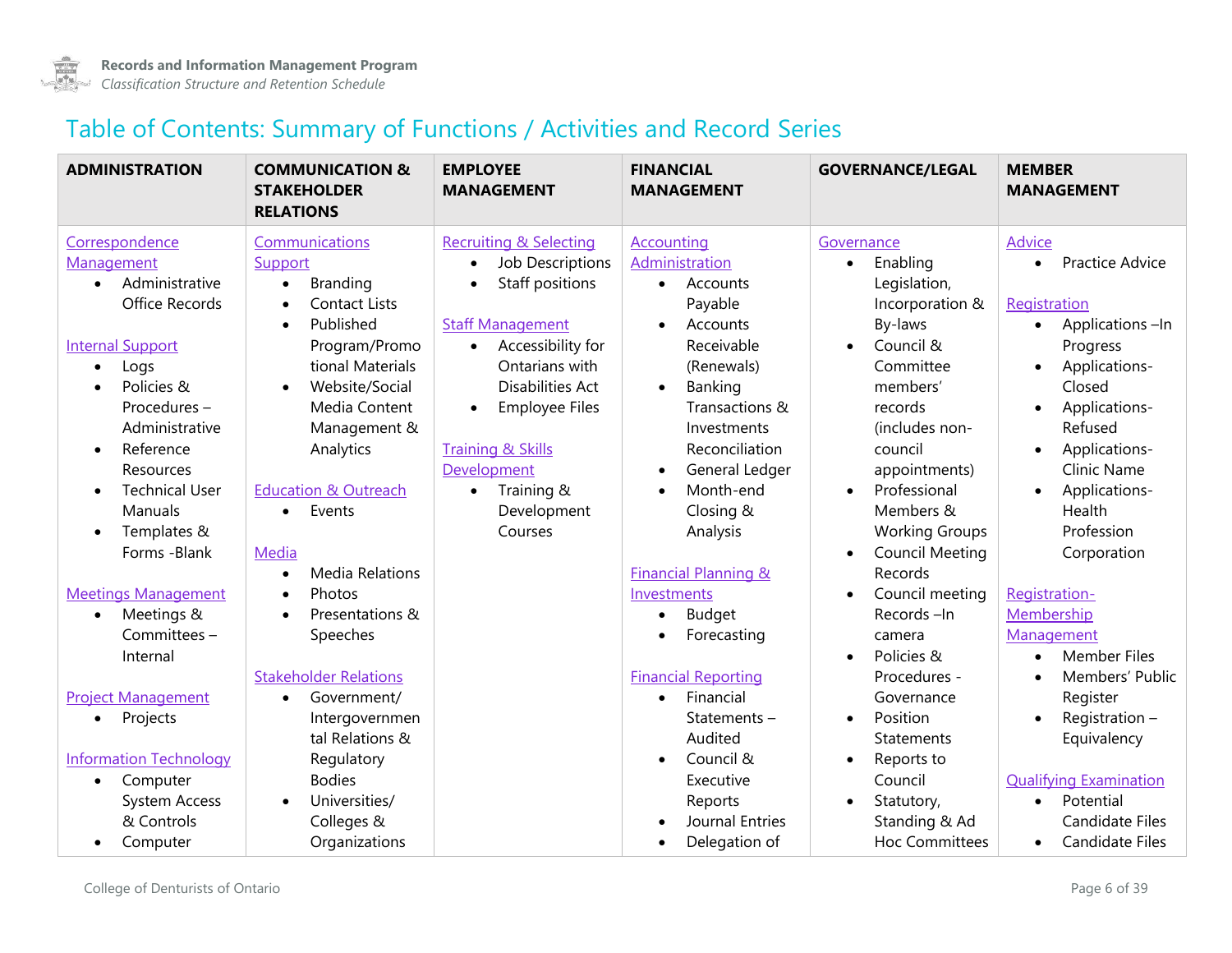

 $\overline{\phantom{a}}$ 

| <b>ADMINISTRATION</b>                                 | <b>COMMUNICATION &amp;</b><br><b>STAKEHOLDER</b><br><b>RELATIONS</b> | <b>EMPLOYEE</b><br><b>MANAGEMENT</b> | <b>FINANCIAL</b><br><b>MANAGEMENT</b>                                                                                                                                                                                                                                                                                                                                                                                                                                                                   | <b>GOVERNANCE/LEGAL</b>                                                                                                                                                                                                                                                                   | <b>MEMBER</b><br><b>MANAGEMENT</b>                                                                                                                                                                                                                                                                                                                                                                                                                                                                                                                                                                                        |
|-------------------------------------------------------|----------------------------------------------------------------------|--------------------------------------|---------------------------------------------------------------------------------------------------------------------------------------------------------------------------------------------------------------------------------------------------------------------------------------------------------------------------------------------------------------------------------------------------------------------------------------------------------------------------------------------------------|-------------------------------------------------------------------------------------------------------------------------------------------------------------------------------------------------------------------------------------------------------------------------------------------|---------------------------------------------------------------------------------------------------------------------------------------------------------------------------------------------------------------------------------------------------------------------------------------------------------------------------------------------------------------------------------------------------------------------------------------------------------------------------------------------------------------------------------------------------------------------------------------------------------------------------|
| System<br>Maintenance &<br>Reports<br>Service Tickets |                                                                      |                                      | Authority<br><b>Audit</b><br>Year End Audit -<br>$\bullet$<br><b>Working Papers</b><br>Year End Audit -<br>$\bullet$<br><b>Final Submission</b><br>to Auditor<br><b>Payroll Administration</b><br>Time &<br>$\bullet$<br>Attendance<br>Reporting<br>Payroll<br>$\bullet$<br>Processing<br>Payroll<br>$\bullet$<br>Remittances<br><b>Tax Management</b><br>Tax<br>$\bullet$<br>Returns/Federal<br>& Provincial -<br><b>Final Filed</b><br>Procurement<br>Supplier<br>$\bullet$<br>Contract<br>Management | Standards of<br>$\bullet$<br>Practice<br><b>Elections Management</b><br>• Elections<br>Legal<br>Agreements/<br>$\bullet$<br>Contract &<br>Leases<br>Insurance<br>$\bullet$<br>Policies<br>Legal Advice &<br>$\bullet$<br>Opinions<br>Strategic<br>$\bullet$<br>Planning<br>Strategic Plan | Qualifying Exam<br>$\bullet$<br>-Administration<br>Qualifying Exam<br>$\bullet$<br>- Development<br>Qualifying<br>$\bullet$<br>Exam-Appeals<br><b>Professional Conduct</b><br>Complaints<br>$\bullet$<br>Inquiries<br>Conduct<br>$\bullet$<br>Concerns<br>Discipline<br>$\bullet$<br>Committee<br>Fitness to<br>$\bullet$<br>Practice<br>Reports<br>$\bullet$<br>Registrar's<br>$\bullet$<br>Investigations<br>Unauthorized<br>Practice<br>Professional<br>Conduct<br>Appeals<br><b>Quality Assurance</b><br>Random<br>$\bullet$<br>Selection<br>QA Program<br>$\bullet$<br>Development<br>Assessment -<br>Administration |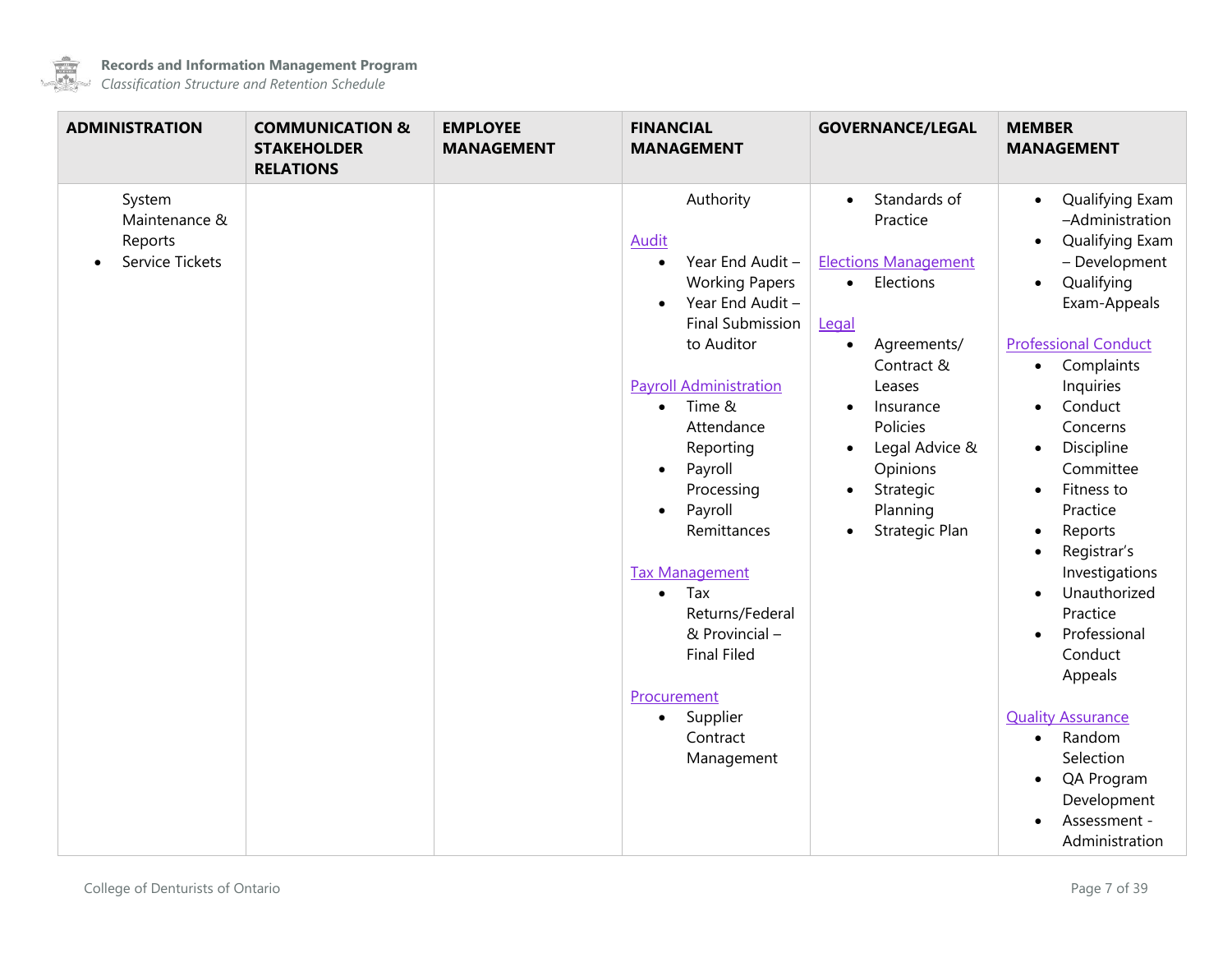

| <b>ADMINISTRATION</b> | <b>COMMUNICATION &amp;</b><br><b>STAKEHOLDER</b><br><b>RELATIONS</b> | <b>EMPLOYEE</b><br><b>MANAGEMENT</b> | <b>FINANCIAL</b><br><b>MANAGEMENT</b> | <b>GOVERNANCE/LEGAL</b> | <b>MEMBER</b><br><b>MANAGEMENT</b>                                                                                                                                               |
|-----------------------|----------------------------------------------------------------------|--------------------------------------|---------------------------------------|-------------------------|----------------------------------------------------------------------------------------------------------------------------------------------------------------------------------|
|                       |                                                                      |                                      |                                       |                         | Continuing<br>$\bullet$<br>Professional<br>Development<br>Compliance<br>Self Assessment<br>$\bullet$<br>Tool<br>Compliance<br>Refresher &<br>$\bullet$<br>Remediation<br>Courses |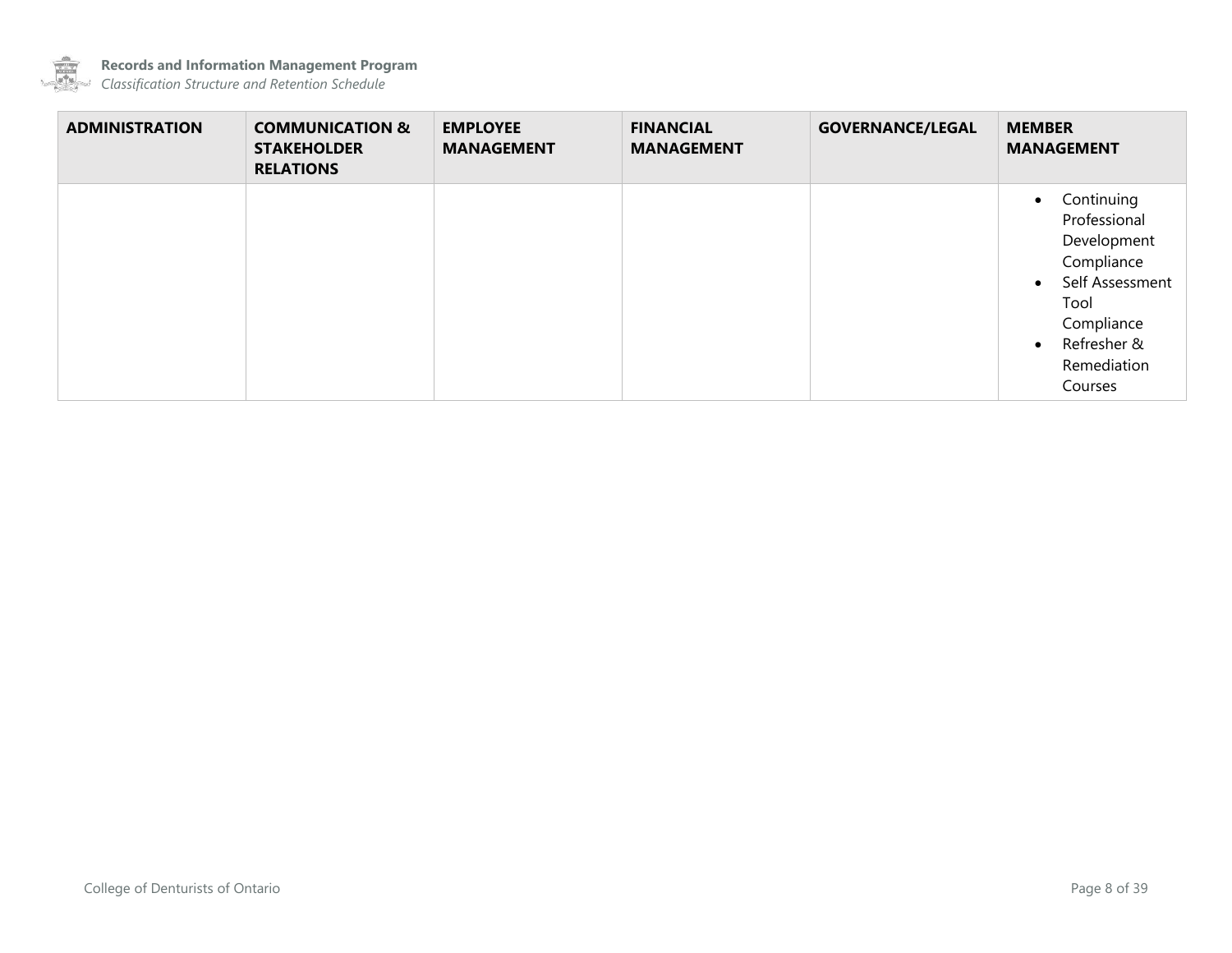### Classification and Retention Schedules

#### **Administration**

Records relating to administrative function of departments and programs such as records relating to general office information such as, office administration records, internal and staff committee meetings, minutes, agendas, project management, templates and forms, library and reference materials and includes information technology activities.

<span id="page-8-1"></span><span id="page-8-0"></span>

| <b>RECORD SERIES</b>                                                                                                                                                                                                                      | <b>FILING METHODOLOGY</b>                                                                                                                        | <b>ACCOUNTABILITY</b> | <b>TOTAL</b><br><b>RETENTION</b> | <b>DISPOSITION</b> | <b>SECURITY</b><br><b>CLASSIFICATION</b> | <b>CITATIONS/</b><br><b>COMMENTS</b> |
|-------------------------------------------------------------------------------------------------------------------------------------------------------------------------------------------------------------------------------------------|--------------------------------------------------------------------------------------------------------------------------------------------------|-----------------------|----------------------------------|--------------------|------------------------------------------|--------------------------------------|
| <b>Correspondence Management</b>                                                                                                                                                                                                          |                                                                                                                                                  |                       |                                  |                    |                                          |                                      |
| <b>Administrative Office Records</b>                                                                                                                                                                                                      | By topic or subject                                                                                                                              | All                   | $CY + 3$                         | Destroy            | Internal                                 |                                      |
| Records relating to daily or regular (routine)<br>operational activities including business<br>processes, annual recurring activities, general<br>work plans, calendars where no other subject-<br>specific record series already exists. |                                                                                                                                                  |                       |                                  |                    |                                          |                                      |
| <b>Internal Support</b>                                                                                                                                                                                                                   |                                                                                                                                                  |                       |                                  |                    |                                          |                                      |
| Logs<br>Records relating to keeping track of mail sent<br>or received by the College including mail and<br>evidentiary logs.                                                                                                              | By date                                                                                                                                          | All                   | $CY + 3$                         | Destroy            | Internal                                 |                                      |
| <b>Policies &amp; Procedures-Administrative</b><br>Records relating to the production and<br>authorization of prescribed organization wide<br>and departmental focused policies, procedures<br>and business processes within CDO.         | By function, then by<br>subject. For example:<br>Qualifying<br>Exams<br>Registration<br>$\bullet$<br>QA<br>$\bullet$<br>Operational<br>$\bullet$ | Registrar             | $S/O + 1$                        | Destroy            | Internal                                 |                                      |
| <b>Reference Resources</b><br>Records relating to the management of<br>external publications such as library material<br>used for reference purposes, fee quides,                                                                         | By name of<br>publication                                                                                                                        | All                   | S/O                              | Destroy            | Internal                                 |                                      |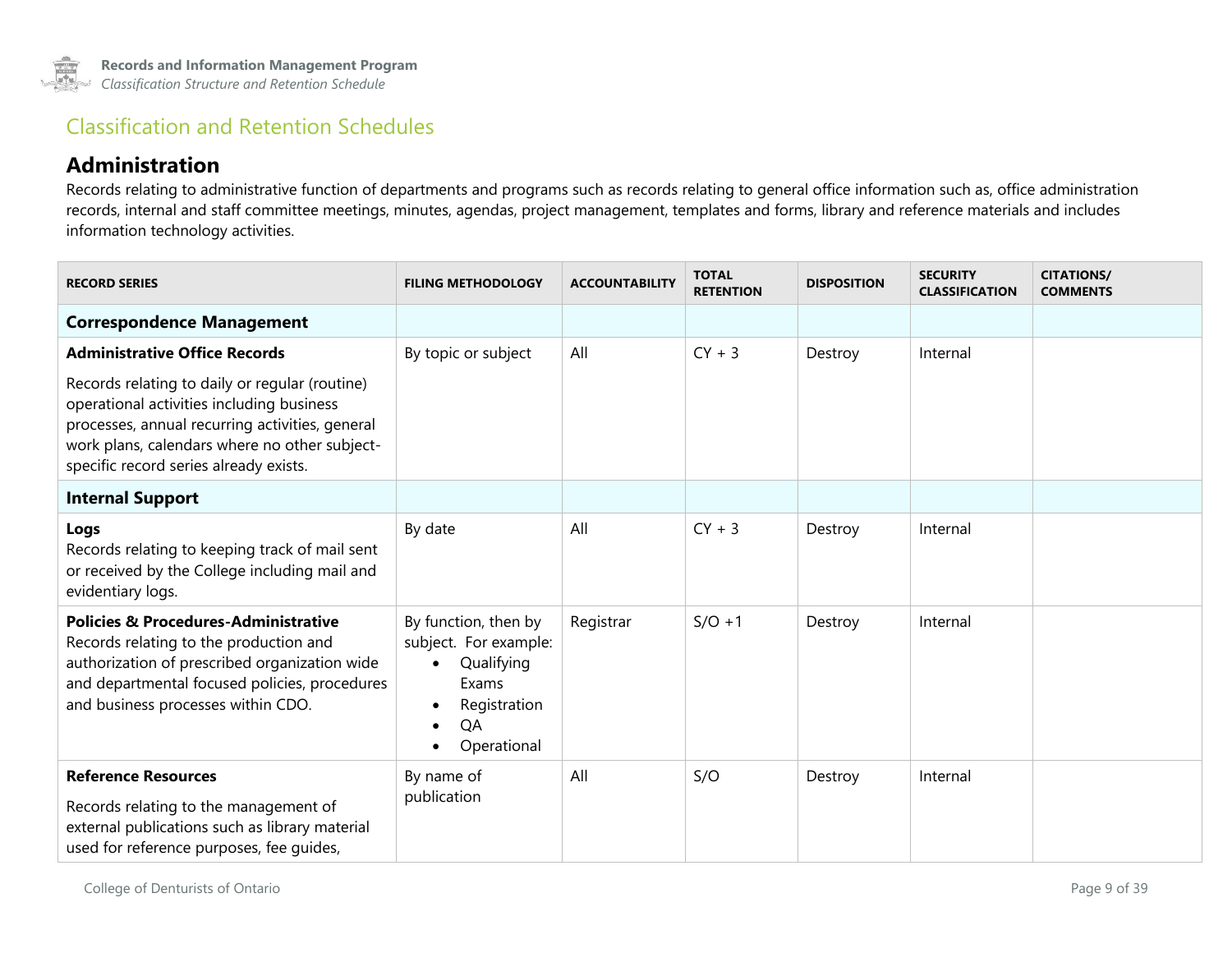

| <b>RECORD SERIES</b>                                                                                                                                                                                                                                                                                                                                                                                                                 | <b>FILING METHODOLOGY</b>                                                                                                                                                                                                                                                                    | <b>ACCOUNTABILITY</b> | <b>TOTAL</b><br><b>RETENTION</b>                             | <b>DISPOSITION</b> | <b>SECURITY</b><br><b>CLASSIFICATION</b> | <b>CITATIONS/</b><br><b>COMMENTS</b> |
|--------------------------------------------------------------------------------------------------------------------------------------------------------------------------------------------------------------------------------------------------------------------------------------------------------------------------------------------------------------------------------------------------------------------------------------|----------------------------------------------------------------------------------------------------------------------------------------------------------------------------------------------------------------------------------------------------------------------------------------------|-----------------------|--------------------------------------------------------------|--------------------|------------------------------------------|--------------------------------------|
| newspaper clippings. Also includes the<br>management of office subscriptions, books,<br>and digital publications purchased by staff or<br>Departments/Programs. This includes<br>subscriptions for professional newsletters,<br>printed and electronic journals, business and<br>news periodicals, and book orders.                                                                                                                  |                                                                                                                                                                                                                                                                                              |                       |                                                              |                    |                                          |                                      |
| <b>Technical User Manuals</b><br>Records relating to operating instructions and<br>manuals such as Trodat Numbering machine,<br>coffee maker, postage meter,<br>printer/photocopier, website content<br>management and SharePoint Configuration.                                                                                                                                                                                     | By name of device                                                                                                                                                                                                                                                                            | All                   | S/O<br>$S/O = when$<br>equipment is<br>retired or<br>updated | Destroy            | Internal                                 |                                      |
| <b>Templates &amp; Forms - Blank</b><br>Records relating to CDO business where a<br>blank master document provides a standard<br>format for data collection and formatting or<br>provides a best practice format for document<br>creation. Records may include employee and<br>volunteer forms, vacation, lieu and personal<br>days templates, house monthly timesheet<br>templates and honoraria/expense forms to<br>mention a few. | By function and then<br>name of template<br>Alphabetical by topic<br>Administrative<br>Records<br>Management<br>Forms<br>Communications<br>PowerPoint<br>template<br>Finance<br>Expenses<br>$\bullet$<br>Claim Form<br><b>Human Resources</b><br><b>Benefits</b><br>$\bullet$<br>claim forms | All                   | S/O                                                          | Destroy            | Internal                                 |                                      |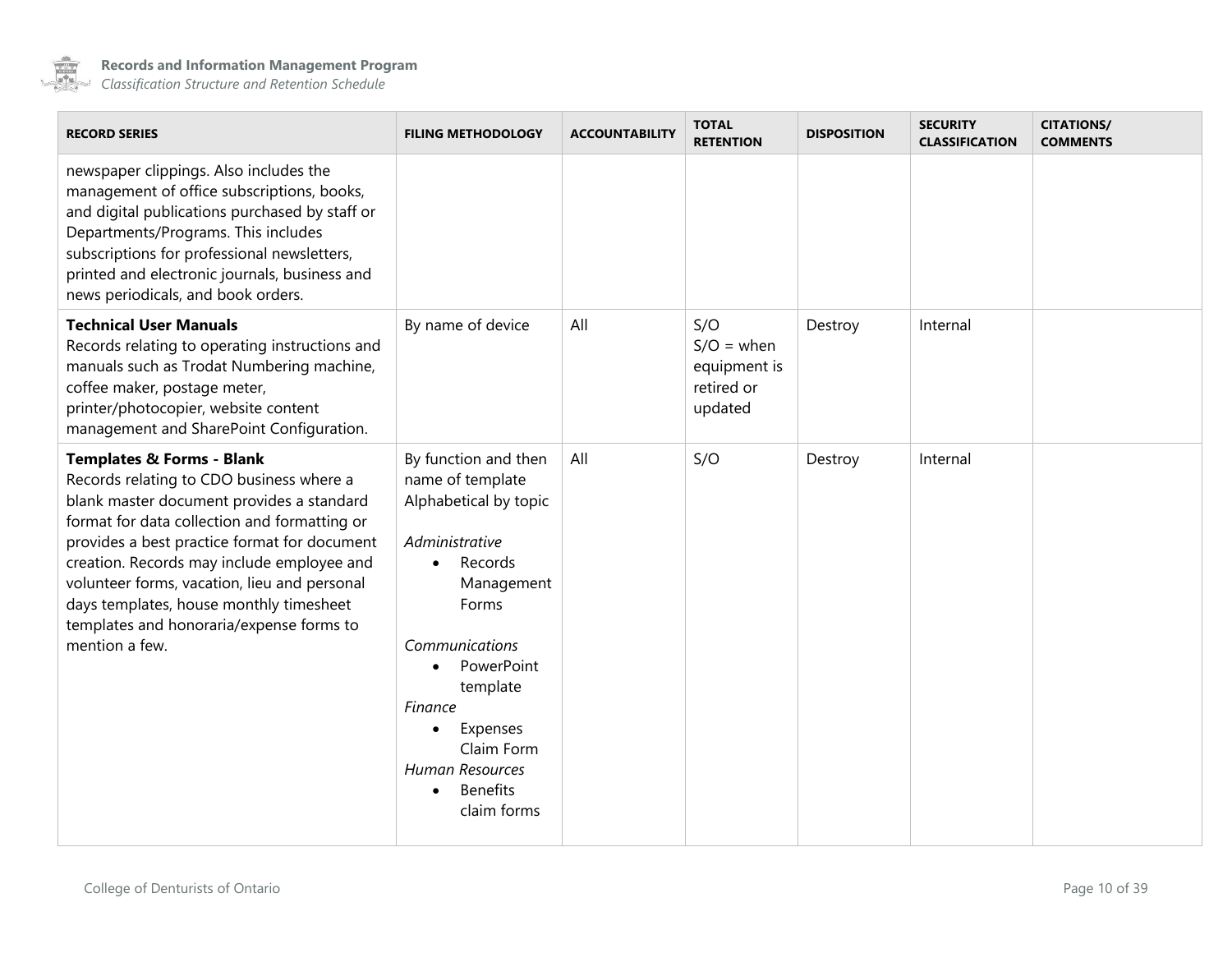

<span id="page-10-1"></span><span id="page-10-0"></span>

| <b>RECORD SERIES</b>                                                                                                                                                                                                                                  | <b>FILING METHODOLOGY</b>                                                                                                                                                                    | <b>ACCOUNTABILITY</b> | <b>TOTAL</b><br><b>RETENTION</b>           | <b>DISPOSITION</b>                             | <b>SECURITY</b><br><b>CLASSIFICATION</b> | <b>CITATIONS/</b><br><b>COMMENTS</b> |
|-------------------------------------------------------------------------------------------------------------------------------------------------------------------------------------------------------------------------------------------------------|----------------------------------------------------------------------------------------------------------------------------------------------------------------------------------------------|-----------------------|--------------------------------------------|------------------------------------------------|------------------------------------------|--------------------------------------|
|                                                                                                                                                                                                                                                       | Registration<br>Certificate of<br>$\bullet$<br>Professional<br>Conduct<br>Application<br>$\bullet$<br>forms (Forms<br>A, B, C, D,<br>checklist;<br>professional<br>corporation;<br>renewals) |                       |                                            |                                                |                                          |                                      |
| <b>Meetings Management</b>                                                                                                                                                                                                                            |                                                                                                                                                                                              |                       |                                            |                                                |                                          |                                      |
| <b>Meetings &amp; Committees-Internal</b>                                                                                                                                                                                                             | By name of meeting                                                                                                                                                                           | All                   | $CY+3$                                     | Destroy                                        | Internal                                 |                                      |
| Records relating to staff meetings and<br>committees of CDO staff that are not related<br>to council or committees of council.<br>Documents may include meeting agendas,<br>terms of reference, membership list, minutes<br>for such committees, etc. |                                                                                                                                                                                              |                       |                                            |                                                |                                          |                                      |
| FOR: Statutory/Standing & Ad Hoc<br><b>Committees</b>                                                                                                                                                                                                 |                                                                                                                                                                                              |                       |                                            |                                                |                                          |                                      |
| <b>FOR: Council Meetings</b>                                                                                                                                                                                                                          |                                                                                                                                                                                              |                       |                                            |                                                |                                          |                                      |
| <b>Project Management</b>                                                                                                                                                                                                                             |                                                                                                                                                                                              |                       |                                            |                                                |                                          |                                      |
| <b>Projects</b><br>Records relating to staff projects and research<br>activities such as research for various<br>regulatory programs, policies, competency                                                                                            | By name of project                                                                                                                                                                           | All                   | $T/E + 6$ years<br>$T/E =$ when<br>project | Archival<br>Selection<br>before<br>destruction | Internal                                 |                                      |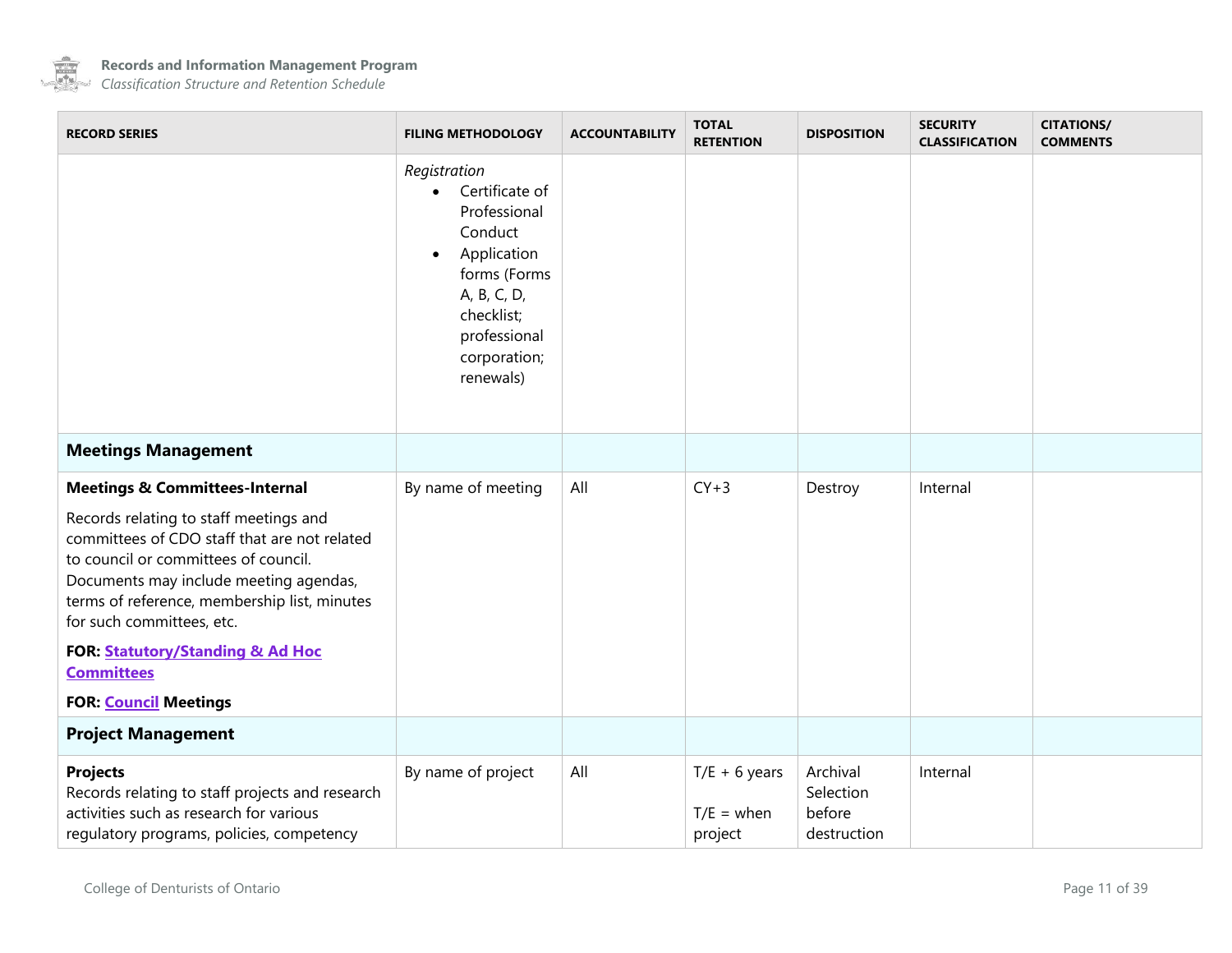

<span id="page-11-0"></span>

| <b>RECORD SERIES</b>                                                                                                                                                                                                                                                                                                                                                                                                                  | <b>FILING METHODOLOGY</b>                                                                                                                                                                          | <b>ACCOUNTABILITY</b>                            | <b>TOTAL</b><br><b>RETENTION</b> | <b>DISPOSITION</b> | <b>SECURITY</b><br><b>CLASSIFICATION</b> | <b>CITATIONS/</b><br><b>COMMENTS</b> |
|---------------------------------------------------------------------------------------------------------------------------------------------------------------------------------------------------------------------------------------------------------------------------------------------------------------------------------------------------------------------------------------------------------------------------------------|----------------------------------------------------------------------------------------------------------------------------------------------------------------------------------------------------|--------------------------------------------------|----------------------------------|--------------------|------------------------------------------|--------------------------------------|
| profiles, etc. Records may include project<br>charter and scope, terms of reference, project<br>plan, project timelines or schedules, feasibility<br>studies, progress reports, case studies, cost<br>information, correspondence, working notes,<br>and final project report as examples.                                                                                                                                            |                                                                                                                                                                                                    |                                                  | completed                        |                    |                                          |                                      |
| <b>Information Technology</b>                                                                                                                                                                                                                                                                                                                                                                                                         |                                                                                                                                                                                                    |                                                  |                                  |                    |                                          |                                      |
| <b>Computer System Access &amp; Controls</b><br>Records relating to the security and<br>confidentiality of CDO's online information<br>resources located in the User Authentication<br>System, Network Drives, and specific<br>application/system configuration. Includes<br>information about computer security practices<br>and tools. Documents may include, computer<br>security records, security audit report and<br>passwords. | By name of<br>system/Subject<br>passwords                                                                                                                                                          | Manager,<br>Council and<br>Corporate<br>Services | $S/O+3$                          | Destroy            | Confidential                             |                                      |
| <b>Computer System Maintenance &amp; Reports</b><br>Records relating to the maintenance of CDO's<br>information technology systems and<br>hardware. Documents may include device<br>inventory, website maintenance and support<br>from service provider, and system reports.                                                                                                                                                          | By name of<br>report/Subject<br>Device<br>Inventory<br>Patch<br>$\bullet$<br>Compliance<br>Report<br>Managed<br>$\bullet$<br>Services/Heal<br>th Report<br>Asset<br>$\bullet$<br>Summary<br>Report | Manager,<br>Council and<br>Corporate<br>Services | $CY+3$                           | Destroy            | Internal                                 |                                      |
| <b>Service Tickets</b>                                                                                                                                                                                                                                                                                                                                                                                                                | BY type of issue                                                                                                                                                                                   | Manager,                                         | $CY+1$                           | Destroy            | Internal                                 |                                      |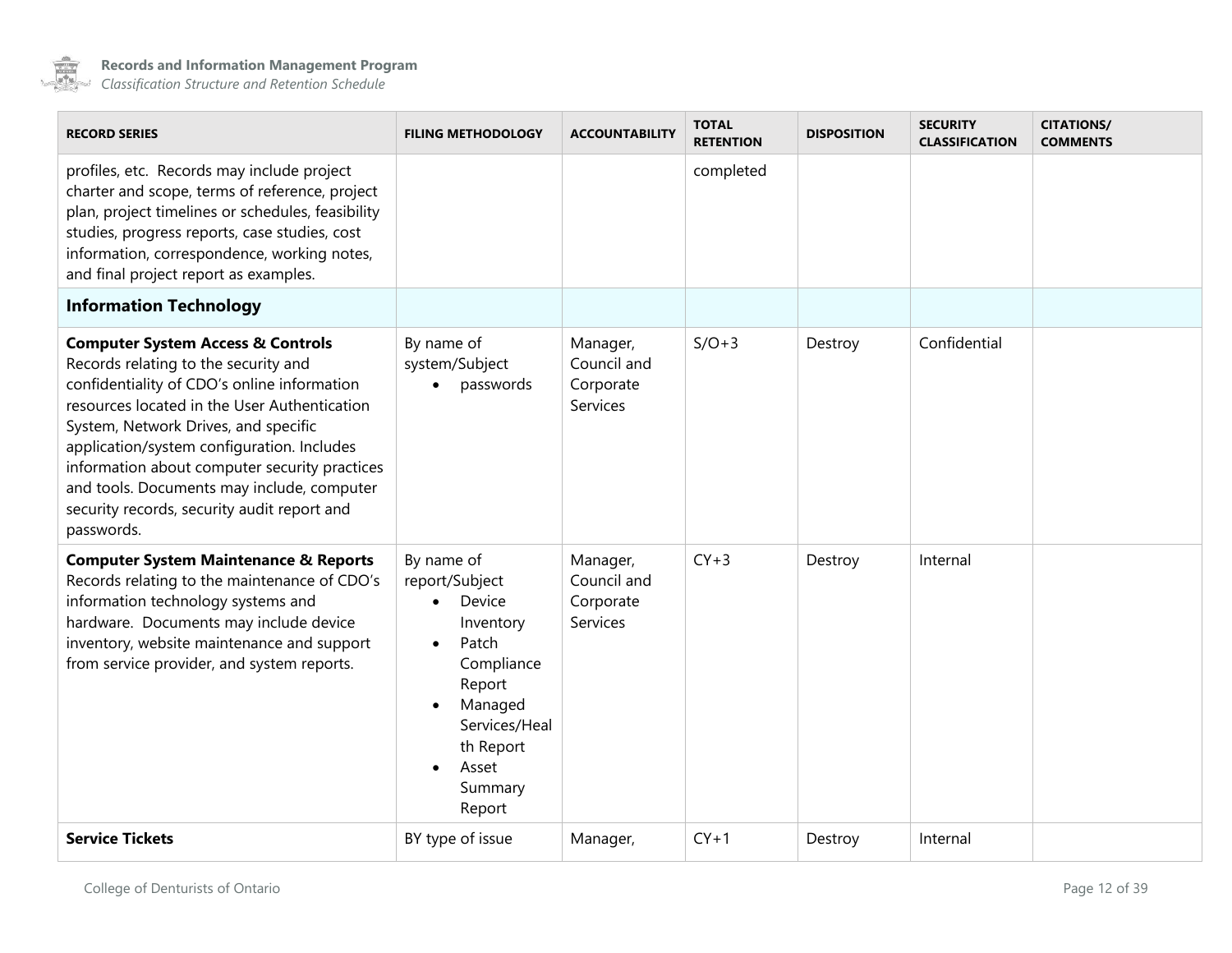

**Records and Information Management Program**

| <b>RECORD SERIES</b>                                                                                                                                              | <b>FILING METHODOLOGY</b> | <b>ACCOUNTABILITY</b>                       | <b>TOTAL</b><br><b>RETENTION</b> | <b>DISPOSITION</b> | <b>SECURITY</b><br><b>CLASSIFICATION</b> | <b>CITATIONS/</b><br><b>COMMENTS</b> |
|-------------------------------------------------------------------------------------------------------------------------------------------------------------------|---------------------------|---------------------------------------------|----------------------------------|--------------------|------------------------------------------|--------------------------------------|
| Records (tickets) relating to tracking computer<br>end-user problems and requests (including<br>access requests) and the action taken to<br>resolve the problems. |                           | Council and<br>Corporate<br><b>Services</b> |                                  |                    |                                          |                                      |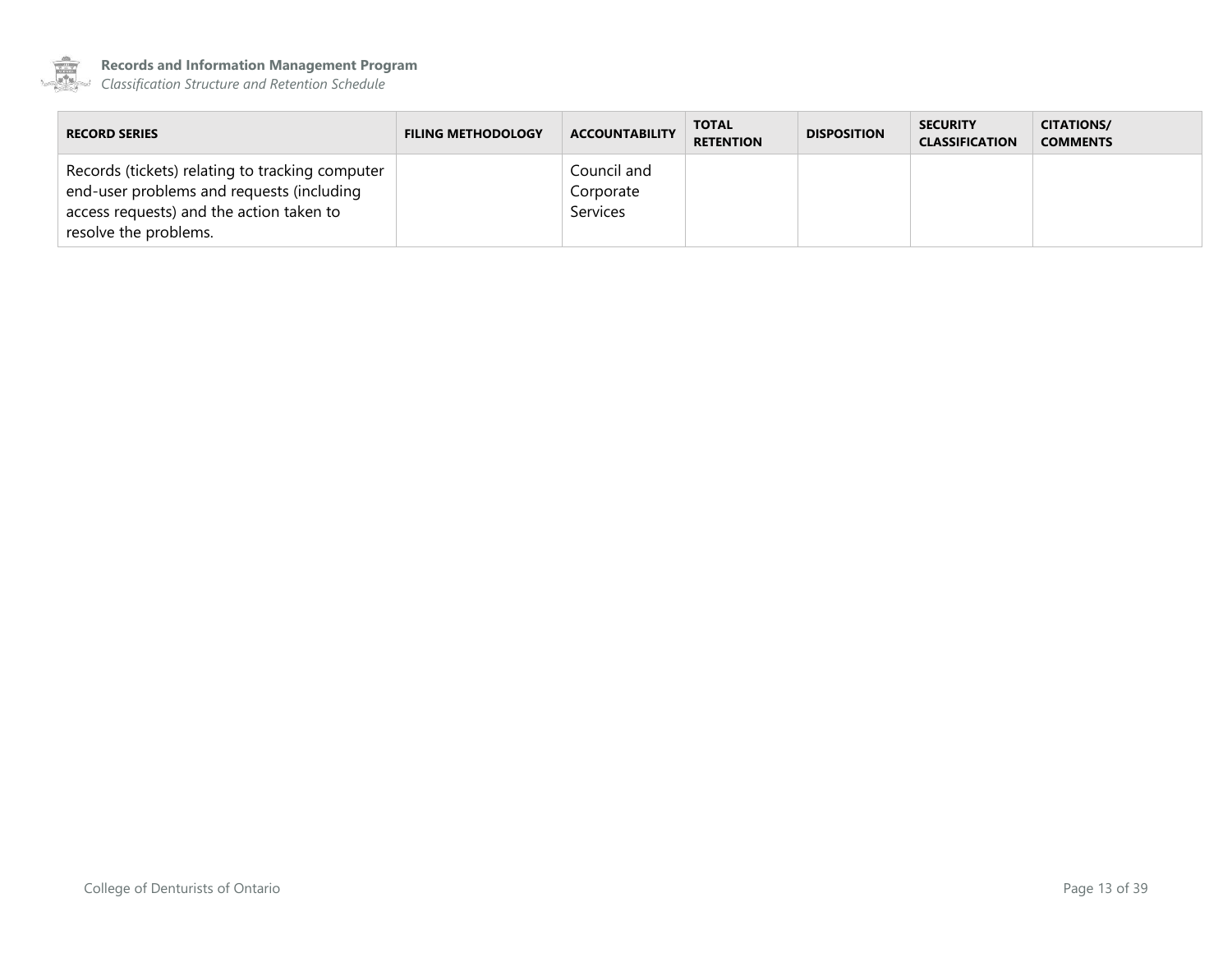

#### **Communications & Stakeholder Relations**

The function of managing communications at the College of Denturists of Ontario including media, public, and stakeholder relationships and event planning and logistics. Records include branding, media relations, and the coordination of print and electronic publications such as those on websites, video and social media forums.

<span id="page-13-0"></span>

| <b>RECORD SERIES</b>                                                                                                                                                                                                                                                                                                                                                                  | <b>FILING METHODOLOGY</b>                                                   | <b>ACCOUNTABILITY</b>                            | <b>TOTAL</b><br><b>RETENTION</b> | <b>DISPOSITION</b>                             | <b>SECURITY</b><br><b>CLASSIFICATION</b> | <b>CITATIONS/</b><br><b>COMMENTS</b>                                                                                       |
|---------------------------------------------------------------------------------------------------------------------------------------------------------------------------------------------------------------------------------------------------------------------------------------------------------------------------------------------------------------------------------------|-----------------------------------------------------------------------------|--------------------------------------------------|----------------------------------|------------------------------------------------|------------------------------------------|----------------------------------------------------------------------------------------------------------------------------|
| <b>Communications Support</b>                                                                                                                                                                                                                                                                                                                                                         |                                                                             |                                                  |                                  |                                                |                                          |                                                                                                                            |
| <b>Branding</b><br>Records relating to the planning, development<br>and administration of the corporate identity.<br>Records may relate to design elements, logos,<br>wordmarks, letterhead design, branding and<br>visual identity guidelines. Includes approved<br>logo masters used to create corporate<br>documents and signs and plain language<br>resources.                    | Alphabetical by<br>subject                                                  | Manager,<br>Council and<br>Corporate<br>Services | S/O                              | Archival<br>Selection<br>before<br>destruction | Public                                   |                                                                                                                            |
| <b>Contact Lists</b><br>Listing of contacts and/or mailing lists of<br>individuals who are employees or have<br>dealings with CDO.                                                                                                                                                                                                                                                    | Alphabetical by name<br>of organization<br>Employees<br>Media contact lists | All                                              | S/O                              | Destroy                                        | Internal                                 |                                                                                                                            |
| <b>Published Program/Promotional Materials</b><br>Records relating to the production of print or<br>digital CDO publications including the<br>development, design, and editing of books,<br>pamphlets, articles, guides, newsletters, social<br>media, E-blasts, posters, pins, business cards,<br>calendars, Contact Update, and other<br>publications, as well as revised versions. | By name of<br><b>Promotional Material</b>                                   | Manager,<br>Council and<br>Corporate<br>Services | $S/O + 1$                        | Archival<br>Selection                          | Public                                   | Note: CDO should<br>ensure that a<br>master copy of<br>printed<br>publications is<br>retained or<br>converted to<br>PDF/A. |
| <b>Website/Social Media Content</b><br><b>Management &amp; Analytics</b>                                                                                                                                                                                                                                                                                                              | Alphabetical by type<br>of topic                                            | Manager,<br>Council and                          | Supersede<br>d/                  | Archival<br>Selection                          | Public                                   | Note: CDO should<br>ensure that a                                                                                          |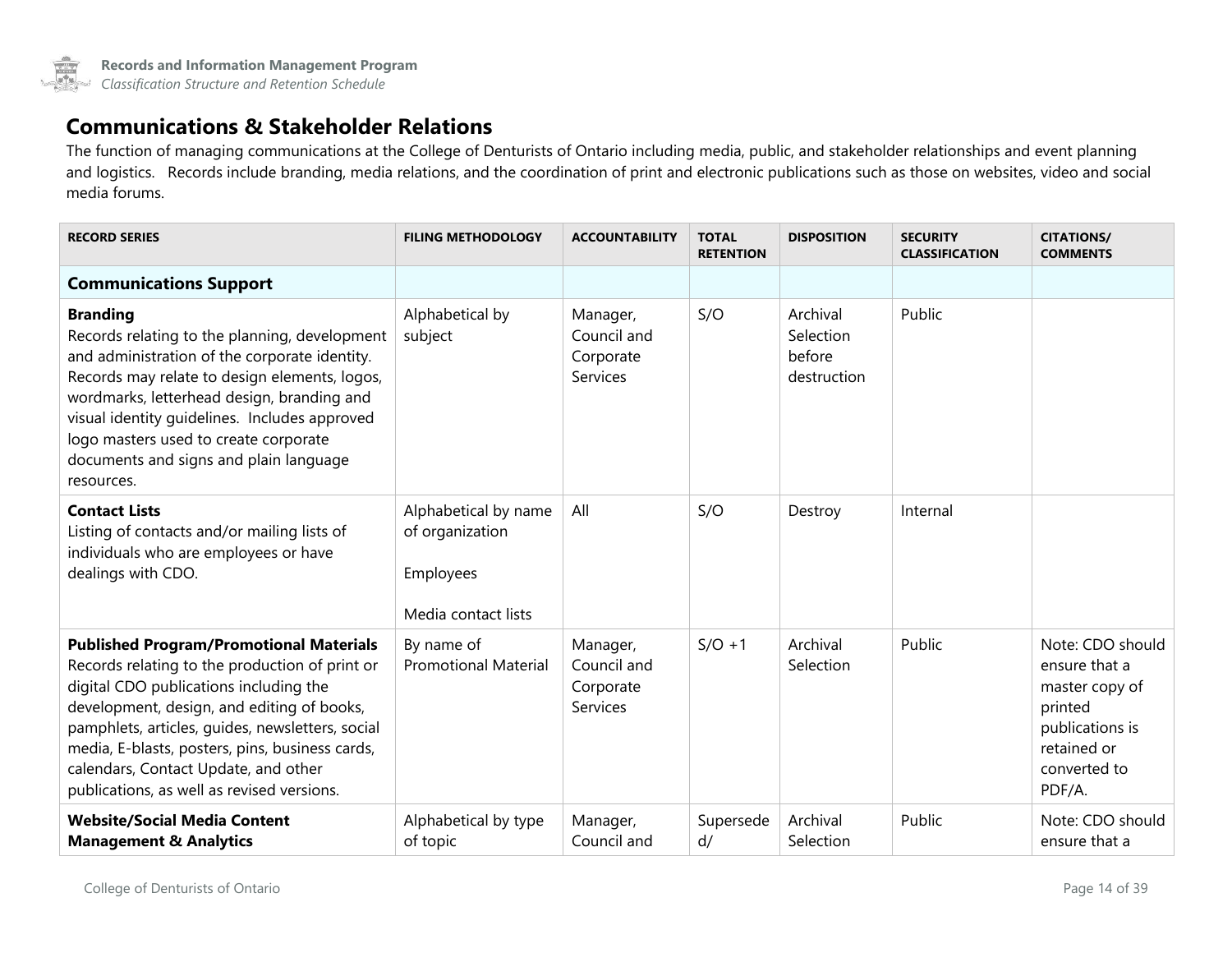

<span id="page-14-1"></span><span id="page-14-0"></span>

| <b>RECORD SERIES</b>                                                                                                                                                                                                                                                                                                                                                                                                                                                                                                                                                                    | <b>FILING METHODOLOGY</b>                                                                                                                                                                                                                                                                | <b>ACCOUNTABILITY</b> | <b>TOTAL</b><br><b>RETENTION</b>                     | <b>DISPOSITION</b>                             | <b>SECURITY</b><br><b>CLASSIFICATION</b> | <b>CITATIONS/</b><br><b>COMMENTS</b>                                                                                       |
|-----------------------------------------------------------------------------------------------------------------------------------------------------------------------------------------------------------------------------------------------------------------------------------------------------------------------------------------------------------------------------------------------------------------------------------------------------------------------------------------------------------------------------------------------------------------------------------------|------------------------------------------------------------------------------------------------------------------------------------------------------------------------------------------------------------------------------------------------------------------------------------------|-----------------------|------------------------------------------------------|------------------------------------------------|------------------------------------------|----------------------------------------------------------------------------------------------------------------------------|
| Records relating to the management of the<br>web and social media through source files and<br>web analytics including web postings, the<br>measurement, collection, analysis and<br>reporting of Internet data for the purposes of<br>understanding and optimizing Web usage and<br>social media. Analytics may study the habits<br>and behaviour of users, stakeholders, partners<br>and trends. Records may also include<br>approved material copy, registrar's review of<br>copy, working copies and major website<br>updates and Frequently Asked Questions<br>(FAQs).              |                                                                                                                                                                                                                                                                                          | Corporate<br>Services | Obsolete<br>$+1$                                     |                                                |                                          | master copy of<br>major changes<br>either in content<br>or design is<br>retained for<br>historic purposes.<br><b>ON-37</b> |
| <b>Education &amp; Outreach</b>                                                                                                                                                                                                                                                                                                                                                                                                                                                                                                                                                         |                                                                                                                                                                                                                                                                                          |                       |                                                      |                                                |                                          |                                                                                                                            |
| <b>Events</b><br>Records relating to the logistics of events,<br>meetings, training, orientations, etc. The<br>records document administrative<br>arrangements (e.g. logistics, planning,<br>advertising). Records may include but are not<br>limited to records, invitations, venue<br>bookings, catering, sign-in sheets<br>arrangements, accommodation and transport<br>arrangements, participant registrations, and<br>related background material. May also include<br>correspondence with third-party vendors.<br>Events include webinars, committee and<br>member training, etc. | Alphabetical by name<br>of event type then<br>coordination activity:<br>Speaker<br>$\bullet$<br>coordination<br>Material<br>$\bullet$<br>preparation<br>Expenses<br>tracking<br>Results<br>Dietary<br>requests<br>Catering<br>Invitations<br>Facility &<br>$\bullet$<br>Room<br>bookings | All                   | $T/E+2$<br>$T/E =$<br>Completio<br>n of the<br>event | Archival<br>Selection<br>before<br>destruction | Internal                                 |                                                                                                                            |
| <b>Media</b>                                                                                                                                                                                                                                                                                                                                                                                                                                                                                                                                                                            |                                                                                                                                                                                                                                                                                          |                       |                                                      |                                                |                                          |                                                                                                                            |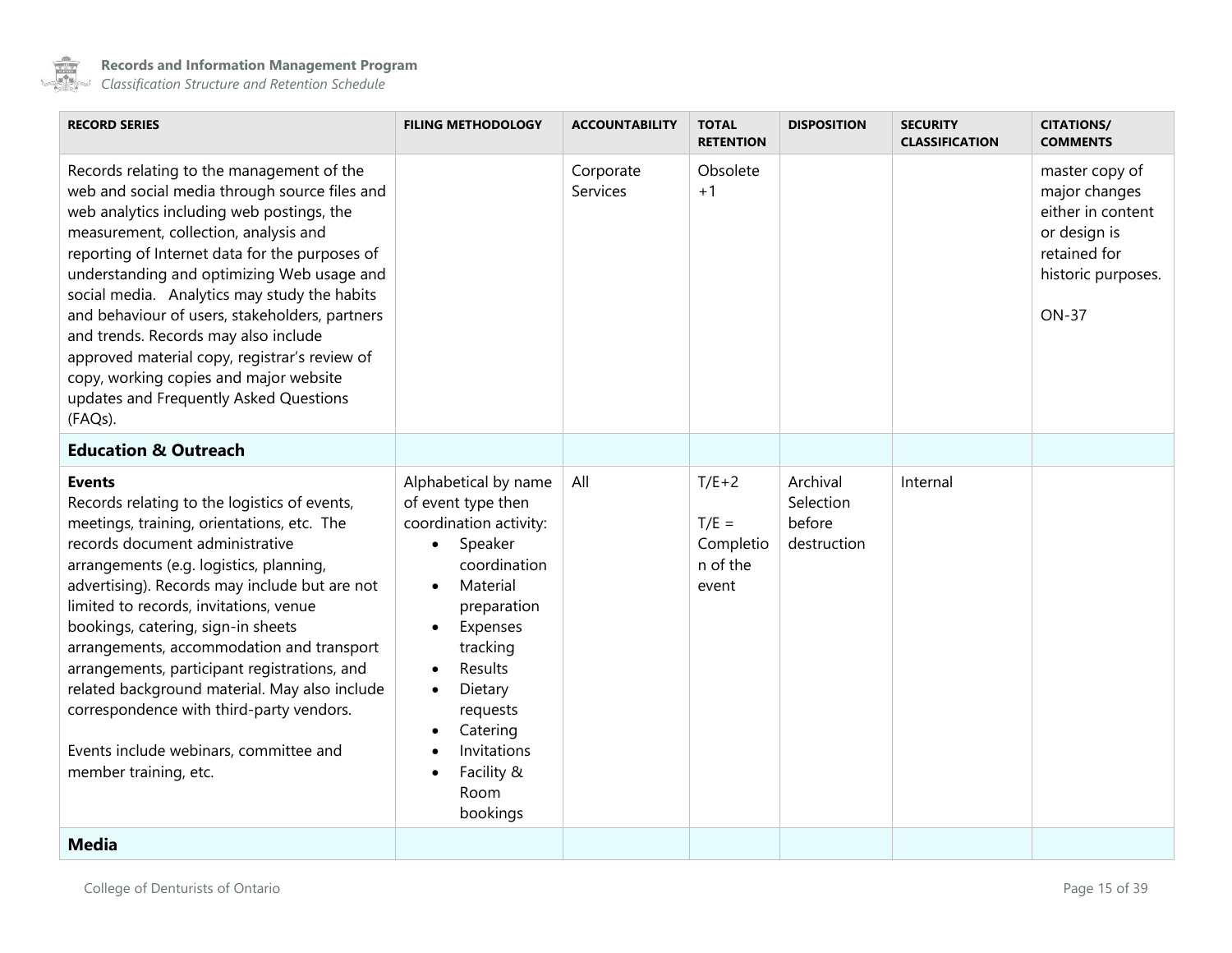

<span id="page-15-0"></span>

| <b>RECORD SERIES</b>                                                                                                                                                                                                                                                                                                                                                                                                                                                                | <b>FILING METHODOLOGY</b>                                                                                   | <b>ACCOUNTABILITY</b>                            | <b>TOTAL</b><br><b>RETENTION</b> | <b>DISPOSITION</b>                             | <b>SECURITY</b><br><b>CLASSIFICATION</b> | <b>CITATIONS/</b><br><b>COMMENTS</b> |
|-------------------------------------------------------------------------------------------------------------------------------------------------------------------------------------------------------------------------------------------------------------------------------------------------------------------------------------------------------------------------------------------------------------------------------------------------------------------------------------|-------------------------------------------------------------------------------------------------------------|--------------------------------------------------|----------------------------------|------------------------------------------------|------------------------------------------|--------------------------------------|
| <b>Media Relations</b><br>Records relating to the fostering of positive<br>and ongoing relationships with news media,<br>government and members and the promotion<br>of the CDO and its role in fostering standards<br>and positive community relations. Records<br>may include background information such as<br>key message development material and media<br>response, media kits, correspondence, press<br>releases, news clippings, briefing notes and<br>media announcements. | Alphabetical by<br>subject                                                                                  | Manager,<br>Council and<br>Corporate<br>Services | $CY+6$                           | Archival<br>Selection<br>before<br>destruction | Public                                   |                                      |
| <b>Photos</b><br>Photographs relating to CDO events, staff and<br>stakeholders (i.e. iStock). Includes consent<br>release forms.                                                                                                                                                                                                                                                                                                                                                    | Alphabetical by<br>subject                                                                                  | Manager,<br>Council and<br>Corporate<br>Services | $CY+6$                           | Archival<br>Selection<br>before<br>destruction | Public                                   |                                      |
| <b>Presentations &amp; Speeches</b><br>Records relating to presentations and<br>speeches prepared and/or delivered by staff<br>or Council and committee members to<br>external parties at special events, conferences<br>and other public events.                                                                                                                                                                                                                                   | Alphabetical by<br>Subject, then by<br>Event Name, then by<br>Date                                          | All                                              | $CY+6$                           | Archival<br>Selection<br>before<br>destruction | Public                                   |                                      |
| <b>Stakeholder Relations</b>                                                                                                                                                                                                                                                                                                                                                                                                                                                        |                                                                                                             |                                                  |                                  |                                                |                                          |                                      |
| <b>Government / Intergovernmental Relations</b><br>& Regulatory Bodies<br>Records relating to federal, provincial,<br>municipal government departments,<br>commissions, boards, regulatory bodies,<br>authorities and related agencies whose<br>functions may impact on, or be involved with<br>CDO's administration and operations. Subjects<br>may include consultations on initiatives,                                                                                          | By name of<br>government body<br><b>CIHI</b><br><b>HPDB</b><br>HPRO (Health<br><b>Profession Regulators</b> | All                                              | $CY+6$                           | Destroy                                        | Internal                                 | <b>ON-34</b>                         |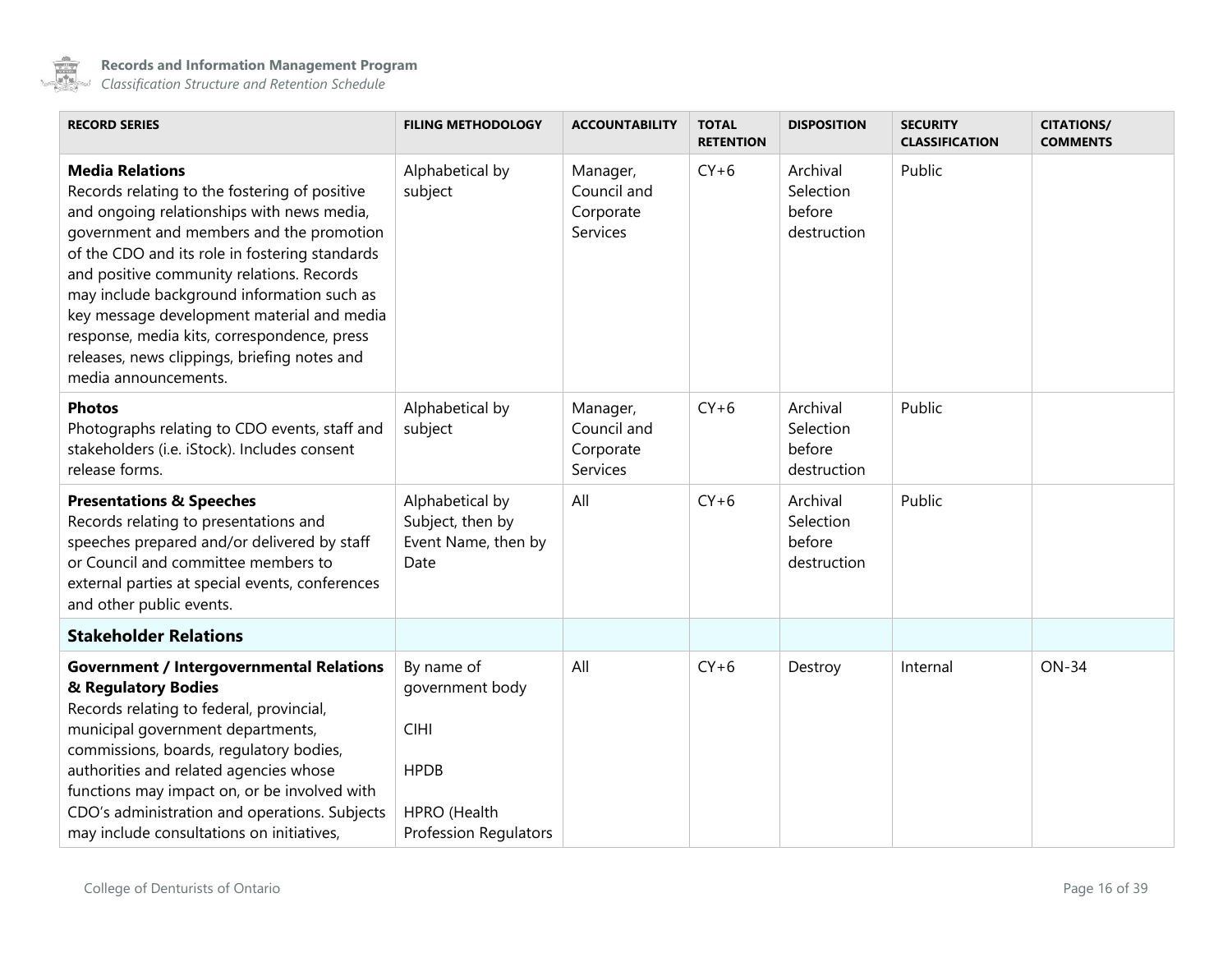

| <b>RECORD SERIES</b>                                                                                                                                                                                                                                                                                                                                                                   | <b>FILING METHODOLOGY</b>                                                                                                                                                                                                                                                                                 | <b>ACCOUNTABILITY</b> | <b>TOTAL</b><br><b>RETENTION</b> | <b>DISPOSITION</b> | <b>SECURITY</b><br><b>CLASSIFICATION</b> | <b>CITATIONS/</b><br><b>COMMENTS</b> |
|----------------------------------------------------------------------------------------------------------------------------------------------------------------------------------------------------------------------------------------------------------------------------------------------------------------------------------------------------------------------------------------|-----------------------------------------------------------------------------------------------------------------------------------------------------------------------------------------------------------------------------------------------------------------------------------------------------------|-----------------------|----------------------------------|--------------------|------------------------------------------|--------------------------------------|
| government requested feedback on<br>submissions, reports, etc, the exchange of<br>information, routine notifications and inquiries<br>and offers of service.                                                                                                                                                                                                                           | of Ontario)<br>OFC (Office of the<br>Fairness<br>Commissioner<br><b>MOHLTC</b><br><b>Regulatory Colleges</b><br>College of<br>$\bullet$<br>Dental<br>Technologists                                                                                                                                        |                       |                                  |                    |                                          |                                      |
| <b>Universities, Colleges &amp; Organizations</b><br>Records relating to the relationships and<br>formal partnerships with universities,<br>associations and other external organization<br>whose functions may impact on, or are<br>involved with CDO. Records may include<br>agendas, minutes, presentations, mentorship<br>programs, research projects, student<br>placements, etc. | By name of<br>University/College/<br>Organization<br><b>Colleges</b><br>George<br>$\bullet$<br>Brown<br>Oxford<br>$\bullet$<br>Georgian<br>$\bullet$<br><b>Organizations</b><br>Denturists<br>Association<br>of Ontario<br>(DAO)<br>Denturist<br>Group of<br>Ontario<br>(DGO)<br>Denturist<br>Association | All                   | $CY+6$                           | Destroy            | Internal                                 |                                      |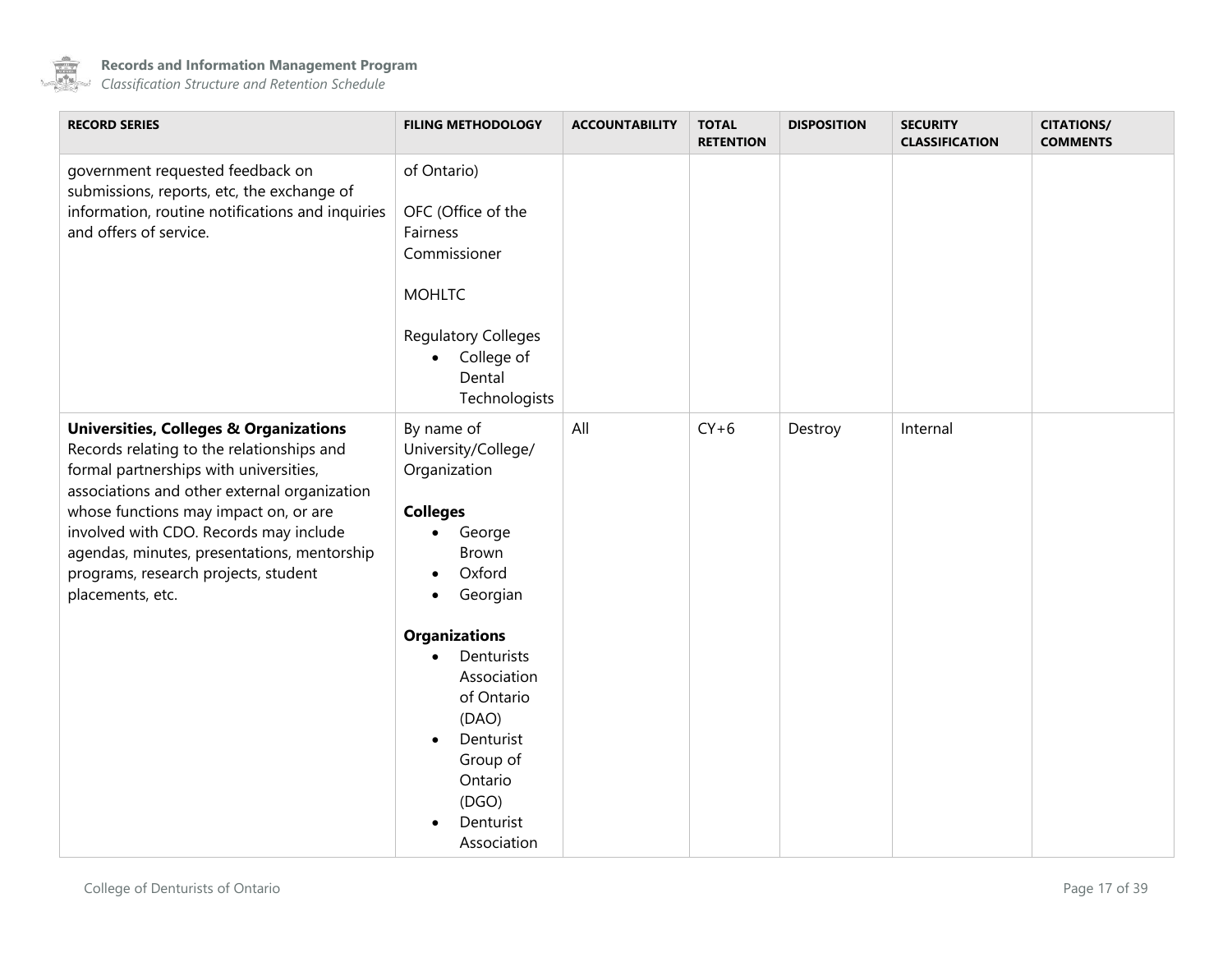

**Records and Information Management Program**

| <b>RECORD SERIES</b> | <b>FILING METHODOLOGY</b> | <b>ACCOUNTABILITY</b> | <b>TOTAL</b><br><b>RETENTION</b> | <b>DISPOSITION</b> | <b>SECURITY</b><br><b>CLASSIFICATION</b> | <b>CITATIONS/</b><br><b>COMMENTS</b> |
|----------------------|---------------------------|-----------------------|----------------------------------|--------------------|------------------------------------------|--------------------------------------|
|                      | of Canada<br>(DAC)        |                       |                                  |                    |                                          |                                      |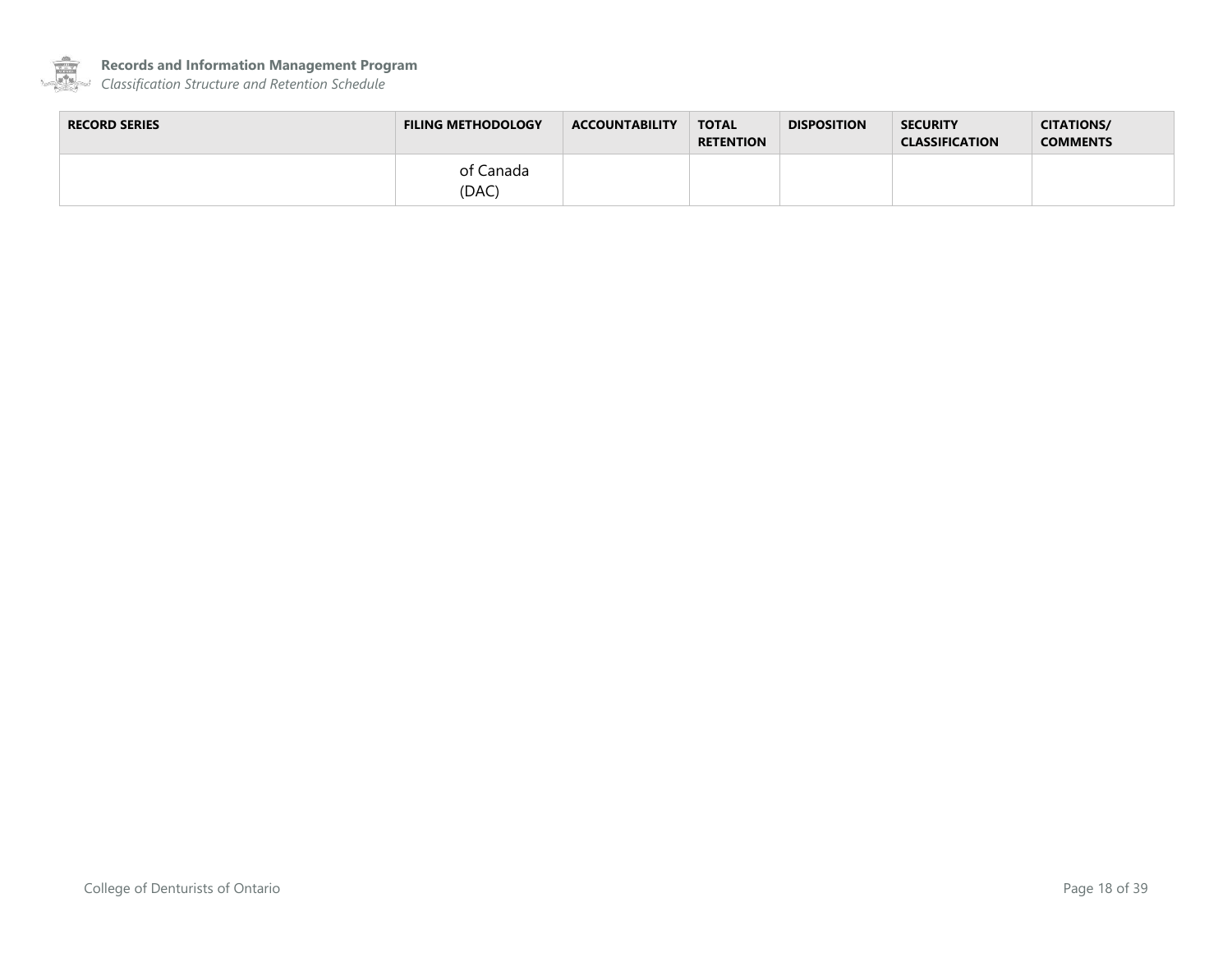#### **Employee Management**

The function of managing the College of Denturists of Ontario's employees and their relationship with the organization. Activities included defining the organization through organization charts and job descriptions, recruitment, benefits administration, and employee training and skills development.

<span id="page-18-1"></span><span id="page-18-0"></span>

| <b>RECORD SERIES</b>                                                                                                                                                                                                                                                                                                                                                                                                                                                                   | <b>FILING METHODOLOGY</b>               | <b>ACCOUNTABILITY</b> | <b>TOTAL</b><br><b>RETENTION</b>   | <b>DISPOSITION</b>                        | <b>SECURITY</b><br><b>CLASSIFICATION</b> | <b>CITATIONS/</b><br><b>COMMENTS</b>                                       |
|----------------------------------------------------------------------------------------------------------------------------------------------------------------------------------------------------------------------------------------------------------------------------------------------------------------------------------------------------------------------------------------------------------------------------------------------------------------------------------------|-----------------------------------------|-----------------------|------------------------------------|-------------------------------------------|------------------------------------------|----------------------------------------------------------------------------|
| <b>Recruiting &amp; Selecting</b>                                                                                                                                                                                                                                                                                                                                                                                                                                                      |                                         |                       |                                    |                                           |                                          |                                                                            |
| <b>Job Descriptions</b><br>Records relating to identifying the positions<br>within CDO and detailing job specifications,<br>duties and responsibilities and performance<br>expectation levels.                                                                                                                                                                                                                                                                                         | By name of position                     | Registrar             | $S/0 + 1$                          | Destroy when<br>superseded<br>or obsolete | Public                                   |                                                                            |
| <b>Staff Positions</b><br>Records relating to staffing positions. Includes<br>resumes, job applications, requisite approvals<br>to begin the search, position descriptions,<br>internal and external job postings/<br>advertisements, etc. May include interview<br>formats and questions, rating and ranking<br>materials, candidates' written consent to check<br>references, reference check information,<br>applications for employment and rejection<br>letters where applicable. | By job title                            | Registrar             | $CY+1$                             | Destroy                                   | Confidential                             | P<br>Successful<br>candidate<br>information<br>moves into<br>employee file |
| <b>Staff Management</b>                                                                                                                                                                                                                                                                                                                                                                                                                                                                |                                         |                       |                                    |                                           |                                          |                                                                            |
| <b>Accessibility for Ontarians with Disabilities</b><br>Act<br>Records include compliance letters, contract<br>inquiries, correspondence, accessibility audits<br>and employment standards.                                                                                                                                                                                                                                                                                            | By date                                 | All                   | $CY+2$                             | Destroy                                   | Internal                                 | $ON-7$                                                                     |
| <b>Employee Files</b><br>Records relating to the work history of<br>employees. Records may include performance                                                                                                                                                                                                                                                                                                                                                                         | Alphabetically by<br>employee last name | Registrar             | $T/E + 3$<br>$T/E =$<br>terminatio | Destroy                                   | Confidential                             | PI<br>ON-18, On-19,<br><b>ON-20</b>                                        |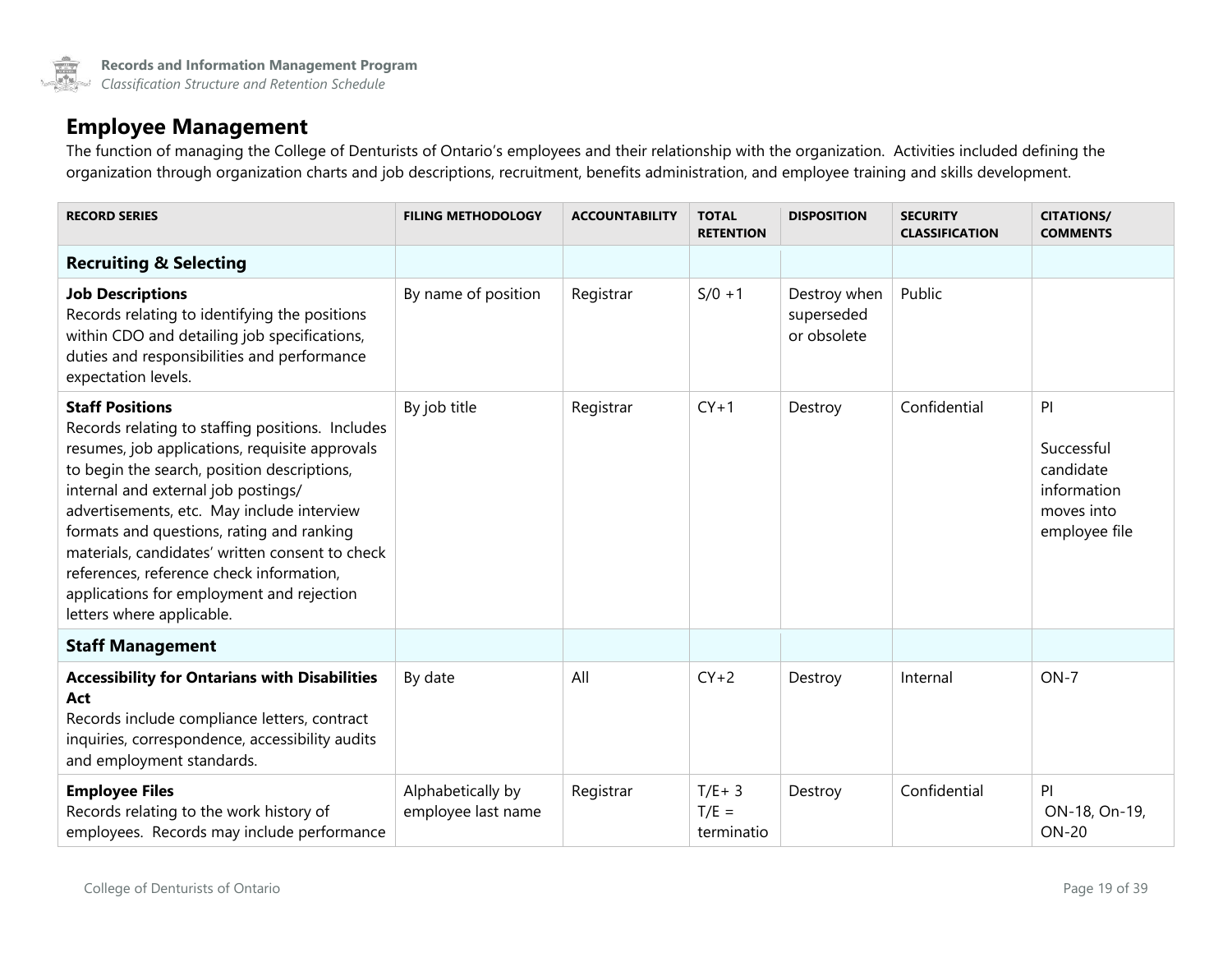

<span id="page-19-0"></span>

| <b>RECORD SERIES</b>                                                                                                                                                                                                                                                                                                                                                              | <b>FILING METHODOLOGY</b>                                                                                                                     | <b>ACCOUNTABILITY</b> | <b>TOTAL</b><br><b>RETENTION</b> | <b>DISPOSITION</b> | <b>SECURITY</b><br><b>CLASSIFICATION</b> | <b>CITATIONS/</b><br><b>COMMENTS</b> |
|-----------------------------------------------------------------------------------------------------------------------------------------------------------------------------------------------------------------------------------------------------------------------------------------------------------------------------------------------------------------------------------|-----------------------------------------------------------------------------------------------------------------------------------------------|-----------------------|----------------------------------|--------------------|------------------------------------------|--------------------------------------|
| appraisals, employee application, exit<br>interview, certificates for the completion of<br>training, and group insurance enrolment<br>forms, Workplace Safety and Insurance Board<br>(WSIB) information, return to work or<br>employment accommodation plans,<br>disciplinary letters, accident information,<br>grievance and appeal information and return<br>to work documents. |                                                                                                                                               |                       | n of<br>employme<br>nt           |                    |                                          |                                      |
| <b>Training &amp; Skills Development</b>                                                                                                                                                                                                                                                                                                                                          |                                                                                                                                               |                       |                                  |                    |                                          |                                      |
| <b>Training and Development Courses</b><br>Records relating to staff training and<br>development for staff or program contractors,<br>including the planning and funding of<br>training, conferences and seminars, includes<br>employee onboarding, etc.                                                                                                                          | Alphabetically by<br>type of training and<br>name of person<br>ORAC workshop<br><b>Quality Assessor</b><br>Item Writing<br>Materials workshop | All                   | $CY + 2$                         | Destroy            | Internal                                 | ON-40, ON-42                         |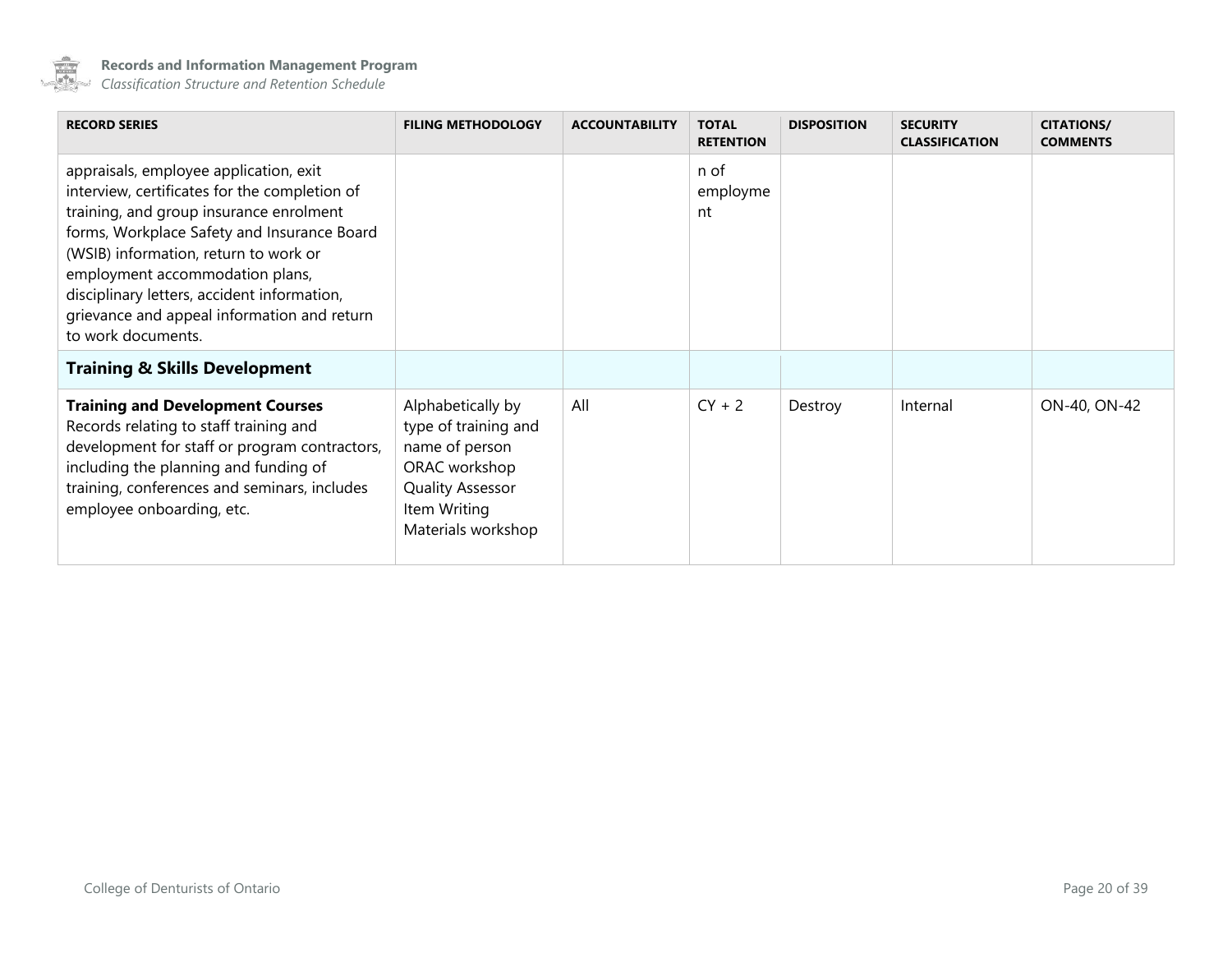### **Financial Management**

The function of managing the financial resources of College of Denturists of Ontario through the execution of financial transactions and accounting processes including the receipt, control, and expenditure of funds and the reporting and auditing of results.

<span id="page-20-0"></span>

| <b>RECORD SERIES</b>                                                                                                                                                                                                                                                                                                                                                                                           | <b>FILING METHODOLOGY</b>                                      | <b>ACCOUNTABILITY</b>                            | <b>TOTAL</b><br><b>RETENTION</b> | <b>DISPOSITION</b> | <b>SECURITY</b><br><b>CLASSIFICATION</b> | <b>CITATIONS/</b><br><b>COMMENTS</b>                     |
|----------------------------------------------------------------------------------------------------------------------------------------------------------------------------------------------------------------------------------------------------------------------------------------------------------------------------------------------------------------------------------------------------------------|----------------------------------------------------------------|--------------------------------------------------|----------------------------------|--------------------|------------------------------------------|----------------------------------------------------------|
| <b>Accounting Administration</b>                                                                                                                                                                                                                                                                                                                                                                               |                                                                |                                                  |                                  |                    |                                          |                                                          |
| <b>Accounts payable</b><br>Records relating to the processing of payables<br>and payments made by CDO. Records may<br>include cheque requisitions, purchase<br>requisitions, purchase order and payment<br>approvals, cheque copies, vendor, council,<br>assessor and other invoices, credit card<br>statements, travel expense claims, employee<br>expenses, petty cash and contract instalment<br>payments.  | By fiscal year, then<br>alphabetical by<br>vendor name         | Manager,<br>Council and<br>Corporate<br>Services | $FY+6$                           | Destroy            | Confidential                             | PI<br>FD-1, FD-2, FD-3,<br>FD-12, FD-16,<br>ON-13, ON-16 |
| <b>Accounts Receivable (Renewals)</b><br>Records relating to the processing of<br>receivables mainly those of registrants at<br>annual renewal, professional corporation<br>renewals, and certificates of professional<br>conduct. Records may include invoices, a copy<br>of the cheque received, batch deposit details<br>and summaries, daily payment journals and<br>reports and other backup information. | By fiscal year, then<br>alphabetical by<br>vendor name         | Manager,<br>Council and<br>Corporate<br>Services | $FY+6$                           | Destroy            | Confidential                             | P<br>FD-1, FD-2, FD-3,<br>FD-12, FD-16,<br>ON-13, ON-16  |
| <b>Banking Transactions &amp; Investments</b><br><b>Reconciliation</b><br>Records relating to banking and account<br>reconciliation such as the reconciliation of<br>bank statements and investment accounts.<br>Records may include electronic funds/wire<br>transfers, confirmations, stop payments, bank                                                                                                    | By fiscal year, then<br>banking institution/<br>account number | Manager,<br>Council and<br>Corporate<br>Services | $FY+6$                           | Destroy            | Internal                                 | FD-1, FD-2, FD-3,<br>FD-12, FD-16,<br>ON-13, ON-16       |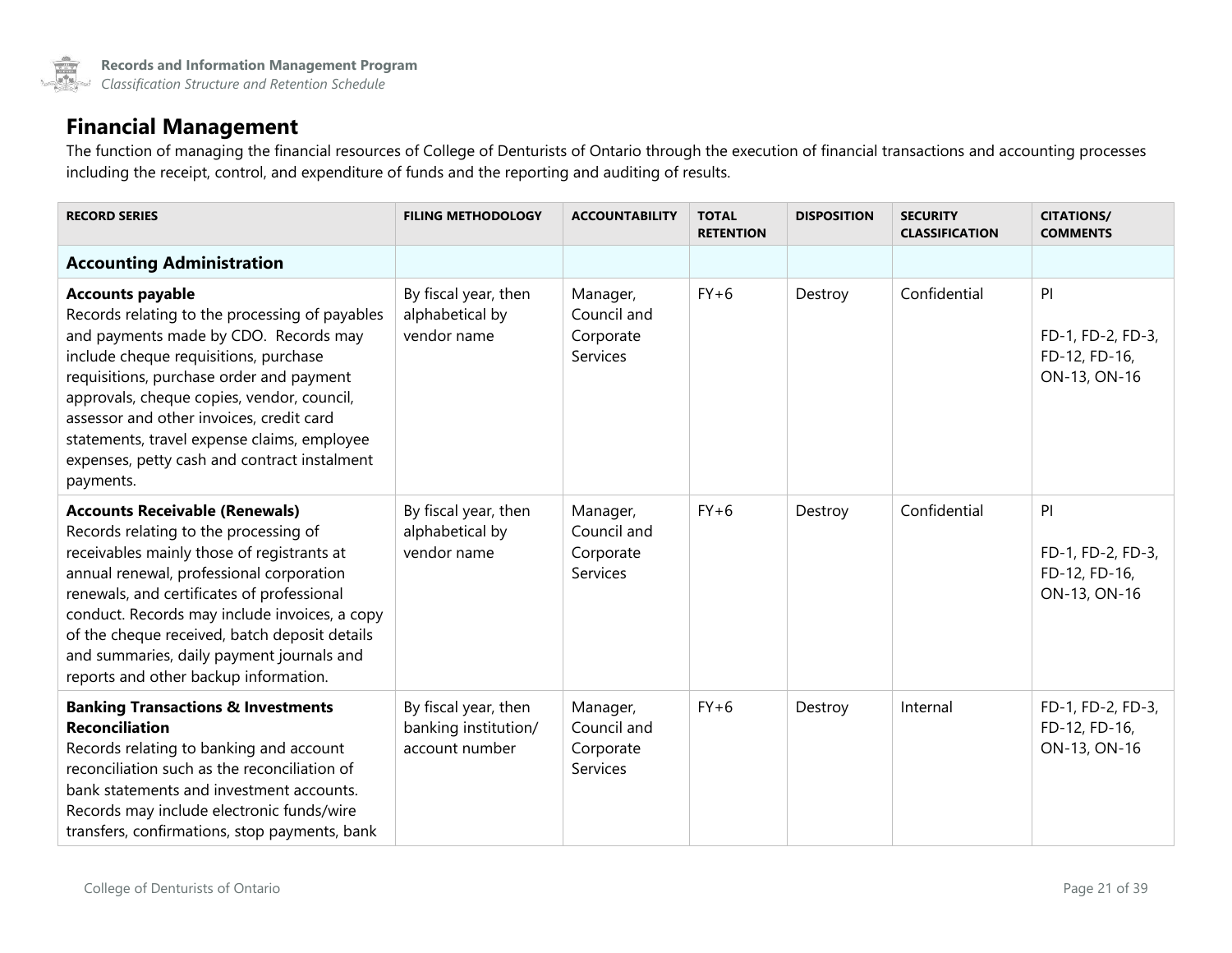

<span id="page-21-0"></span>

| <b>RECORD SERIES</b>                                                                                                                                                                                                                                                                                                                | <b>FILING METHODOLOGY</b>           | <b>ACCOUNTABILITY</b>                            | <b>TOTAL</b><br><b>RETENTION</b> | <b>DISPOSITION</b> | <b>SECURITY</b><br><b>CLASSIFICATION</b> | <b>CITATIONS/</b><br><b>COMMENTS</b>               |
|-------------------------------------------------------------------------------------------------------------------------------------------------------------------------------------------------------------------------------------------------------------------------------------------------------------------------------------|-------------------------------------|--------------------------------------------------|----------------------------------|--------------------|------------------------------------------|----------------------------------------------------|
| statements, cancelled cheques and bank<br>reconciliations, Quick book deposit register<br>and payment journal.                                                                                                                                                                                                                      |                                     |                                                  |                                  |                    |                                          |                                                    |
| <b>GENERAL LEDGER</b><br>Records relating to all financial accounts and<br>statements summarizing year over year<br>financial transactions. Records include all<br>books of original and final entry summarizing<br>year over year transactions. Also includes the<br>chart of accounts.                                            | By fiscal year                      | Manager,<br>Council and<br>Corporate<br>Services | $LOC+2$                          | Destroy            | Internal                                 | $FD-10$                                            |
| <b>Month End Closing &amp; Analysis</b><br>Records relating to month end close. Records<br>include month-end process checklist,<br>statement of financial position, statement of<br>operations, expense analysis, and accrued<br>liability schedule and adjustments.                                                                | By fiscal year, then<br>month       | Manager,<br>Council and<br>Corporate<br>Services | $FY+6$                           | Destroy            | Internal                                 | FD-1, FD-2, FD-3,<br>FD-12, FD-16,<br>ON-13, ON-16 |
| <b>Financial Planning &amp; Investments</b>                                                                                                                                                                                                                                                                                         |                                     |                                                  |                                  |                    |                                          |                                                    |
| <b>Budget</b><br>Records relating to the creation of budgets for<br>CDO cost centre. Records include the Budget<br>performance (BP) and expense analysis by<br>account (ED) reports, and budget analysis.<br>Also includes budget change requests, budget<br>worksheets, quarter over budgets & reports<br>and the approved budget. | By fiscal year, then<br>cost centre | Manager,<br>Council and<br>Corporate<br>Services | $FY + 6$                         | Destroy            | Confidential                             |                                                    |
| <b>Forecasting</b><br>Records relating to checking CDO's cash<br>positions and ensuring that the required<br>liquidities are available to meet upcoming<br>transactions. Records relating to tracking<br>financial reserves, including investments,                                                                                 | By fiscal year                      | Manager,<br>Council and<br>Corporate<br>Services | $FY+2$                           | Destroy            | Internal                                 |                                                    |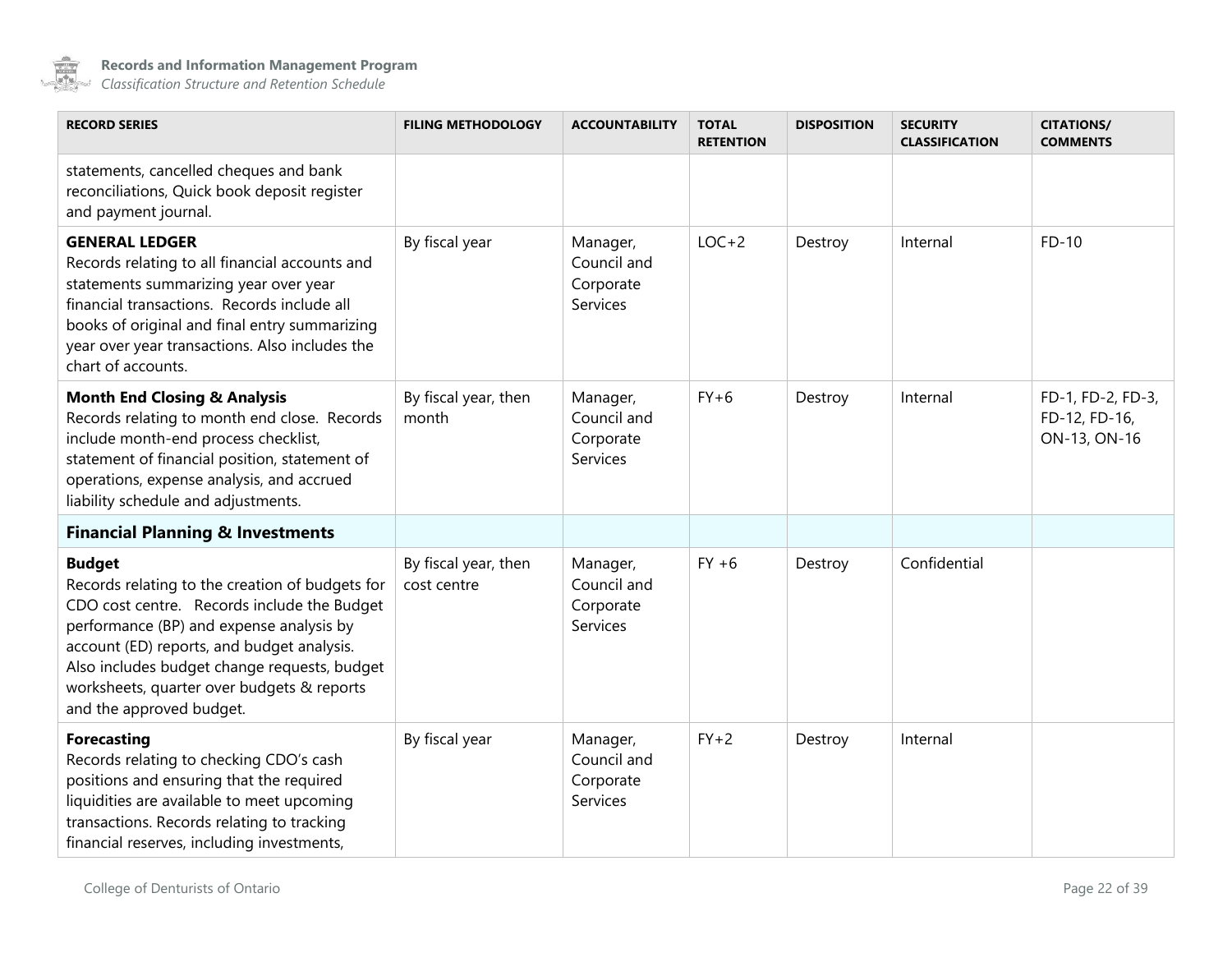

<span id="page-22-0"></span>

| <b>RECORD SERIES</b>                                                                                                                                                                                                                                                                                                                                       | <b>FILING METHODOLOGY</b>                                                                                              | <b>ACCOUNTABILITY</b>                            | <b>TOTAL</b><br><b>RETENTION</b>                                    | <b>DISPOSITION</b> | <b>SECURITY</b><br><b>CLASSIFICATION</b> | <b>CITATIONS/</b><br><b>COMMENTS</b>               |
|------------------------------------------------------------------------------------------------------------------------------------------------------------------------------------------------------------------------------------------------------------------------------------------------------------------------------------------------------------|------------------------------------------------------------------------------------------------------------------------|--------------------------------------------------|---------------------------------------------------------------------|--------------------|------------------------------------------|----------------------------------------------------|
| reconciliations and cash flows in order to<br>monitor the existing cash balance including<br>liquid cash reserves. Records include cash<br>management daily reports, cash position<br>forecasting and supporting documentation.                                                                                                                            |                                                                                                                        |                                                  |                                                                     |                    |                                          |                                                    |
| <b>Financial Reporting</b>                                                                                                                                                                                                                                                                                                                                 |                                                                                                                        |                                                  |                                                                     |                    |                                          |                                                    |
| <b>Financial Statements - Audited</b><br>Records relating to the final, audited year-end<br>financial statements. Records include the year<br>end audited financial statements and notes to<br>the statements.                                                                                                                                             | By fiscal year                                                                                                         | Registrar                                        | P                                                                   | Permanent          | Public                                   | $ON-5$                                             |
| <b>Council &amp; Executive Reports</b><br>Records relating to financial reporting to<br>Executive and Council, Records include<br>balance sheets, budgets, annual investment<br>reports.                                                                                                                                                                   | By fiscal year and<br>then by type of<br>document                                                                      | Registrar                                        | $FY + 6$                                                            | Destroy            | Internal                                 | FD-1, FD-2, FD-3,<br>FD-12, ON-13,<br><b>ON-16</b> |
| <b>Journal Entries</b><br>Records relating to accounting information for<br>business transactions. Entries are made in a<br>journal and then posted to the ledger. May<br>include completed journal voucher forms, all<br>background documentation used to<br>substantiate journal entries, journal entry<br>detail reports, and year end journal entries. | By fiscal year                                                                                                         | Manager,<br>Council and<br>Corporate<br>Services | $FY + 6$                                                            | Destroy            | Internal                                 | FD-1, FD-2, FD-3,<br>FD-12, FD-16,<br>ON-13, ON-16 |
| <b>Delegation of Authority</b><br>Records relating to the reviewing, notification<br>and acceptance of individuals to be awarded<br>delegation responsibilities assigned by<br>corporate policy. Records related to sub-<br>delegations and revocations.                                                                                                   | By document type:<br>Banking<br>$\bullet$<br>authorities<br>Powers of<br>$\bullet$<br>Attorney<br>Signing<br>Authority | Registrar                                        | $S/O+1$<br>$S/O =$ when<br>delegation<br>of authority<br>is changed | Destroy            | Internal                                 |                                                    |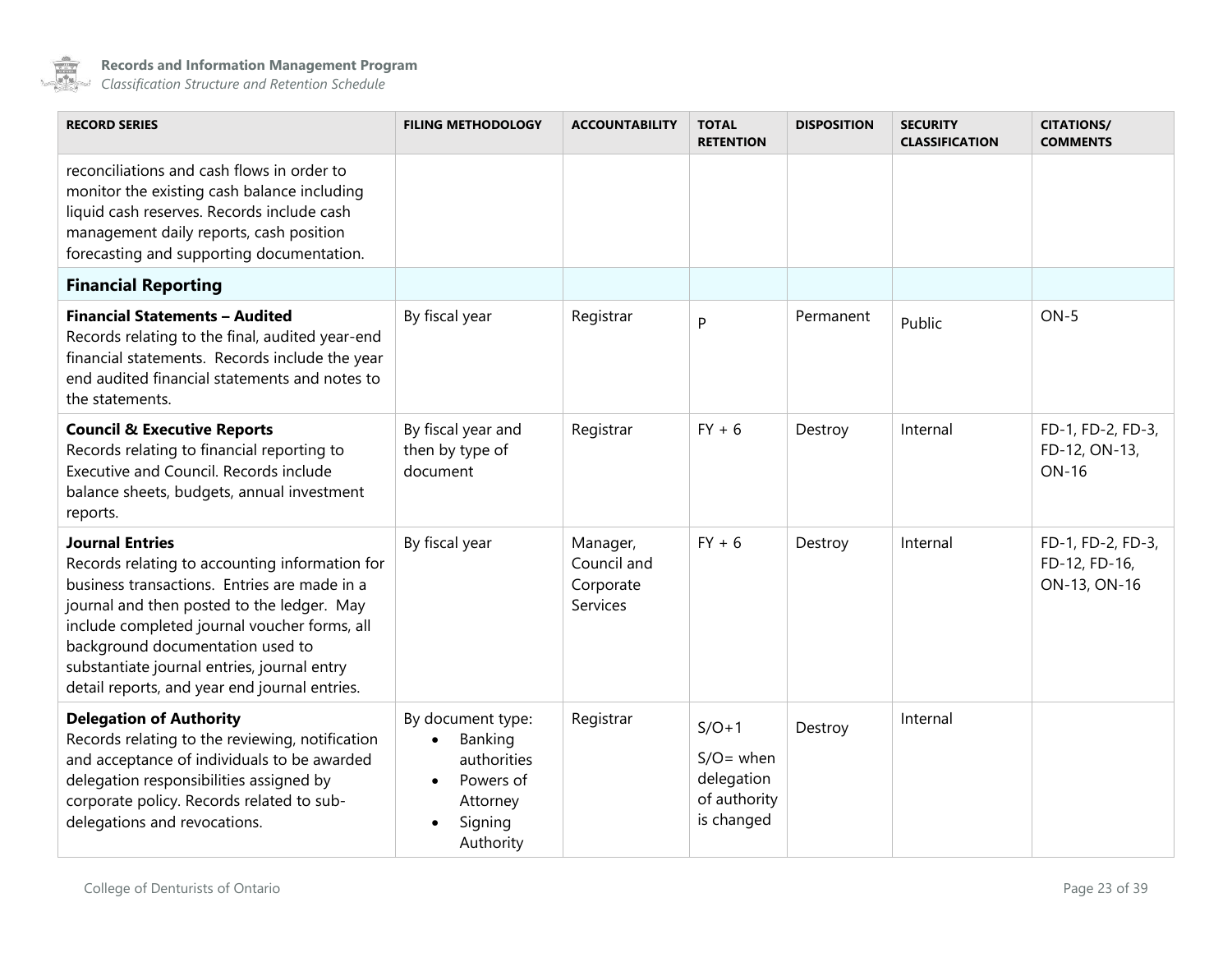

<span id="page-23-1"></span><span id="page-23-0"></span>

| <b>RECORD SERIES</b>                                                                                                                                                                                                                                                                                                                                                                                                                                                                                                                                                                                                     | <b>FILING METHODOLOGY</b>                                       | <b>ACCOUNTABILITY</b>                            | <b>TOTAL</b><br><b>RETENTION</b> | <b>DISPOSITION</b> | <b>SECURITY</b><br><b>CLASSIFICATION</b> | <b>CITATIONS/</b><br><b>COMMENTS</b>                                |
|--------------------------------------------------------------------------------------------------------------------------------------------------------------------------------------------------------------------------------------------------------------------------------------------------------------------------------------------------------------------------------------------------------------------------------------------------------------------------------------------------------------------------------------------------------------------------------------------------------------------------|-----------------------------------------------------------------|--------------------------------------------------|----------------------------------|--------------------|------------------------------------------|---------------------------------------------------------------------|
| <b>Audit</b>                                                                                                                                                                                                                                                                                                                                                                                                                                                                                                                                                                                                             |                                                                 |                                                  |                                  |                    |                                          |                                                                     |
| Year-end audit - working papers<br>Records relating to all financial accounts and<br>statements summarizing year over year<br>financial transactions. Records include all<br>books of original and final entry summarizing<br>year over year transactions. Also includes the<br>chart of accounts.                                                                                                                                                                                                                                                                                                                       | By fiscal year                                                  | Manager,<br>Council and<br>Corporate<br>Services | $FY+6$                           | Destroy            | Confidential                             |                                                                     |
| Year-end audit - final submission to<br>auditor<br>Records relating to finalized CDO audit by the<br>external auditor for the annual report.                                                                                                                                                                                                                                                                                                                                                                                                                                                                             | By fiscal year                                                  | Registrar                                        | $FY+6$                           | Destroy            | Internal                                 | FD-1, FD-2, FD-3,<br>FD-12, FD-16,<br>ON-13, ON-16,<br><b>ON-32</b> |
| <b>Payroll Administration</b>                                                                                                                                                                                                                                                                                                                                                                                                                                                                                                                                                                                            |                                                                 |                                                  |                                  |                    |                                          |                                                                     |
| <b>Time &amp; Attendance Reporting</b><br>Records relating to vacation/sick days taken<br>by CDO staff. It may include attendance<br>records timesheets, and schedules.                                                                                                                                                                                                                                                                                                                                                                                                                                                  | By year, then pay run<br>date                                   | Manager,<br>Council and<br>Corporate<br>Services | $CY+6$                           | Destroy            | Confidential                             | PI<br><b>ON-24</b>                                                  |
| <b>Payroll Processing</b><br>Records relating to the regular entry, posting<br>and reconciliation of employee payroll,<br>committee members, professional members<br>and working groups such as payroll audit<br>reports, payroll stub confirmation, Records of<br>Employment (ROE), TD1, T4, T4A, payroll<br>transfers, timesheets, Canada Savings Bonds<br>and relevant Statistics Canada reports. This<br>includes the production of an employee<br>record detailing deductions including family<br>support (garnishments), pay and termination<br>of pay at the end of employment. Includes the<br>payroll register. | By year, then<br>alphabetically by<br>document type and<br>date | Manager,<br>Council and<br>Corporate<br>Services | $CY+6$                           | Destroy            | Confidential                             | PI<br>FD-1, FD-2, FD-3,<br>FD-5, FD-6, FD-9,<br>ON-13, ON-22        |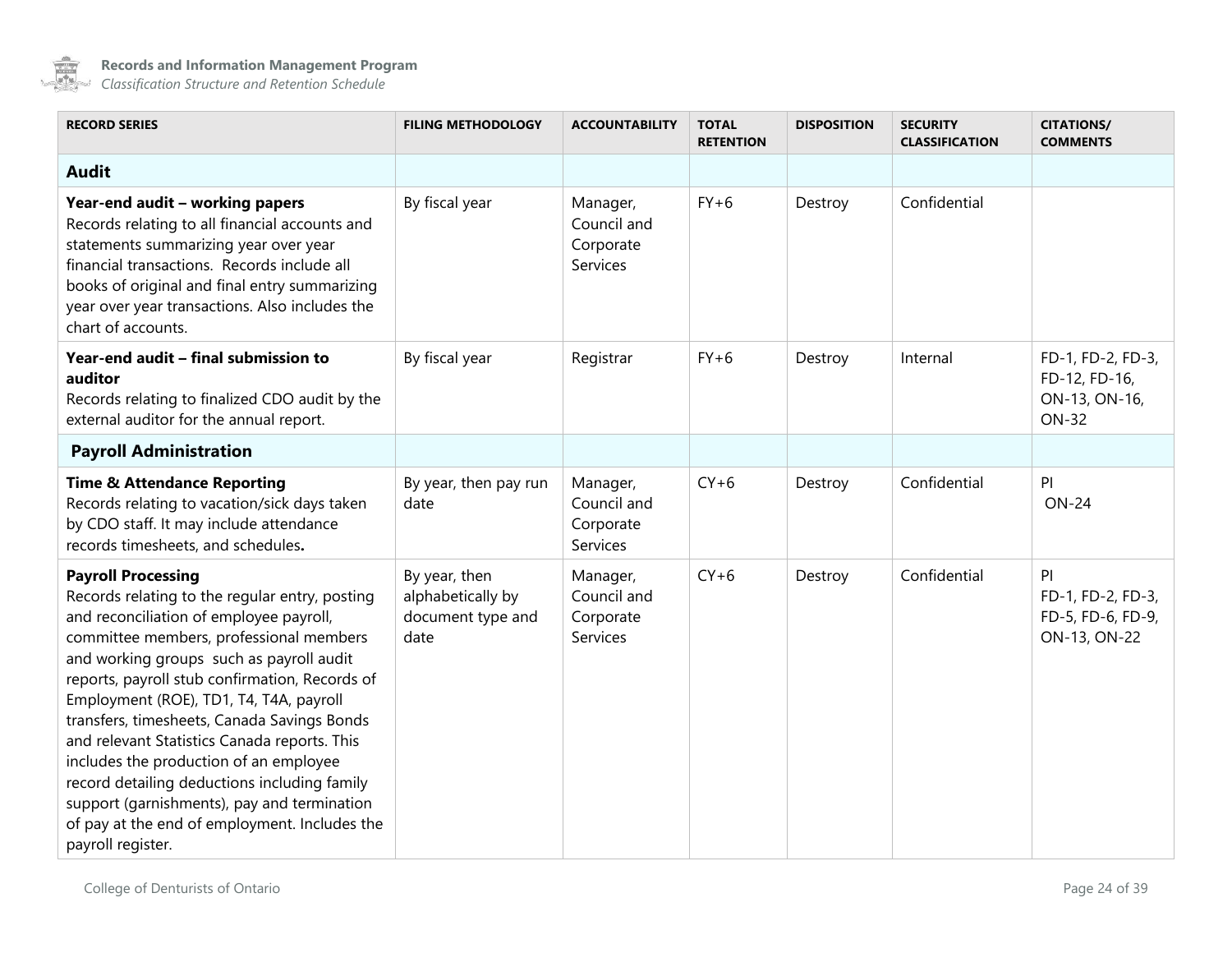

<span id="page-24-1"></span><span id="page-24-0"></span>

| <b>RECORD SERIES</b>                                                                                                                                                                                                                                                                                                                                                                                                                                              | <b>FILING METHODOLOGY</b>   | <b>ACCOUNTABILITY</b>                            | <b>TOTAL</b><br><b>RETENTION</b>                                          | <b>DISPOSITION</b> | <b>SECURITY</b><br><b>CLASSIFICATION</b> | <b>CITATIONS/</b><br><b>COMMENTS</b>               |
|-------------------------------------------------------------------------------------------------------------------------------------------------------------------------------------------------------------------------------------------------------------------------------------------------------------------------------------------------------------------------------------------------------------------------------------------------------------------|-----------------------------|--------------------------------------------------|---------------------------------------------------------------------------|--------------------|------------------------------------------|----------------------------------------------------|
| <b>Payroll - Remittances</b><br>Records relating to the annual summaries of<br>year-end reporting to government<br>(reconciliation for the year) such as to Canada<br>Revenue Agency (CRA), Workers'<br>Compensation, Employee Heath Tax.                                                                                                                                                                                                                         | By year                     | Manager,<br>Council and<br>Corporate<br>Services | $CY+6$                                                                    | Destroy            | Confidential                             | FD-1, FD-2, FD-3,<br>FD-5, FD-6, ON-<br>16, ON-17  |
| <b>Tax Management</b>                                                                                                                                                                                                                                                                                                                                                                                                                                             |                             |                                                  |                                                                           |                    |                                          |                                                    |
| Tax returns/federal & provincial - final filed<br>Records relating to the preparation and<br>submission of statutory income tax filings.<br>Includes tax filings and returns, assessment<br>notices, notice of objections, working papers,<br>reconciliations and supporting schedules.                                                                                                                                                                           | By fiscal year              | Registrar                                        | $FY+6$                                                                    | Destroy            | Internal                                 | FD-1, FD-2, FD-3,<br>FD-12, FD-16,<br>ON-13, ON-16 |
| Procurement                                                                                                                                                                                                                                                                                                                                                                                                                                                       |                             |                                                  |                                                                           |                    |                                          |                                                    |
| <b>Supplier Contract Management</b><br>Records relating to the negotiation of<br>contracts and the management of the<br>engagement with bidders whether successful,<br>unsuccessful, cancelled or abandoned.<br>Records include RFPs, RFQs, RFIs responses,<br>bid submission documents, evaluation<br>matrices, business cases, Q&A's, purchase<br>justification, draft contract correspondence,<br>purchase order change requests and related<br>documentation. | By RFP (RFI, RFQ)<br>number | Manager,<br>Council and<br>Corporate<br>Services | $T/E + 6$<br>$T/E =$<br>contract<br>completed<br><b>or</b><br>termination | Destroy            | Confidential                             |                                                    |
| For: Executed contract Agreements<br>SEE: Agreements/Contracts/Leases-Executed                                                                                                                                                                                                                                                                                                                                                                                    |                             |                                                  |                                                                           |                    |                                          |                                                    |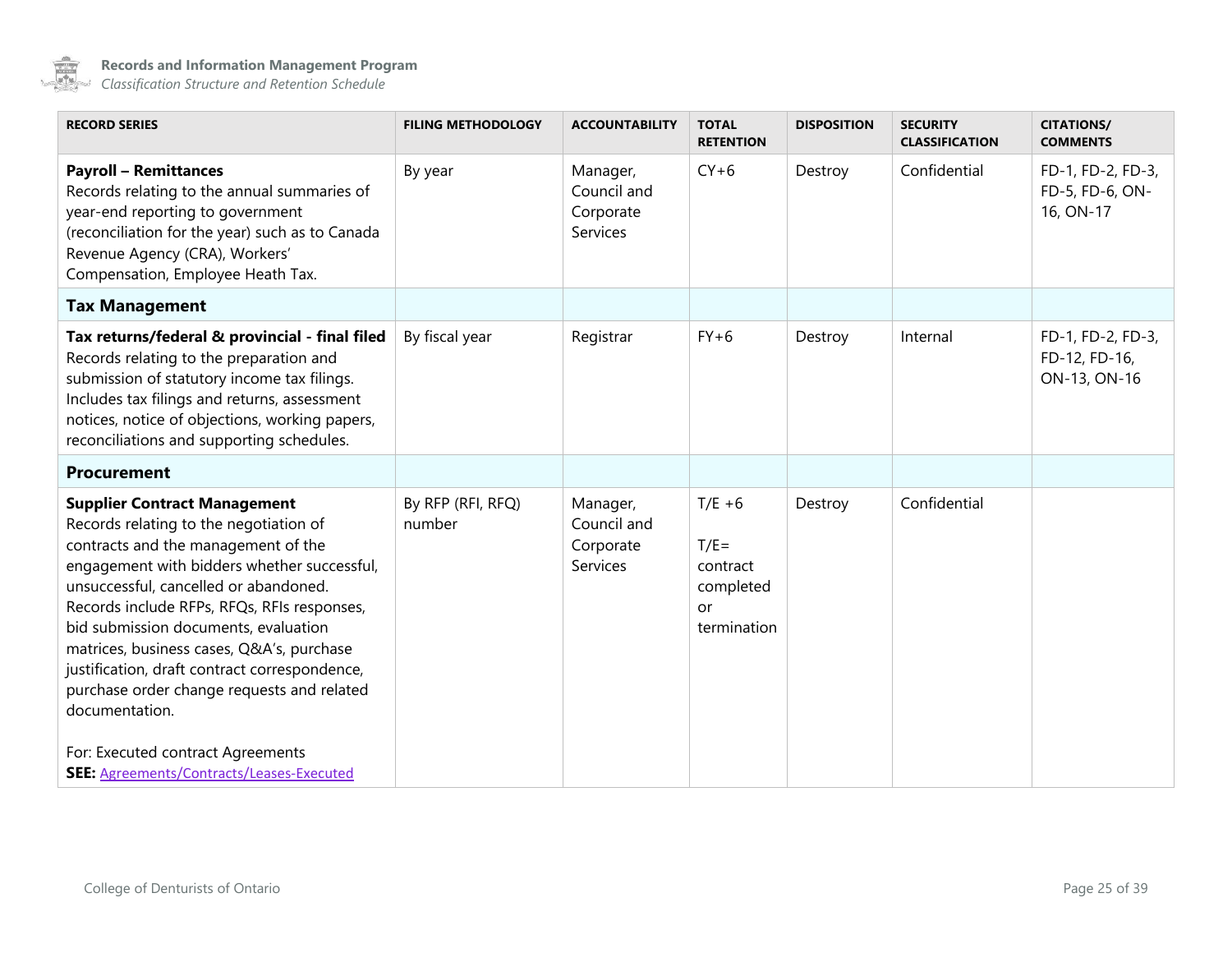

### **Governance/Legal**

Records relating to the ways in which CDO is governed and regulated to ensure accountability, transparency, and compliance with statutory requirements. Records include bylaws, statutory and sub-committee agendas and minutes, reports to council and legal records such as agreements and contracts and legal opinions and advice.

<span id="page-25-0"></span>

| <b>RECORD SERIES</b>                                                                                                                                                                                                                                                                                                                                                                                                                                                                                                                                                                                                                                                                    | <b>FILING METHODOLOGY</b>                               | <b>ACCOUNTABILITY</b> | <b>TOTAL</b><br><b>RETENTION</b> | <b>DISPOSITION</b> | <b>SECURITY</b><br><b>CLASSIFICATION</b> | <b>CITATIONS/</b><br><b>COMMENTS</b>                               |
|-----------------------------------------------------------------------------------------------------------------------------------------------------------------------------------------------------------------------------------------------------------------------------------------------------------------------------------------------------------------------------------------------------------------------------------------------------------------------------------------------------------------------------------------------------------------------------------------------------------------------------------------------------------------------------------------|---------------------------------------------------------|-----------------------|----------------------------------|--------------------|------------------------------------------|--------------------------------------------------------------------|
| Governance                                                                                                                                                                                                                                                                                                                                                                                                                                                                                                                                                                                                                                                                              |                                                         |                       |                                  |                    |                                          |                                                                    |
| Enabling legislation & Incorporation & by-<br>laws<br>Records relating to approved by-laws and<br>regulations set by council. Also includes the<br>College's incorporation documentation                                                                                                                                                                                                                                                                                                                                                                                                                                                                                                | By name of by-<br>law/regulation &<br>number            | Registrar             | Permanent                        | Permanent          | Public                                   | $ON-4$                                                             |
| <b>Council &amp; Committee Members' Records</b><br>(includes non-council appointments)<br>Records relating to information created,<br>received, and used to document board<br>members' records including applications,<br>advertising vacancies, receiving nominations<br>for board membership and facilitating<br>appointments, instituting board member files<br>containing profiles biographies, reference<br>letters, conflict of interest, correspondence,<br>board member mailings, attendance,<br>honoraria, public appointment letters to<br>MOHLTC, Thank you letters of appreciation,<br>etc. Also includes orientating new directors to<br>their roles and responsibilities. | Alphabetical by<br>Committee member<br>name             | Registrar             | $CY+3$                           | Destroy            | Confidential                             | PI<br>FD-1, FD-2, FD-3,<br>FD-5, FD-6, ON-<br>13, ON-22, ON-<br>28 |
| <b>Professional Members &amp; Working Groups</b><br>Records relating to staffing other positions<br>such as mentors, Peer Assessors, clinical exam<br>evaluators, Peer Circle facilitators,<br>Peer/Practice assessors, etc. Includes resumes,                                                                                                                                                                                                                                                                                                                                                                                                                                          | By Group<br>Name/then<br>alphabetical by<br>member name | Registrar             | $CY+3$                           | Destroy            | Confidential                             | PI<br>FD-1, FD-2, FD-3,<br>FD-5, FD-6, ON-<br>13, ON-22, ON-28     |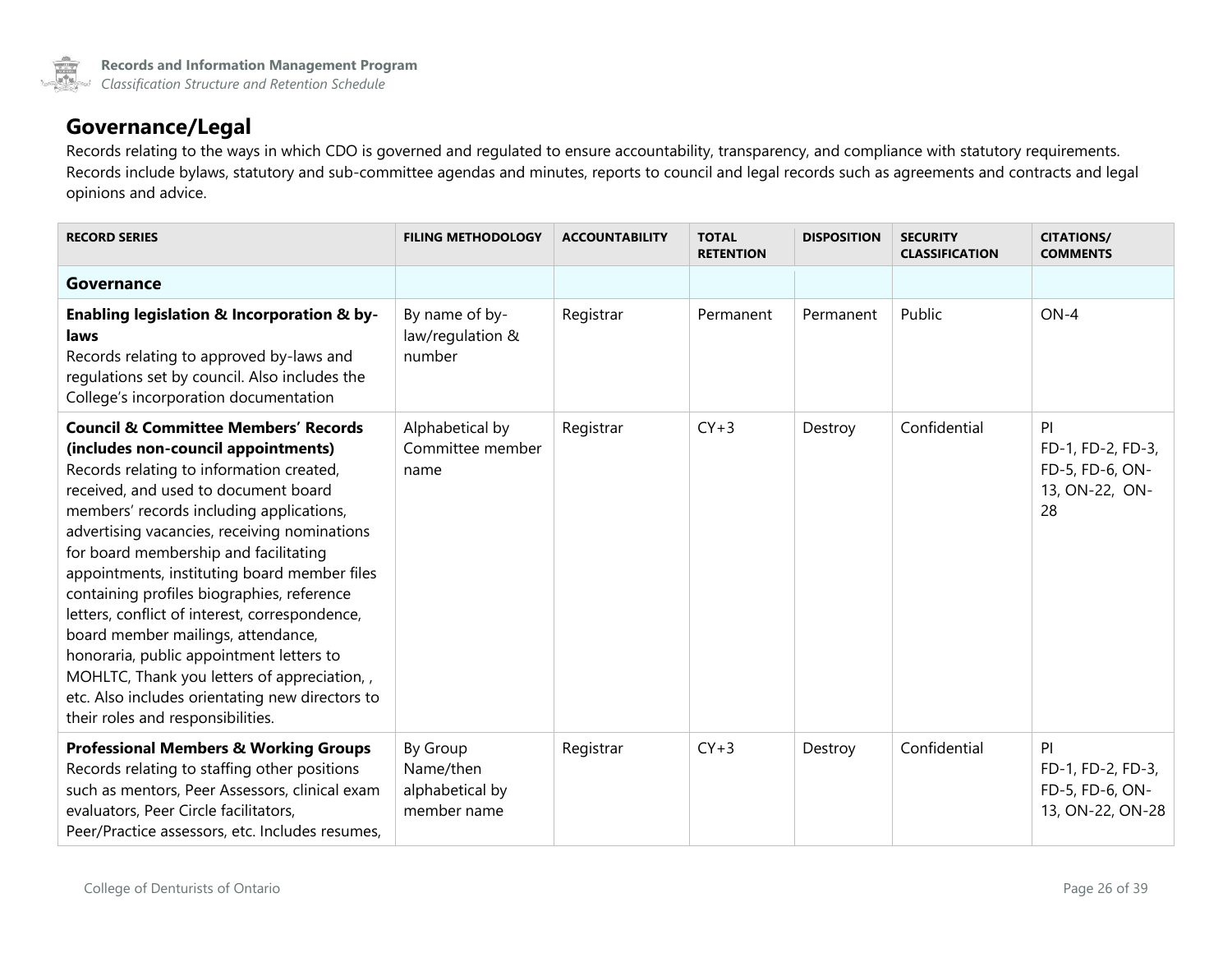<span id="page-26-0"></span>

| job applications, requisite approvals to begin<br>the search, position descriptions, tests, internal<br>and external job postings/ advertisements,<br>tests, etc. May include interview formats and<br>questions, rating and ranking materials,<br>candidates' written consent to check<br>references, reference check information,<br>applications for employment and rejection<br>letters where applicable.                                                                                          |                                                                                                                                 |           |           |                                 |              |             |
|--------------------------------------------------------------------------------------------------------------------------------------------------------------------------------------------------------------------------------------------------------------------------------------------------------------------------------------------------------------------------------------------------------------------------------------------------------------------------------------------------------|---------------------------------------------------------------------------------------------------------------------------------|-----------|-----------|---------------------------------|--------------|-------------|
| <b>Council Meeting Records</b><br>Records relating to council meetings including<br>teleconferences such as terms of reference,<br>council structure and term dates, member<br>listing and attendance, consultations such as<br>advertising and conflict of interest, agenda,<br>minutes, action lists & motions, attachments,<br>council highlights, briefing notes,<br>backgrounders, council packages and annual<br>report and orientation packages. Also<br>includes any Special General Meetings. | By date                                                                                                                         | Registrar | Permanent | Permanent                       | Internal     | ON-5, ON-28 |
| <b>Council Meeting Records - In-Camera</b><br>Records relating to minutes taken during a<br>closed session.                                                                                                                                                                                                                                                                                                                                                                                            | By date                                                                                                                         | Registrar | Permanent | Permanent                       | Confidential | ON-5, ON-28 |
| <b>Policies &amp; Procedures - Governance</b><br>Records relating to College wide governance<br>and regulatory policies used to guide the<br>decisions and actions of CDO. May include<br>working drafts and background information.                                                                                                                                                                                                                                                                   | By name of policy<br>Governance process<br>Executive<br>Limitations<br>Council-Registrar<br>delegation policies<br>Remuneration | Registrar | Archival  | Archival                        | Internal     | $ON-4$      |
| <b>Position Statements</b><br>Records relating to CDO ministry submissions<br>and responses including stakeholder feedback                                                                                                                                                                                                                                                                                                                                                                             | By topic                                                                                                                        | Registrar | AS        | Archival<br>Selection<br>before | Public       |             |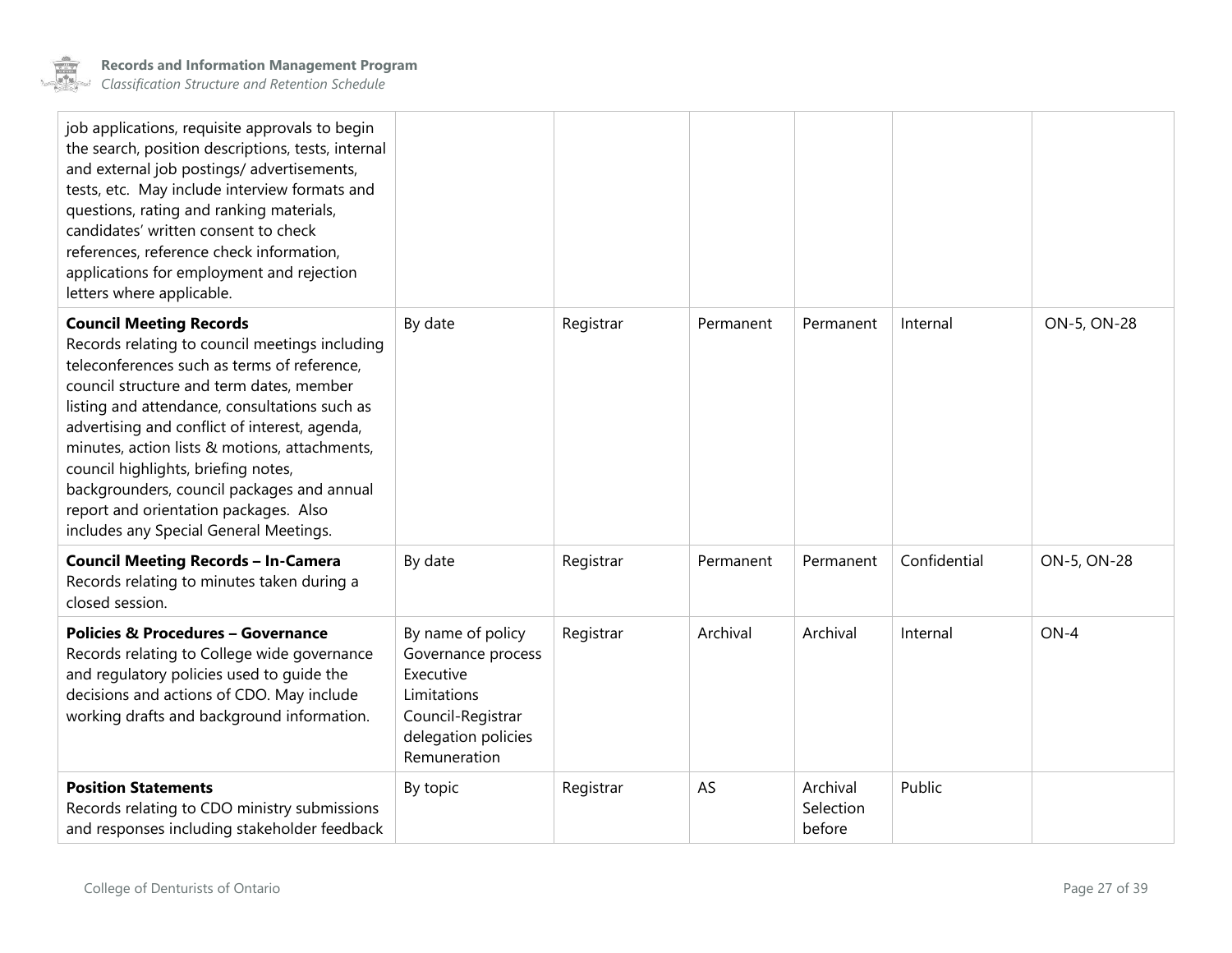

<span id="page-27-0"></span>

| to government and other health care<br>professionals and the public in the form of<br>submissions, briefs, discussion papers.                                                                                                                                                             |                                                                                                                                                                                                                                                                                                   |           |           | destruction |                                                                                                                            |                       |
|-------------------------------------------------------------------------------------------------------------------------------------------------------------------------------------------------------------------------------------------------------------------------------------------|---------------------------------------------------------------------------------------------------------------------------------------------------------------------------------------------------------------------------------------------------------------------------------------------------|-----------|-----------|-------------|----------------------------------------------------------------------------------------------------------------------------|-----------------------|
| <b>Reports to Council</b><br>Records relating to all reports to council such<br>as Registrar's report, annual report, insurance<br>audit, audit report, legal audit, security audit,<br>monitoring reports for financial condition,<br>evaluation reports, etc.                           | By name of<br>committee<br>Executive<br>Registration<br><b>Quality Assurance</b><br>Inquiries,<br>Complaints &<br>Reports<br>Discipline<br><b>Fitness to Practice</b><br><b>Patient Relations</b><br>Examinations<br>(Qualifying and<br>Appeals)                                                  | Registrar | Archival  | Archival    | Internal<br>Public for annual<br>report, strategic<br>plan, evaluation<br>reports, President<br>and Registrar's<br>reports | $ON-5$                |
| <b>Statutory, Standing &amp; Ad Hoc Committees</b><br>Records relating to terms of reference,<br>agenda, minutes of meetings, attachments,<br>briefing notes, action lists, orientation<br>packages, pre-meeting notes, teleconferences,<br>attendance register, and orientation packages | By name of<br>Committee or sub-<br>committee then<br>document type<br>Discipline<br>$\bullet$<br>Executive<br>Fitness to<br>Practise<br>Inquiries,<br>$\bullet$<br>Complaints<br>& Reports<br>Patient<br>$\bullet$<br>Relations<br>Quality<br>$\bullet$<br>Assurance<br>Qualifying<br>Examination | All       | Permanent | Permanent   | Internal<br>PUBLIC - Agenda<br>and minutes of<br>statutory<br>committees<br>available upon<br>request.                     | ON-5, ON-9, ON-<br>28 |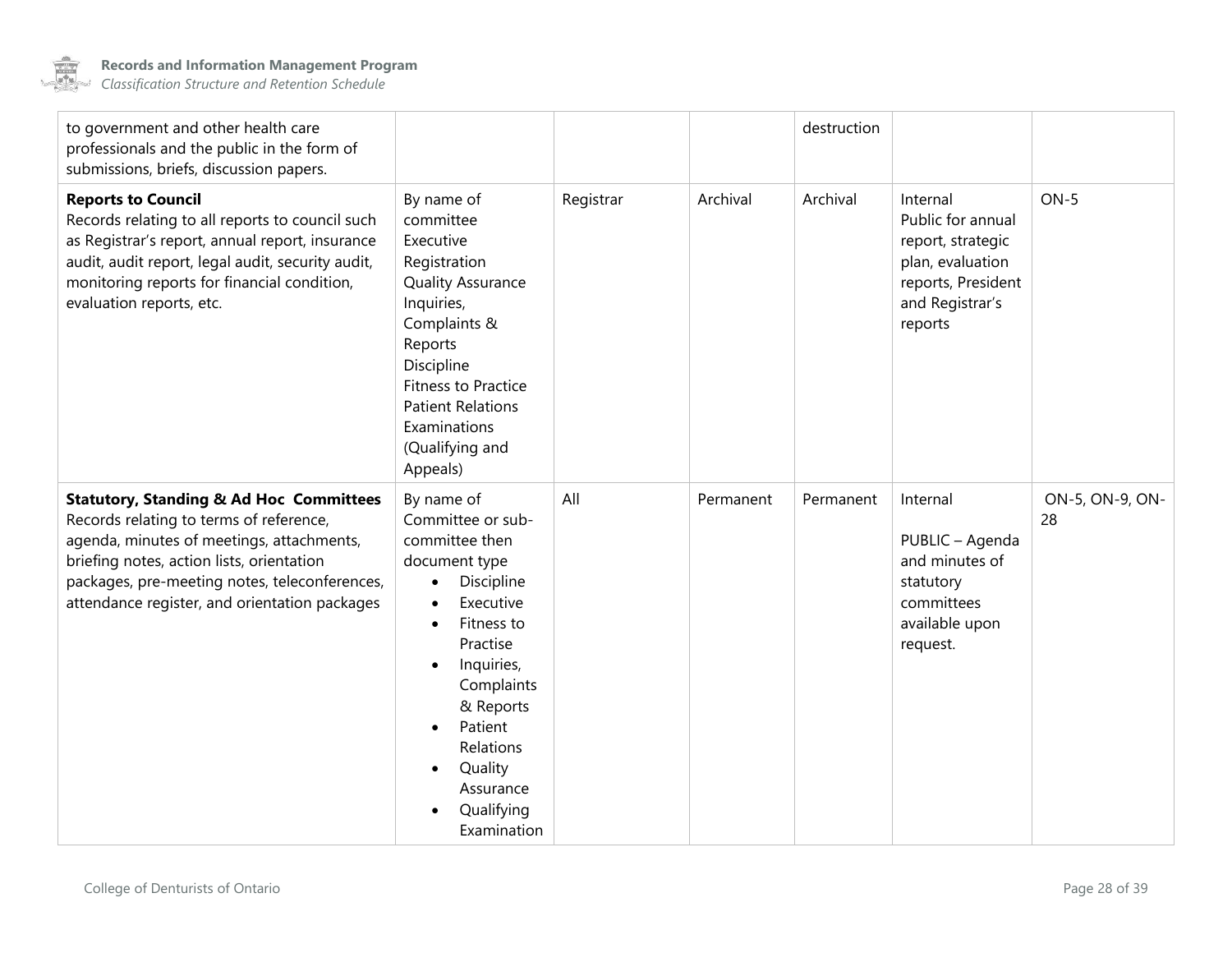

<span id="page-28-1"></span><span id="page-28-0"></span>

| <b>Agreements / Contracts/Leases-Executed</b>                                                                                                                                                                                                                                                                                                                                                  | Agreement of                                                      | Registrar | $T/E+6$               | Destroy                                                                                                                                                                                | Confidential                                                                                                                                                | PI          |
|------------------------------------------------------------------------------------------------------------------------------------------------------------------------------------------------------------------------------------------------------------------------------------------------------------------------------------------------------------------------------------------------|-------------------------------------------------------------------|-----------|-----------------------|----------------------------------------------------------------------------------------------------------------------------------------------------------------------------------------|-------------------------------------------------------------------------------------------------------------------------------------------------------------|-------------|
| Legal                                                                                                                                                                                                                                                                                                                                                                                          |                                                                   |           |                       |                                                                                                                                                                                        |                                                                                                                                                             |             |
| <b>Elections</b><br>Records relating to calls for non council<br>nominations, slate of candidates, nomination<br>letter, nomination forms, notice of elections,<br>voting packages, biographies, ballot counts,<br>and resumes of candidates, statements of<br>intent, post-election letters, (congratulations<br>& decline letters), acclamation letters, election<br>results and complaints. | By year and then by<br>district                                   | Registrar | $CY+4$                | Destroy                                                                                                                                                                                | Internal                                                                                                                                                    |             |
| <b>Elections Management</b>                                                                                                                                                                                                                                                                                                                                                                    |                                                                   |           |                       |                                                                                                                                                                                        |                                                                                                                                                             |             |
| <b>Standards of Practice</b><br>Records relating to official CDO standards of<br>practice, guides, guidelines and essential<br>competencies. May include working drafts and<br>background information.                                                                                                                                                                                         | By name                                                           | Registrar | Archival<br>Selection | Archival $=$<br>Standards<br>of practice,<br>quides,<br>quidelines<br>and<br>essential<br>competenci<br>es<br>Archival<br>Selection<br>for<br>backgroun<br><sub>d</sub><br>information | Public: Standards<br>of practice,<br>guides,<br>guidelines and<br>Essential<br>Competencies<br>Internal: Working<br>drafts and<br>background<br>information | ON-4, ON-36 |
|                                                                                                                                                                                                                                                                                                                                                                                                | Qualifying<br>$\bullet$<br>Examination<br>Appeals<br>Registration |           |                       |                                                                                                                                                                                        |                                                                                                                                                             |             |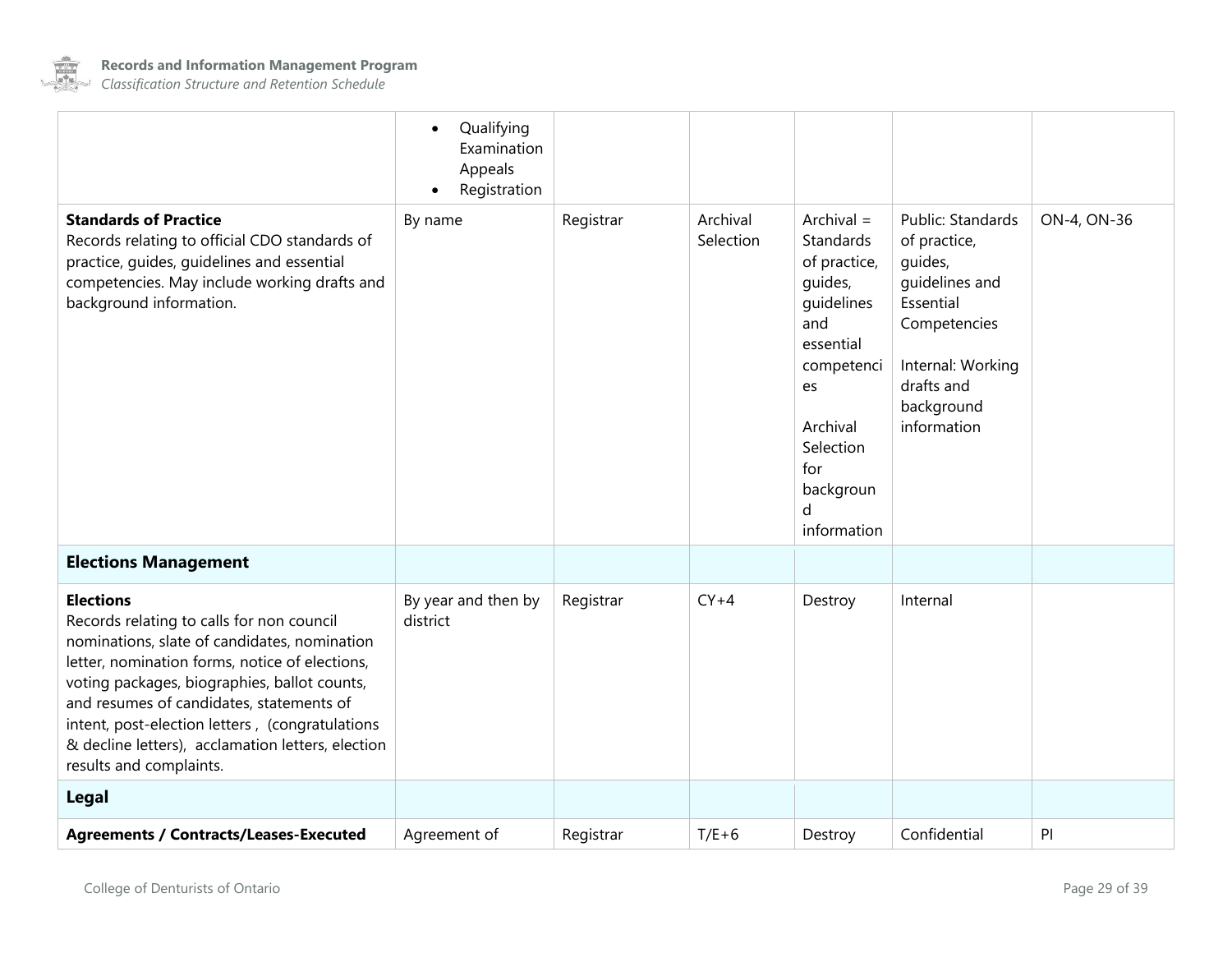

| Records relating to agreements between CDO<br>and its partners and stakeholders.                                                                                                                                                                                                                                                                                                                                                                             | <b>Internal Trade</b><br>Assessor contracts<br>Confidentiality<br>Agreements<br><b>ICRC</b> Investigators<br><b>IT Licencing</b><br>Letters of<br>Understanding<br>Vendor Agreements |           | $T/E =$ when<br>agreement<br>terminated<br>or cancelled                                            |                                                |              | $ON-1$                       |
|--------------------------------------------------------------------------------------------------------------------------------------------------------------------------------------------------------------------------------------------------------------------------------------------------------------------------------------------------------------------------------------------------------------------------------------------------------------|--------------------------------------------------------------------------------------------------------------------------------------------------------------------------------------|-----------|----------------------------------------------------------------------------------------------------|------------------------------------------------|--------------|------------------------------|
| <b>Insurance Policies</b><br>Records relating to insuring CDO against risk<br>and fiscal exposure. Records include<br>insurance policies such as general liability,<br>umbrella liability, cyber liability, employee<br>insurance policies such as dental, etc., and<br>other miscellaneous policies. Also includes<br>insurance statement of values applications,<br>insurance policy renewals, CDO's certificates of<br>insurance and related information. | By type of insurance                                                                                                                                                                 | Registrar | $T/E + 3$<br>years<br>$T/E = expiry$<br>of policy<br>and no<br>further<br>liability<br>outstanding | Destroy                                        | Confidential | ON-1, ON-43,<br><b>ON-44</b> |
| <b>Legal Advice &amp; Opinions</b><br>Records relating to opinions and advice<br>provided by legal counsel to document the<br>specific legal opinion or advice provided.                                                                                                                                                                                                                                                                                     | By topic<br>Council<br>Conduct<br>Professional<br>Corporations<br>Registration                                                                                                       | All       | Permanent                                                                                          | Permanent                                      | Confidential |                              |
| <b>Strategic Planning</b>                                                                                                                                                                                                                                                                                                                                                                                                                                    |                                                                                                                                                                                      |           |                                                                                                    |                                                |              |                              |
| <b>Strategic Plan</b><br>Records relating to strategic planning<br>designed to assess and adjust CDO's direction<br>and to determine its visions and future<br>objectives with the final product being the                                                                                                                                                                                                                                                   | By year                                                                                                                                                                              | Registrar | $CY+10$ years                                                                                      | Archival<br>Selection<br>before<br>destruction | Public       |                              |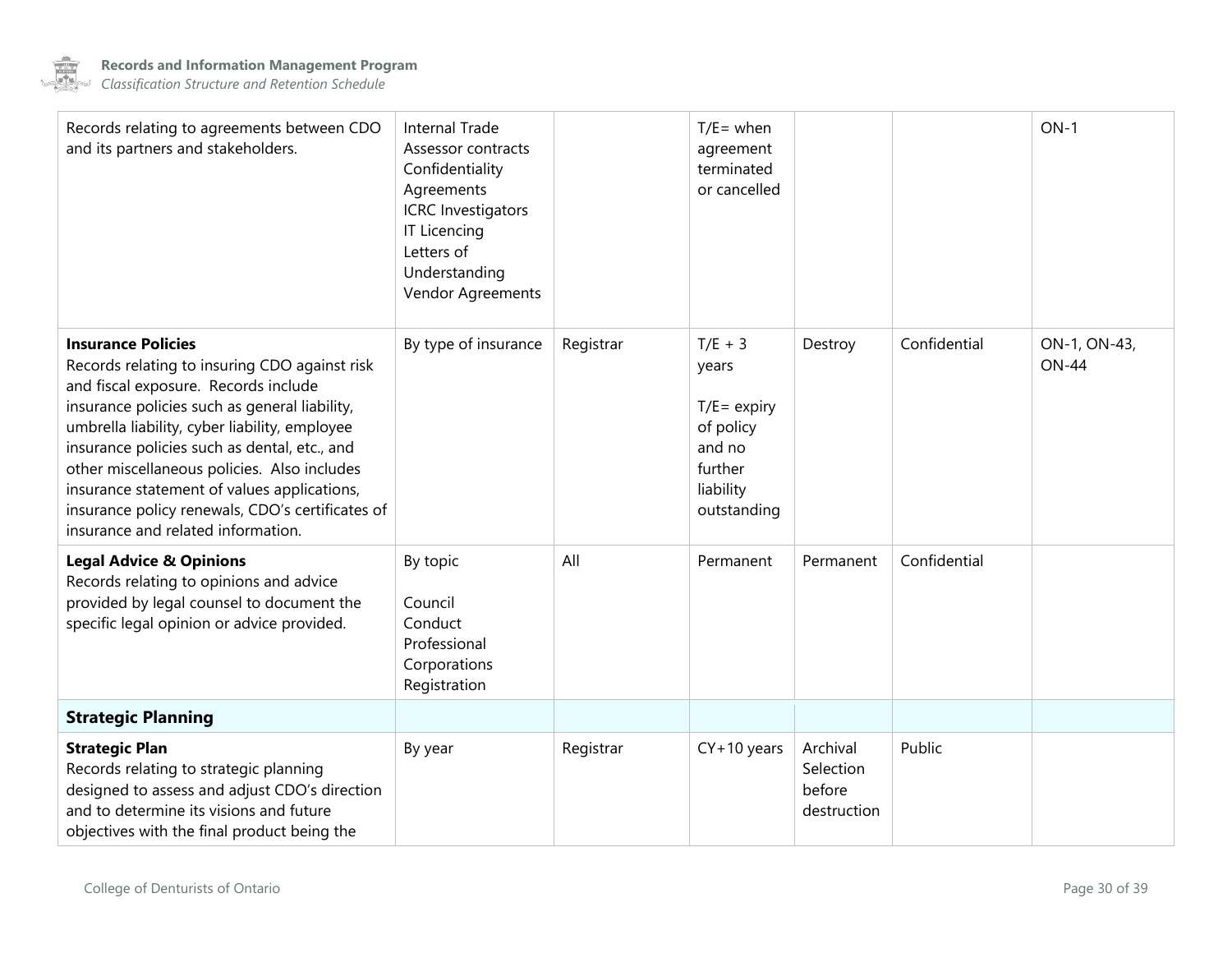

| strategic plan.                                                                                                                                                                                                                                                                                                                                                                                                                 |                                  |                                                         |                                                                                  |         |        |        |
|---------------------------------------------------------------------------------------------------------------------------------------------------------------------------------------------------------------------------------------------------------------------------------------------------------------------------------------------------------------------------------------------------------------------------------|----------------------------------|---------------------------------------------------------|----------------------------------------------------------------------------------|---------|--------|--------|
| <b>Records &amp; Document Management</b>                                                                                                                                                                                                                                                                                                                                                                                        |                                  |                                                         |                                                                                  |         |        |        |
| <b>Records Classification and Retention</b><br><b>Schedules</b><br>Records relating to the Records Classification<br>and Retention Schedule (RCRS) used to<br>identify CDO's records. Records may include<br>the current and past versions of the RCRS,<br>important materials about the development<br>and approval of the RCRS, applicable<br>legislation, and all supporting<br>correspondence.                              | By year updated                  | Manager,<br>Council and<br>Corporate<br><b>Services</b> | $S/O + 1$ year<br>$S/O = when$<br>updated                                        | Destroy | Public | $ON-9$ |
| <b>Records Destruction Certificates</b><br>Records relating to records destruction<br>certificates, which attest to the destruction of<br>records on any media such as paper,<br>microform and electronic records, in<br>accordance with the RCRS. Records may<br>include records destruction certificates,<br>applications for records destruction,<br>destruction notices, and records destruction<br>statistics and reports. | First by year, then<br>by series | Manager,<br>Council and<br>Corporate<br>Services        | $E+5$ years<br>$E =$ Date of<br>dissolution<br>of<br>Professional<br>Corporation | Destroy | Public | $ON-9$ |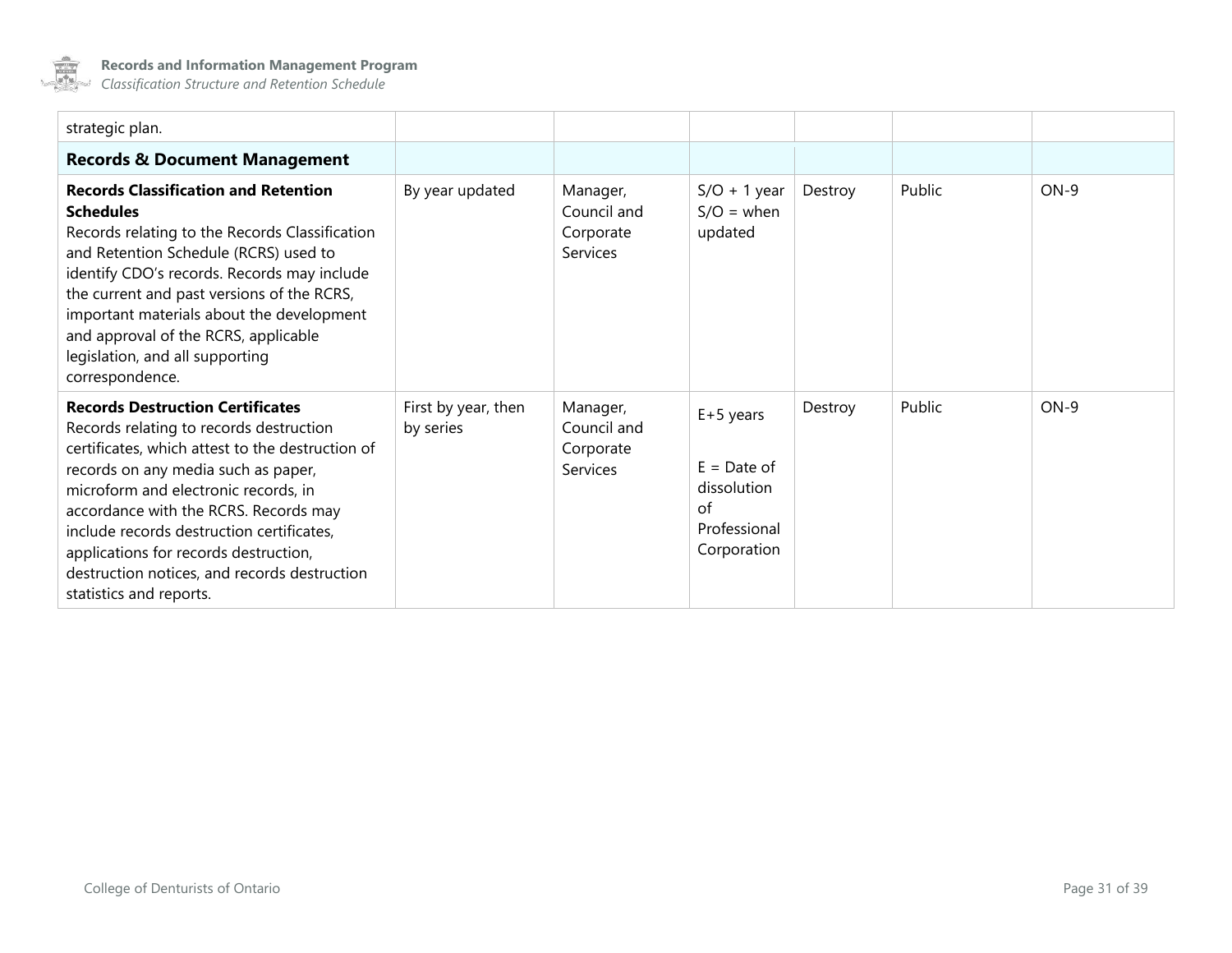### **Member Management**

Programs are responsible for ensuring that Denturists provide dental services in a safe, professional and ethical manner from registering new members, to investigating complaints, and ensuring their continuing education including refresher and remediation courses. Records relate to the services provided by the College including renewal education sessions, examinations, assessments, registration, investigating complaints and disciplining members.

<span id="page-31-1"></span><span id="page-31-0"></span>

| <b>RECORD SERIES</b>                                                                                                                                                                                                                                                                                                                                                       | <b>FILING METHODOLOGY</b>                                                                        | <b>ACCOUNTABILITY</b>                                    | <b>TOTAL</b><br><b>RETENTION</b> | <b>DISPOSITION</b>     | <b>SECURITY</b><br><b>CLASSIFICATION</b> | <b>CITATIONS/</b><br><b>COMMENTS</b>                                                                                                                           |
|----------------------------------------------------------------------------------------------------------------------------------------------------------------------------------------------------------------------------------------------------------------------------------------------------------------------------------------------------------------------------|--------------------------------------------------------------------------------------------------|----------------------------------------------------------|----------------------------------|------------------------|------------------------------------------|----------------------------------------------------------------------------------------------------------------------------------------------------------------|
| <b>Advice</b>                                                                                                                                                                                                                                                                                                                                                              |                                                                                                  |                                                          |                                  |                        |                                          |                                                                                                                                                                |
| <b>Practice Advice</b><br>Records relating to questions from members<br>regarding a broad range of topics such as<br>advertising, incorporation, education,<br>employment, professional designation, patient<br>records, registration, to name a few.                                                                                                                      | By topic                                                                                         | Manager,<br>Professional<br>Conduct                      | $CY+3$                           | Destroy                | Internal                                 |                                                                                                                                                                |
| <b>Registration</b>                                                                                                                                                                                                                                                                                                                                                        |                                                                                                  |                                                          |                                  |                        |                                          |                                                                                                                                                                |
| <b>Applications - In Progress</b><br>Records relating to applications and<br>supporting documentation for registration<br>which includes copy of birth certificate,<br>character affidavit, filing fee forms with photo,<br>education credentials, transcripts, professional<br>liability insurance, regulatory history form.                                              | By status then<br>surname, first name<br>Applicants                                              | Manager,<br>Registration &<br>Qualifying<br>Examinations | Permanent                        | Permanent              | Confidential                             | PI<br>ON-10, ON-26,<br><b>ON-33</b>                                                                                                                            |
| <b>Applications - Closed</b><br>Records relating to applications and<br>supporting documentation for registration<br>which includes copy of birth certificate,<br>character affidavit, filing fee forms with photo,<br>education credentials, transcripts, professional<br>liability insurance, regulatory history form,<br>WES reports received with no application, etc. | By status then<br>surname, first name<br><b>Potential Candidates</b><br>Candidates<br>Applicants | Manager,<br>Registration &<br>Qualifying<br>Examinations | $CY + 6$                         | Return to<br>Applicant | Confidential                             | PI<br>ON-10, ON-33<br>This retention<br>period is for<br>applicants who<br>did not pursue<br>registration or<br>who submitted an<br>incomplete<br>application. |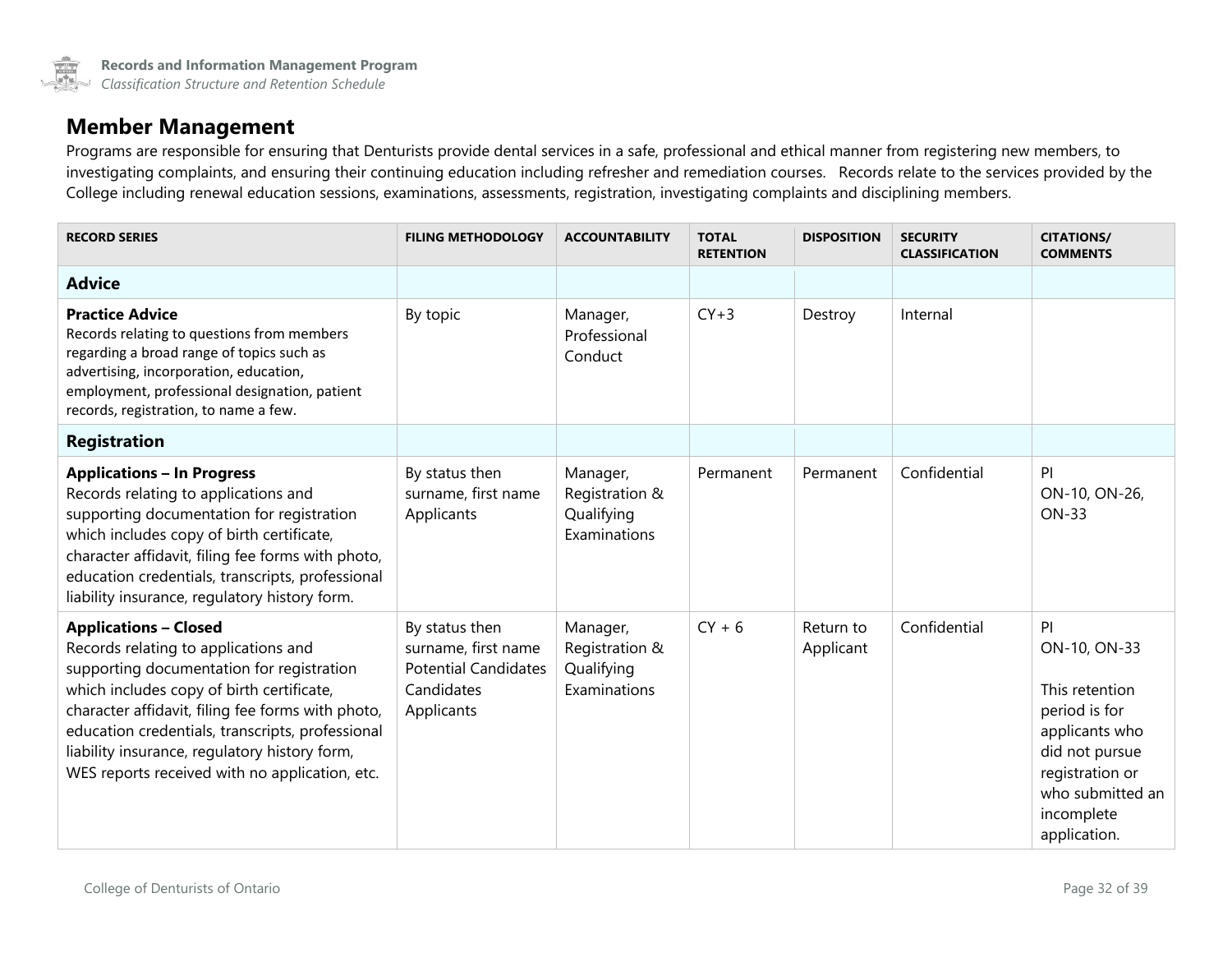

<span id="page-32-0"></span>

| <b>RECORD SERIES</b>                                                                                                                                                                                                                                                                                                                                                                                                                                                                                                                                                                 | <b>FILING METHODOLOGY</b>                                                                                                       | <b>ACCOUNTABILITY</b>                                    | <b>TOTAL</b><br><b>RETENTION</b>        | <b>DISPOSITION</b> | <b>SECURITY</b><br><b>CLASSIFICATION</b> | <b>CITATIONS/</b><br><b>COMMENTS</b> |
|--------------------------------------------------------------------------------------------------------------------------------------------------------------------------------------------------------------------------------------------------------------------------------------------------------------------------------------------------------------------------------------------------------------------------------------------------------------------------------------------------------------------------------------------------------------------------------------|---------------------------------------------------------------------------------------------------------------------------------|----------------------------------------------------------|-----------------------------------------|--------------------|------------------------------------------|--------------------------------------|
| <b>Applications - Refused</b><br>Records relating to applications and<br>supporting documentation of applicants who<br>were refused registration.                                                                                                                                                                                                                                                                                                                                                                                                                                    | By surname, first<br>name                                                                                                       | Manager,<br>Registration &<br>Qualifying<br>Examinations | Permanent                               | Permanent          | Confidential                             | PI.<br>ON-10, ON-33                  |
| <b>Applications - Clinic Name</b><br>Records relating to applicants applying for a<br>clinic name to be approved by the Executive<br>Committee. Includes clinic name tracker.                                                                                                                                                                                                                                                                                                                                                                                                        | By Clinic Name                                                                                                                  | Manager,<br>Council and<br>Corporate<br>Services         | Permanent                               | Permanent          | Confidential                             | PI<br><b>ON-10</b>                   |
| <b>Applications - Health Profession</b><br><b>Corporations</b><br>Records relating to completed application<br>forms and relating documentation such as<br>articles of incorporation, corporation profile,<br>notice of change forms and renewal<br>information. Includes COA Tracker.                                                                                                                                                                                                                                                                                               | By COA #                                                                                                                        | Manager,<br>Council and<br>Corporate<br>Services         | Resignation<br>of member<br>$+60$ years | Destroy            | Internal                                 | PI<br><b>ON-10</b>                   |
| <b>Registration - Membership</b><br><b>Management</b>                                                                                                                                                                                                                                                                                                                                                                                                                                                                                                                                |                                                                                                                                 |                                                          |                                         |                    |                                          |                                      |
| <b>Member Files</b><br>Records relating to include general<br>registration information, education records,<br>obtain consent (dental equipment requests),<br>clinical competency exam documentation,<br>insurance policies, registrar review and<br>registration committee decision related to the<br>application, decisions letters from any of the<br>committees, HPARB appeals, case summary,<br>undertakings and any correspondence related<br>to Terms, Conditions and Limitations (TCL) also<br>includes change of status reinstatements. Also<br>includes records in in1touch | By registration $#$ ,<br>surname, first name<br>and status<br>Active<br>Resigned<br>Suspended<br>Deceased<br>Revoked<br>Expired | Manager,<br>Registration &<br>Qualifying<br>Examinations | Permanent                               | Destroy            | Confidential                             | PI<br>ON-10, ON-33                   |
| <b>Members' Public Register</b>                                                                                                                                                                                                                                                                                                                                                                                                                                                                                                                                                      | By Member name                                                                                                                  | Manager,                                                 | $E+100$ years                           | Destroy            | Public                                   | <b>ON-26</b>                         |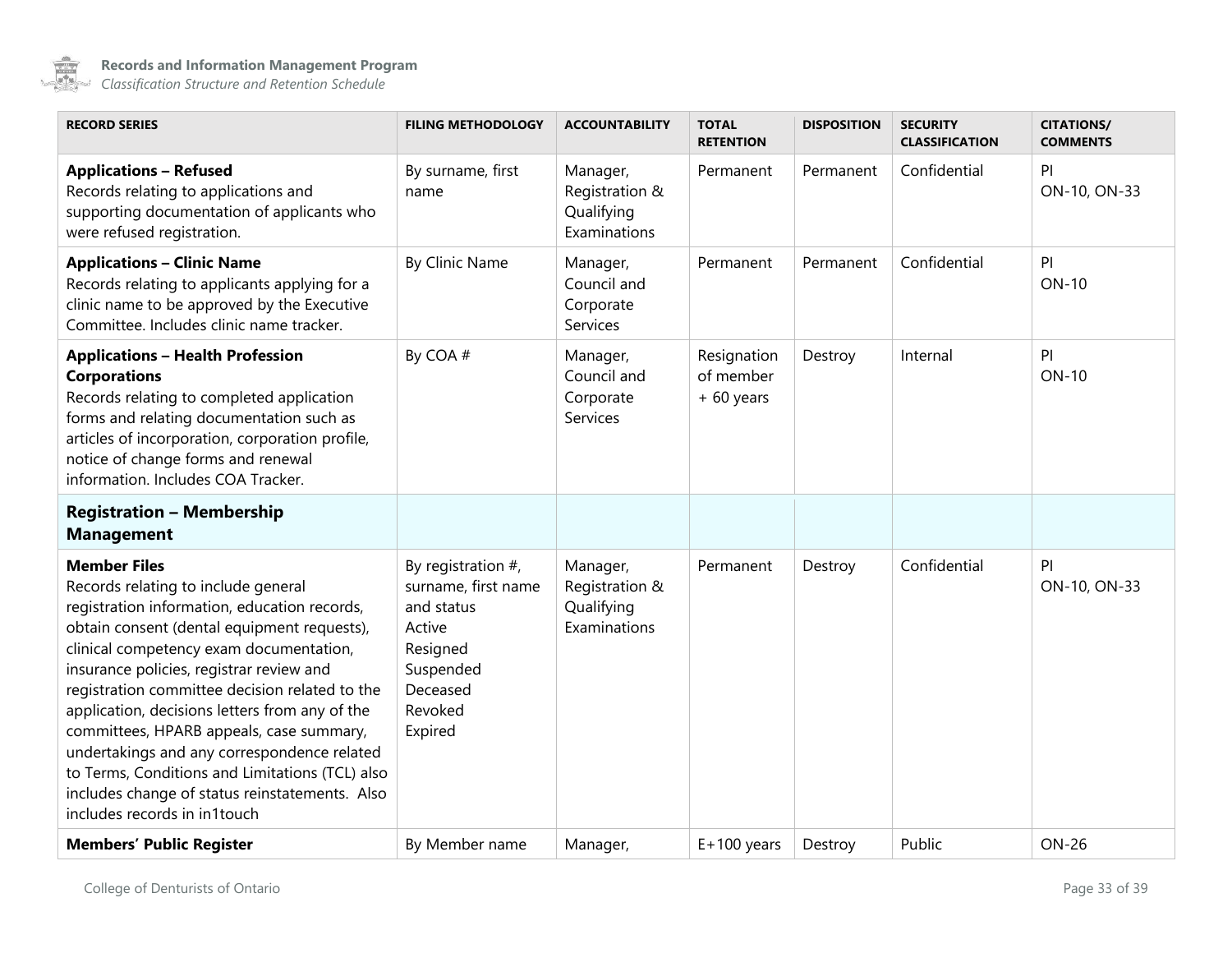

| <b>RECORD SERIES</b>                                                                                                                                                                                                                                                                                                                                                                 | <b>FILING METHODOLOGY</b>       | <b>ACCOUNTABILITY</b>                                    | <b>TOTAL</b><br><b>RETENTION</b>                                                | <b>DISPOSITION</b> | <b>SECURITY</b><br><b>CLASSIFICATION</b> | <b>CITATIONS/</b><br><b>COMMENTS</b> |
|--------------------------------------------------------------------------------------------------------------------------------------------------------------------------------------------------------------------------------------------------------------------------------------------------------------------------------------------------------------------------------------|---------------------------------|----------------------------------------------------------|---------------------------------------------------------------------------------|--------------------|------------------------------------------|--------------------------------------|
| Records relating to the online members' public<br>register that provides registration status,<br>discipline history, if any and employer contact<br>information.                                                                                                                                                                                                                     |                                 | Registration &<br>Qualifying<br>Examinations             | $E = + 100$<br>years (Event<br>$=$ Record<br>created; no<br>longer<br>private). |                    |                                          |                                      |
| <b>Registration - Equivalency</b><br>Records relating to academic equivalency or<br>academic program accreditation, including<br>records related to process development, for<br>determining equivalency to the Registration<br>requirement that the applicant must have a<br>diploma in denture therapy or denturism from<br>George Brown College of Applied Arts and<br>Technology. | By process name                 | Manager,<br>Registration &<br>Qualifying<br>Examinations | $CY + 50$                                                                       | Destroy            | Internal                                 |                                      |
| <b>Qualifying Examination</b>                                                                                                                                                                                                                                                                                                                                                        |                                 |                                                          |                                                                                 |                    |                                          |                                      |
| <b>Potential Candidate Files</b><br>Records relating to requests for academic<br>assessments including credential reports,<br>transcripts, diplomas, course outlines, initial<br>application, payment information, affidavits,<br>file summaries and Registration Committee<br>decisions and reasons.                                                                                | By surname, first<br>name       | Manager,<br>Registration &<br>Qualifying<br>Examinations | Permanent                                                                       | Permanent          | Permanent                                | PI                                   |
| <b>Candidate Files</b><br>Records relating to applications for writing<br>exams which includes examination registration<br>forms, application fee payment, performance<br>reports, letters to candidates, result letters, and<br>successful/unsuccessful candidates, etc.                                                                                                            | By surname, first<br>name       | Manager,<br>Registration &<br>Qualifying<br>Examinations | Permanent                                                                       | Permanent          | Confidential                             | P                                    |
| <b>Qualifying Exam - Administration</b><br>Records relating to the administration of the                                                                                                                                                                                                                                                                                             | By date of<br>exam/summer/winte | Manager,<br>Registration &                               | $CY+10$                                                                         | Destroy            | Confidential                             |                                      |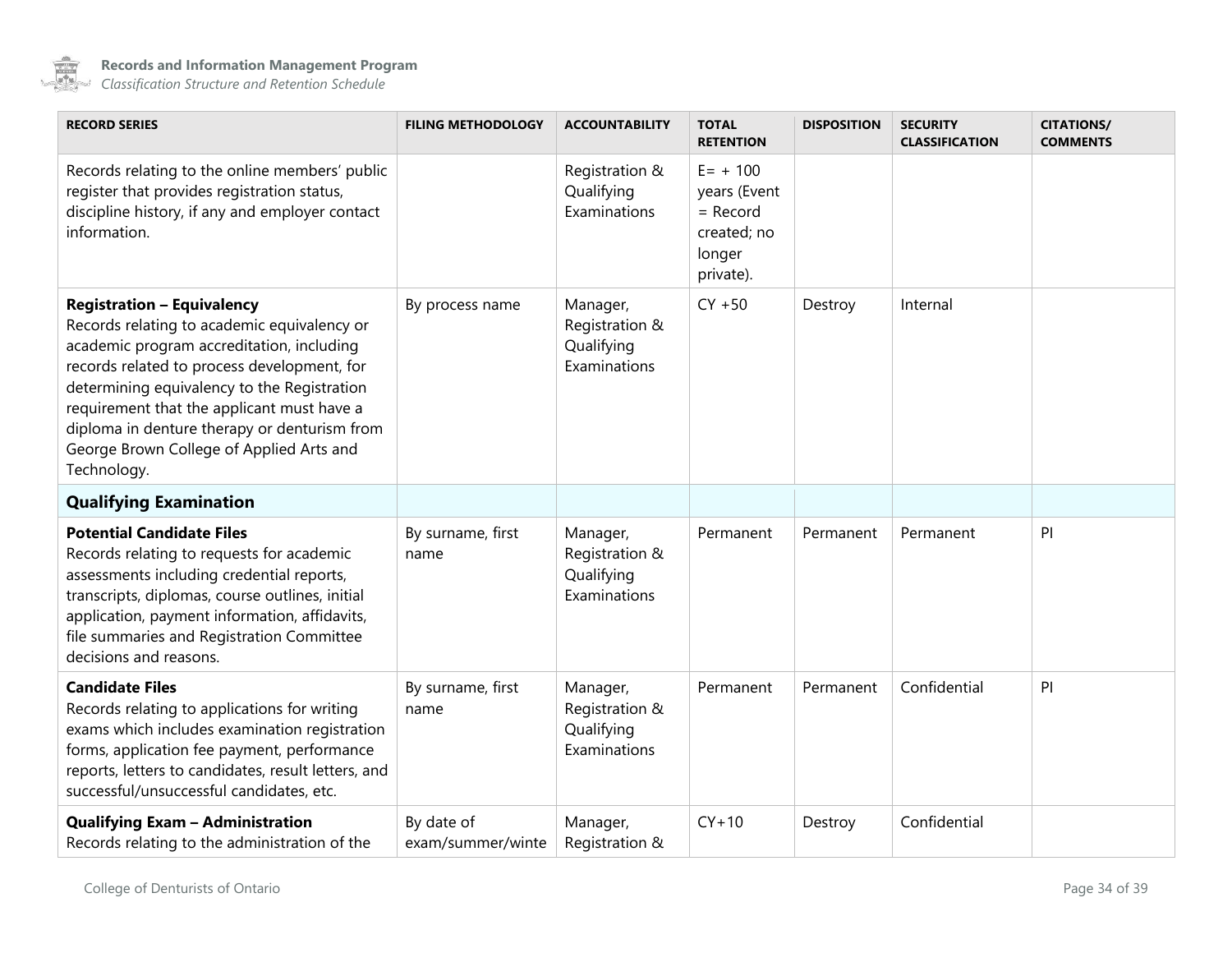

| <b>RECORD SERIES</b>                                                                                                                                                                                                                                                                                                                                                                                                                                                                                   | <b>FILING METHODOLOGY</b>                                                                                 | <b>ACCOUNTABILITY</b>                                    | <b>TOTAL</b><br><b>RETENTION</b> | <b>DISPOSITION</b> | <b>SECURITY</b><br><b>CLASSIFICATION</b> | <b>CITATIONS/</b><br><b>COMMENTS</b> |
|--------------------------------------------------------------------------------------------------------------------------------------------------------------------------------------------------------------------------------------------------------------------------------------------------------------------------------------------------------------------------------------------------------------------------------------------------------------------------------------------------------|-----------------------------------------------------------------------------------------------------------|----------------------------------------------------------|----------------------------------|--------------------|------------------------------------------|--------------------------------------|
| examination including specific cases/questions<br>for that administration. The examination<br>schedule, QE assessor assignments; exam<br>instructions, marking sheets and exam<br>booklets specific to that administration;<br>scanned candidate checklists.                                                                                                                                                                                                                                           | $\mathsf{r}$                                                                                              | Qualifying<br>Examinations                               |                                  |                    |                                          |                                      |
| <b>Qualifying Exam - Development</b><br>Records relating to the development of exams<br>and clinical exam materials such as OSCE case<br>materials, MCQ materials, physical models,<br>research, concerns with previous exams, etc.                                                                                                                                                                                                                                                                    | By date of exam                                                                                           | Manager,<br>Registration &<br>Qualifying<br>Examinations | $CY+10$                          | Destroy            | Internal                                 |                                      |
| <b>Qualifying Exam - Appeals</b><br>Records relating to appeals which include a<br>written submission and payment fee for those<br>who feel they were treated unfairly or if there<br>were any other significant irregularities in the<br>examination process.                                                                                                                                                                                                                                         | By surname, first<br>name                                                                                 | Manager,<br>Registration &<br>Qualifying<br>Examinations | Permanent                        | Permanent          | Confidential                             | PI                                   |
| <b>Professional Conduct</b>                                                                                                                                                                                                                                                                                                                                                                                                                                                                            |                                                                                                           |                                                          |                                  |                    |                                          |                                      |
| <b>Complaints</b><br>Records relating to complaints initiated<br>against a Denturist such as the letter of<br>complaint, acknowledgement letter informing<br>Denturist of complaint, investigation materials,<br>response from Denturist. May also include<br>resolution of complaint including panel<br>decisions and reasons. Also includes<br>undertakings, agreements to resign,<br>mandatory reports and Specified Continuing<br>Educational or Remediation Program (SCERP)<br>and oral cautions. | By registration $#$ ,<br>surname, first name<br>Correspondence<br>Record of<br>Investigation<br>Privilege | Manager,<br>Professional<br>Conduct                      | Permanent                        | Permanent          | Confidential                             | PI<br>ON-6, ON-9, ON-<br>25, ON-35   |
| <b>Inquiries</b>                                                                                                                                                                                                                                                                                                                                                                                                                                                                                       | By registration $#$ ,                                                                                     | Manager,                                                 | Permanent                        | Permanent          | Confidential                             | PI                                   |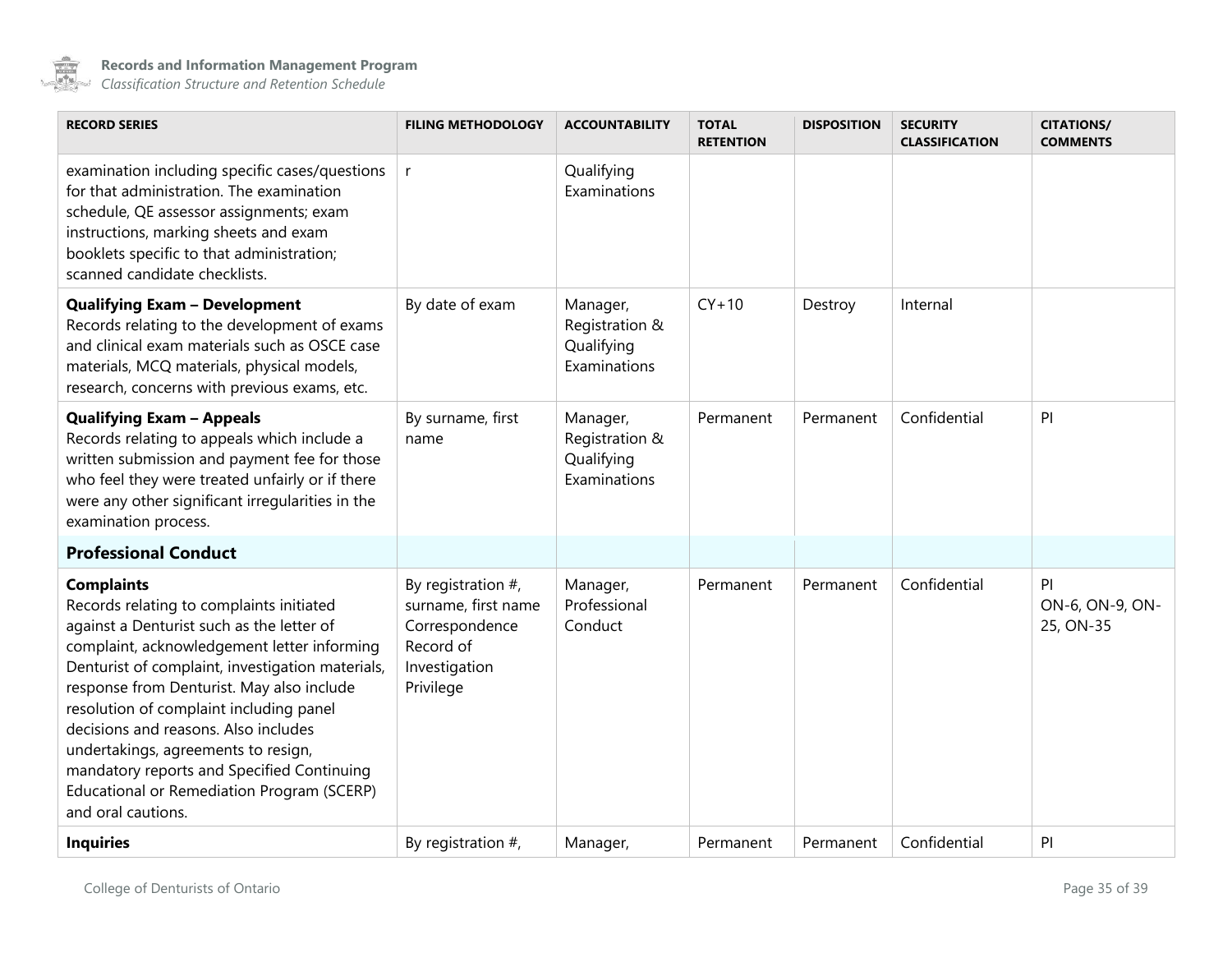

| <b>RECORD SERIES</b>                                                                                                                                                                                                                                                                                                                                                                                                                                                                                                                                                                                                                                                                                                                                                                        | <b>FILING METHODOLOGY</b>                                                                                  | <b>ACCOUNTABILITY</b>               | <b>TOTAL</b><br><b>RETENTION</b> | <b>DISPOSITION</b> | <b>SECURITY</b><br><b>CLASSIFICATION</b> | <b>CITATIONS/</b><br><b>COMMENTS</b>                      |
|---------------------------------------------------------------------------------------------------------------------------------------------------------------------------------------------------------------------------------------------------------------------------------------------------------------------------------------------------------------------------------------------------------------------------------------------------------------------------------------------------------------------------------------------------------------------------------------------------------------------------------------------------------------------------------------------------------------------------------------------------------------------------------------------|------------------------------------------------------------------------------------------------------------|-------------------------------------|----------------------------------|--------------------|------------------------------------------|-----------------------------------------------------------|
| Records relating to member capacity and<br>competence inquiries                                                                                                                                                                                                                                                                                                                                                                                                                                                                                                                                                                                                                                                                                                                             | surname, first name<br>Correspondence<br>Record of<br>Investigation                                        | Professional<br>Conduct             |                                  |                    |                                          | ON-6, ON-9, ON-<br>25                                     |
| <b>Conduct Concerns</b><br>Records relating to concerns expressed about<br>a member's conduct where no complaint is<br>filed. Intake is not completed, and information<br>does not establish reasonable and probable<br>grounds for Registrar Investigation.<br>Records relating to reports received from the<br>public addressing issues such as advertising<br>where a Denturist is involved. These matters<br>are handled informally by the Registrar.                                                                                                                                                                                                                                                                                                                                   | By registration $#$ ,<br>surname, first name                                                               | Manager,<br>Professional<br>Conduct | Permanent                        | Permanent          | Confidential                             | P                                                         |
| <b>Discipline Committee</b><br>Records relating to ICRC referrals to the<br>Discipline Committee dealing with allegations<br>of professional misconduct or incompetence<br>for registrants. Also includes reinstatement<br>hearing documentation for Certificates of<br>Registration that have been revoked for<br>conduct. Includes Hearing and Exhibits that<br>are the result of a discipline hearing, such as<br>Agreed Statements of Fact, Joint Submissions<br>on Penalty, Written Pleas, Notices of Hearing<br>and Affidavits of Service, and any other<br>evidence tendered and accepted as an exhibit<br>by the Discipline Committee in a hearing.<br>Hearing documents include the Decision and<br>Reasons, transcripts of the proceeding, as well<br>as Orders of the committee. | By registration $#$ ,<br>surname, first name<br>Hearings/Exhibits<br><b>Disclosures</b><br>(investigation) | Manager,<br>Professional<br>Conduct | Permanent                        | Permanent          | Confidential                             | PI<br>ON-3, ON-6, ON-<br>9, ON-25, ON-39,<br><b>ON-41</b> |
| <b>Fitness to Practice</b>                                                                                                                                                                                                                                                                                                                                                                                                                                                                                                                                                                                                                                                                                                                                                                  | By registration $#$ ,                                                                                      | Manager,                            | Permanent                        | Permanent          | Confidential                             | P                                                         |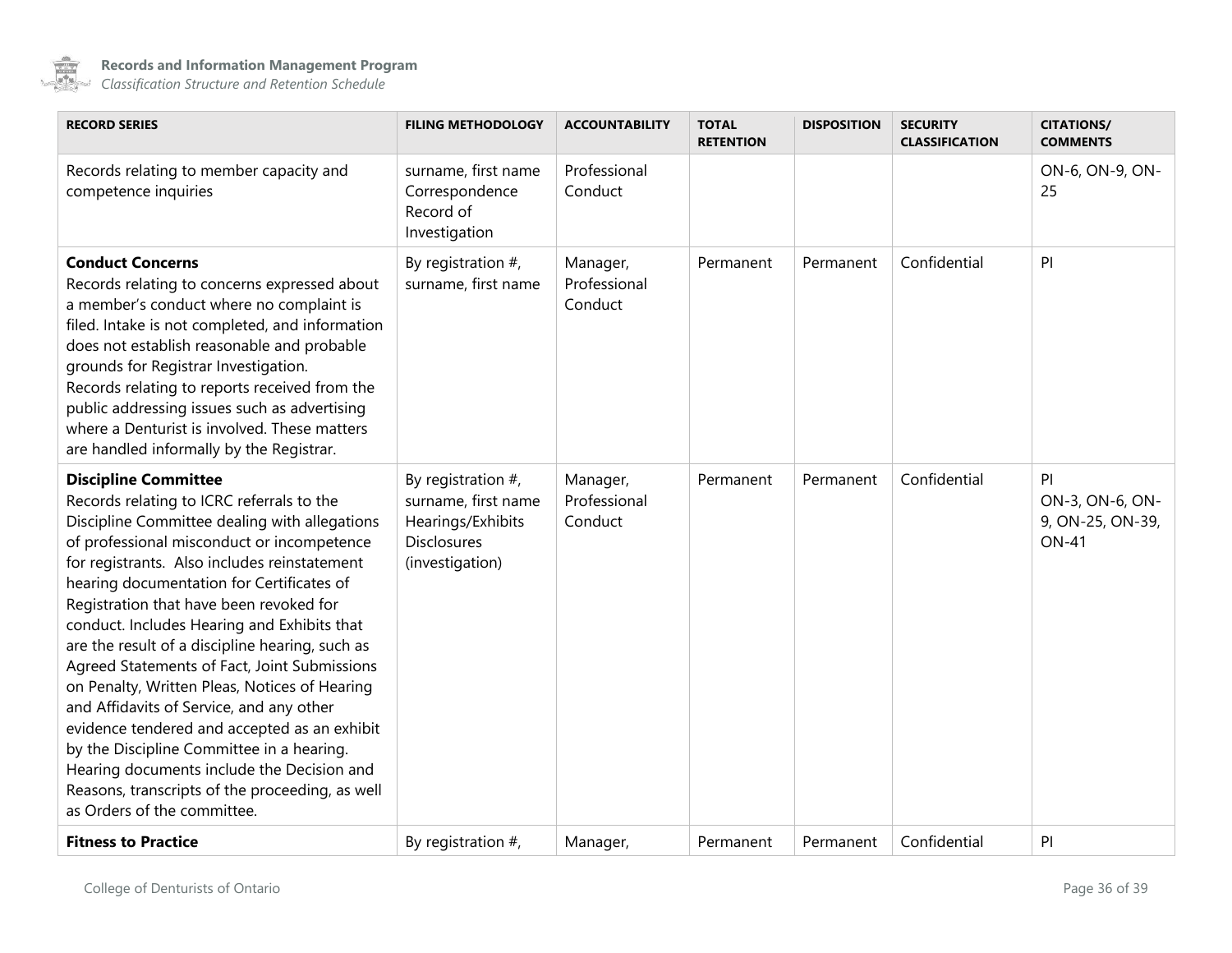

<span id="page-36-0"></span>

| <b>RECORD SERIES</b>                                                                                                                                                                                                                                                                                                                                                                                        | <b>FILING METHODOLOGY</b>                                                              | <b>ACCOUNTABILITY</b>               | <b>TOTAL</b><br><b>RETENTION</b> | <b>DISPOSITION</b> | <b>SECURITY</b><br><b>CLASSIFICATION</b> | <b>CITATIONS/</b><br><b>COMMENTS</b> |
|-------------------------------------------------------------------------------------------------------------------------------------------------------------------------------------------------------------------------------------------------------------------------------------------------------------------------------------------------------------------------------------------------------------|----------------------------------------------------------------------------------------|-------------------------------------|----------------------------------|--------------------|------------------------------------------|--------------------------------------|
| Records relating to ICRC referrals to Fitness to<br>Practice Committee concerning Denturists who<br>may be suffering from a physical or mental<br>incapacity.                                                                                                                                                                                                                                               | surname, first name                                                                    | Professional<br>Conduct             |                                  |                    |                                          | ON-6, ON-9, ON-<br>25                |
| <b>Reports</b><br>Records related to registrar reports and others.<br>Records could include investigator's report,<br>anonymous reports (if there are reasonable<br>and probable grounds for an investigation),<br>self-declarations of criminal offences or<br>unauthorized practice, mandatory reports from<br>employers, and matters that come to the<br>attention of the ICRC.                          | By registration $#$ ,<br>surname, first name                                           | Manager,<br>Professional<br>Conduct | Permanent                        | Permanent          | Confidential                             | PI<br>ON-6, ON-9, ON-<br>25, ON-41   |
| <b>Registrar's Investigations</b><br>Records relating to Registrar's investigations<br>when an investigator is appointed,                                                                                                                                                                                                                                                                                   | By registration $#$ ,<br>surname, first name                                           | Manager,<br>Professional<br>Conduct | Permanent                        | Permanent          | Confidential                             | PI<br>ON-6, ON-25                    |
| <b>Unauthorized Practice</b><br>Records relating to non-registrants working as<br>a Denturist, or using the College's protected<br>titles or abbreviations, or holding themselves<br>out as a denturist. Cease and desist letters are<br>sent for those unauthorized to practise.                                                                                                                           | By surname, first<br>name<br>Correspondence<br>Record of<br>Investigation<br>Privilege | Manager,<br>Professional<br>Conduct | Permanent                        | Permanent          | Confidential                             | PI<br>$ON-6$                         |
| <b>Professional Conduct Appeals</b><br>Records relating to HPARB appeals connected<br>to complaints matters. Matters that have been<br>appealed to the appellate courts (Divisional<br>Court, Court of Appeal of Ontario and the<br>Supreme Court of Canada).<br>Records relating to discipline appeals and<br>fitness to practice appeals (Divisional Court,<br>Court of Appeal of Ontario and the Supreme | By registration $#$ ,<br>surname, first name                                           | Manager,<br>Professional<br>Conduct | Permanent                        | Permanent          | Confidential                             | PI<br>$ON-6$                         |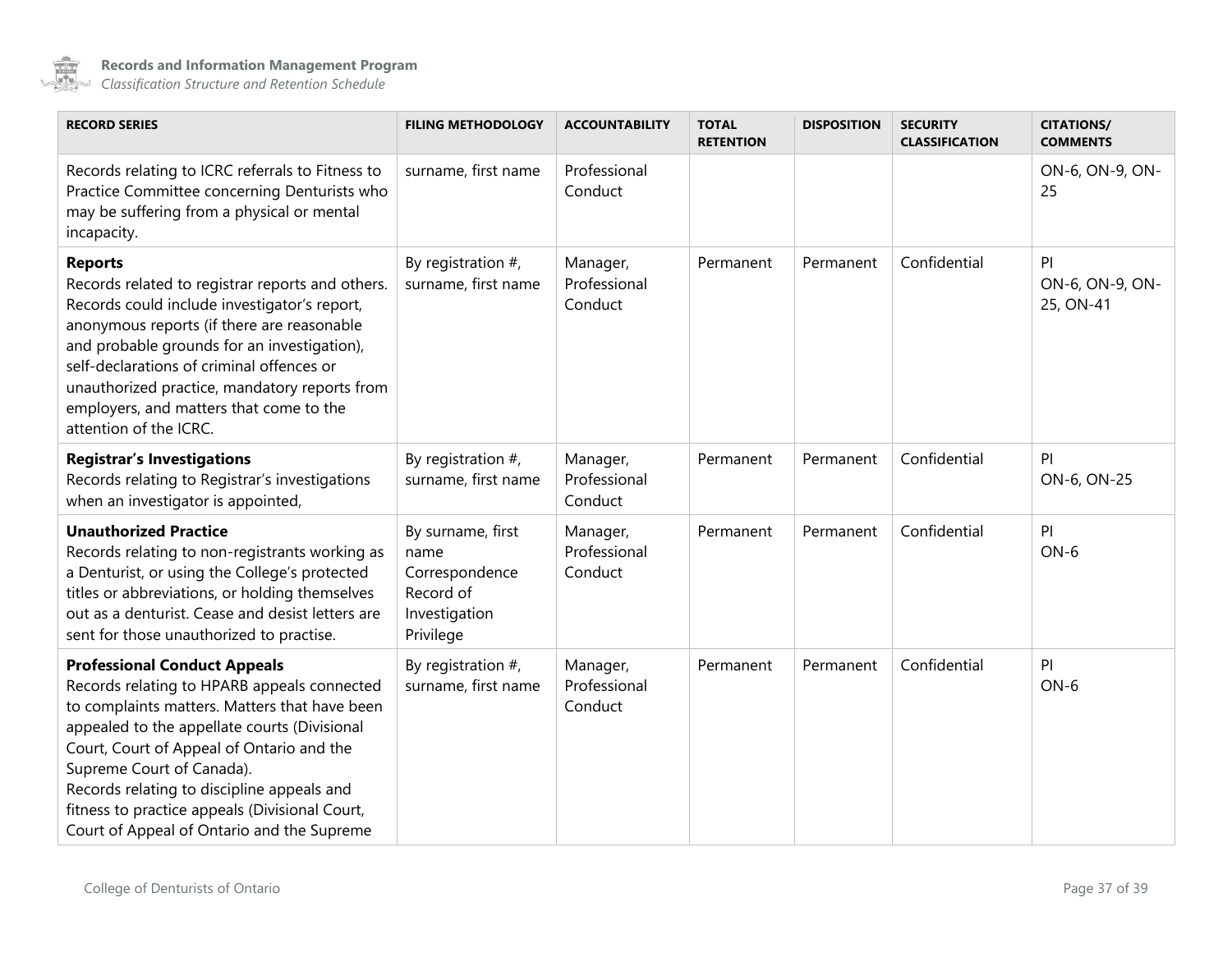

<span id="page-37-0"></span>

| <b>RECORD SERIES</b>                                                                                                                                                                                                                                                           | <b>FILING METHODOLOGY</b>                    | <b>ACCOUNTABILITY</b>              | <b>TOTAL</b><br><b>RETENTION</b> | <b>DISPOSITION</b> | <b>SECURITY</b><br><b>CLASSIFICATION</b> | <b>CITATIONS/</b><br><b>COMMENTS</b>                                                                                                                                                                                                                                |
|--------------------------------------------------------------------------------------------------------------------------------------------------------------------------------------------------------------------------------------------------------------------------------|----------------------------------------------|------------------------------------|----------------------------------|--------------------|------------------------------------------|---------------------------------------------------------------------------------------------------------------------------------------------------------------------------------------------------------------------------------------------------------------------|
| Court of Canada).                                                                                                                                                                                                                                                              |                                              |                                    |                                  |                    |                                          |                                                                                                                                                                                                                                                                     |
| For Registration Appeals<br><b>SEE: Registration-Member Records</b>                                                                                                                                                                                                            |                                              |                                    |                                  |                    |                                          |                                                                                                                                                                                                                                                                     |
| <b>Quality Assurance</b>                                                                                                                                                                                                                                                       |                                              |                                    |                                  |                    |                                          |                                                                                                                                                                                                                                                                     |
| <b>Random Selection</b><br>Records relating to the selection letter<br>providing notice to participant informing them<br>of the requirement to participant in a<br>competency review assessment.<br>FOR: Allegations to ICRC<br><b>SEE: Reports</b>                            | By registration $#$ ,<br>surname, first name | Manager,<br>Regulatory<br>Programs | $CY+2$                           | Destroy            | Confidential                             | QA records that<br>may be<br>disclosed- <i>i.e.</i> , if<br>the member<br>knowingly gave<br>false information<br>(see s. 83(2) of the<br>Code) or the QAC<br>refers allegations<br>to the ICRC (see s.<br>$80.2(1)(4)$ —<br>should be<br>maintained<br>permanently. |
| <b>Quality Assurance (QA) Program</b><br><b>Development</b><br>Records relating to the development of the<br>Quality Assurance program including<br>environmental scans, drafts of content,<br>updates to report templates, briefing notes.                                    | By Program<br>Component                      | Registrar                          | $CY + 10$                        | Destroy            | Confidential                             |                                                                                                                                                                                                                                                                     |
| <b>Assessments - Administration</b><br>Records relating to Quality Assurance program<br>assessments containing assessor practice<br>reports (ongoing, on hold) and peer reports,<br>member submissions, clinic assessment lists,<br>questionnaire results, and correspondence. | By registration $#$ ,<br>surname, first name | Manager,<br>Regulatory<br>Programs | Permanent                        | Permanent          | Confidential                             | PI                                                                                                                                                                                                                                                                  |